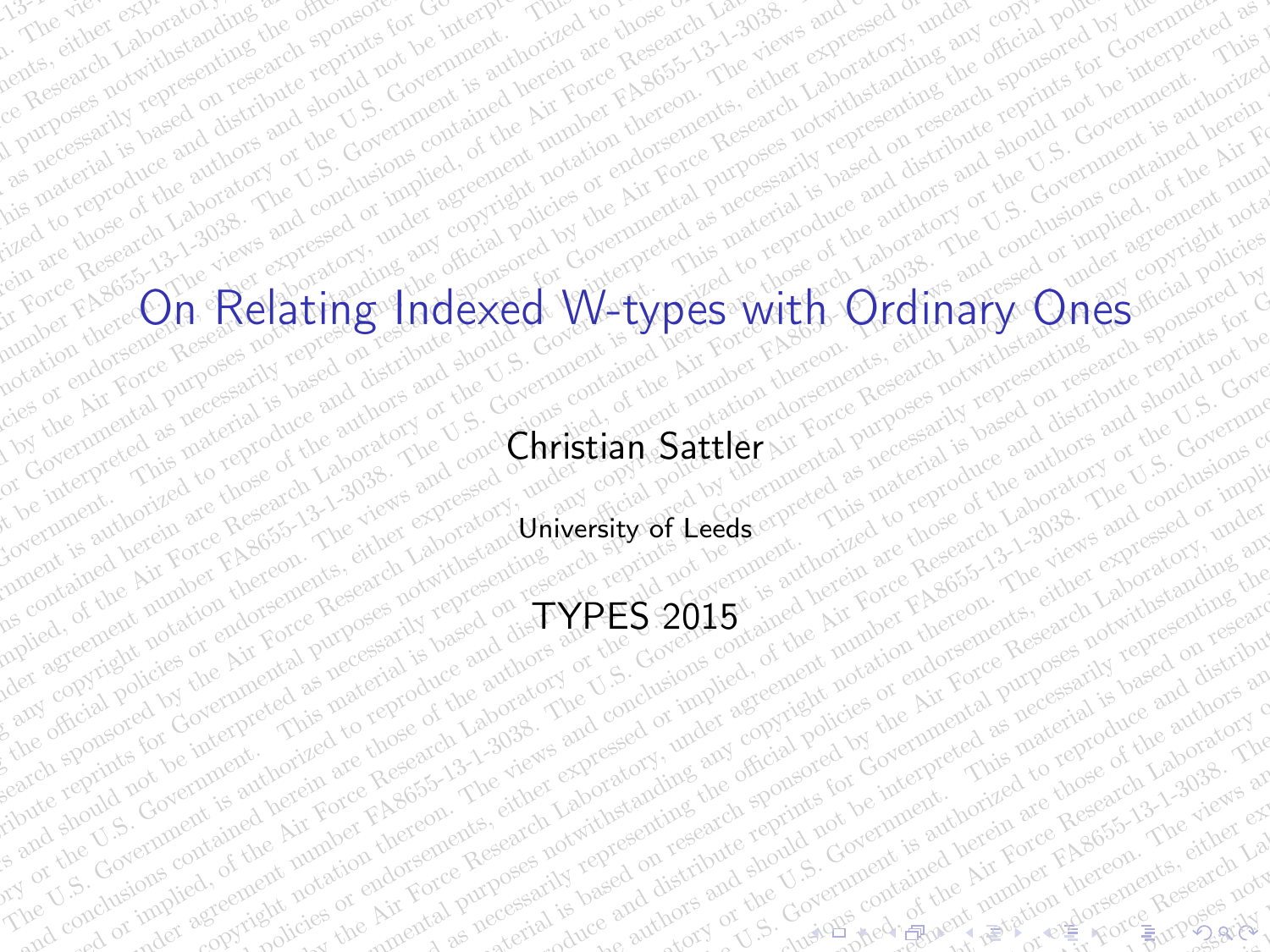#### <span id="page-1-0"></span>Correction and categories equalizers are setting, coreflexive equalizers are set apart by being cosifted limits as used above, making clear this is the correct notion. This correct notion. This confusion might have led to the correct notion. This confusion might have led to the correct notion. This confusion might have led to the co

[4] Neil Ghani, Peter Hancock, Conor McBride, and Peter Morris. Indexed containers. Journal version (submitted for publication), July 2013.

**KORK 4 DIA 4 DIA 4 DIA 4 DIA 4 DIA 4 DIA 4 DIA 4 DIA 4 DIA 4 DIA 4 DIA 4 DIA 4 DIA 4 DIA 4 DIA 4 DIA 4 DIA 4 D**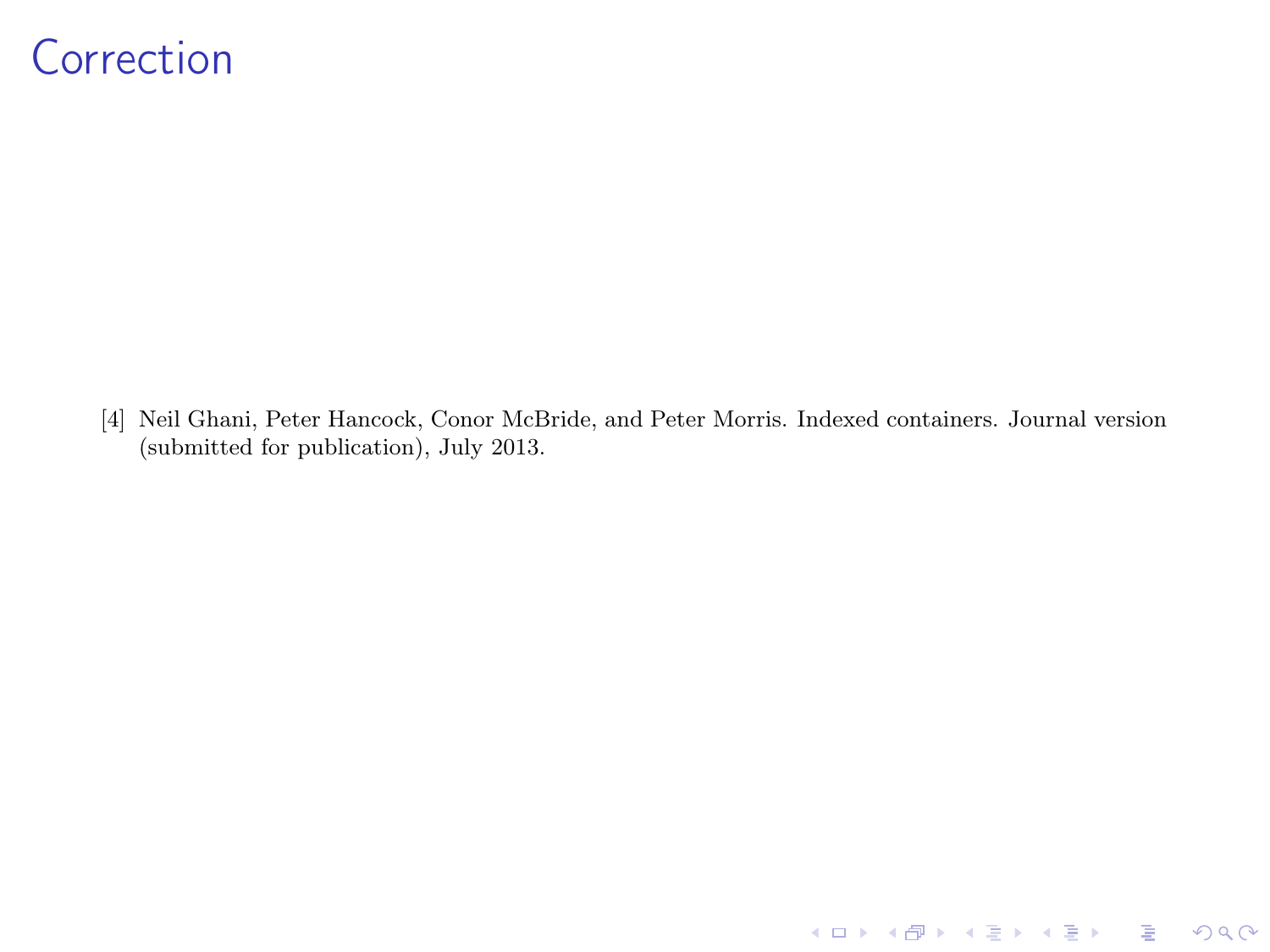#### Correction and categories equalizers are setting, coreflexive equalizers are set apart by being cosifted limits as used above, making clear this is the correct notion. This correct notion. This confusion might have led to the correct notion. This confusion might have led to the correct notion. This confusion might have led to the co

[4] Thorsten Altenkirch, Neil Ghani, Peter Hancock, Conor McBride, and Peter Morris. Indexed containers. Journal version (submitted for publication), July 2013.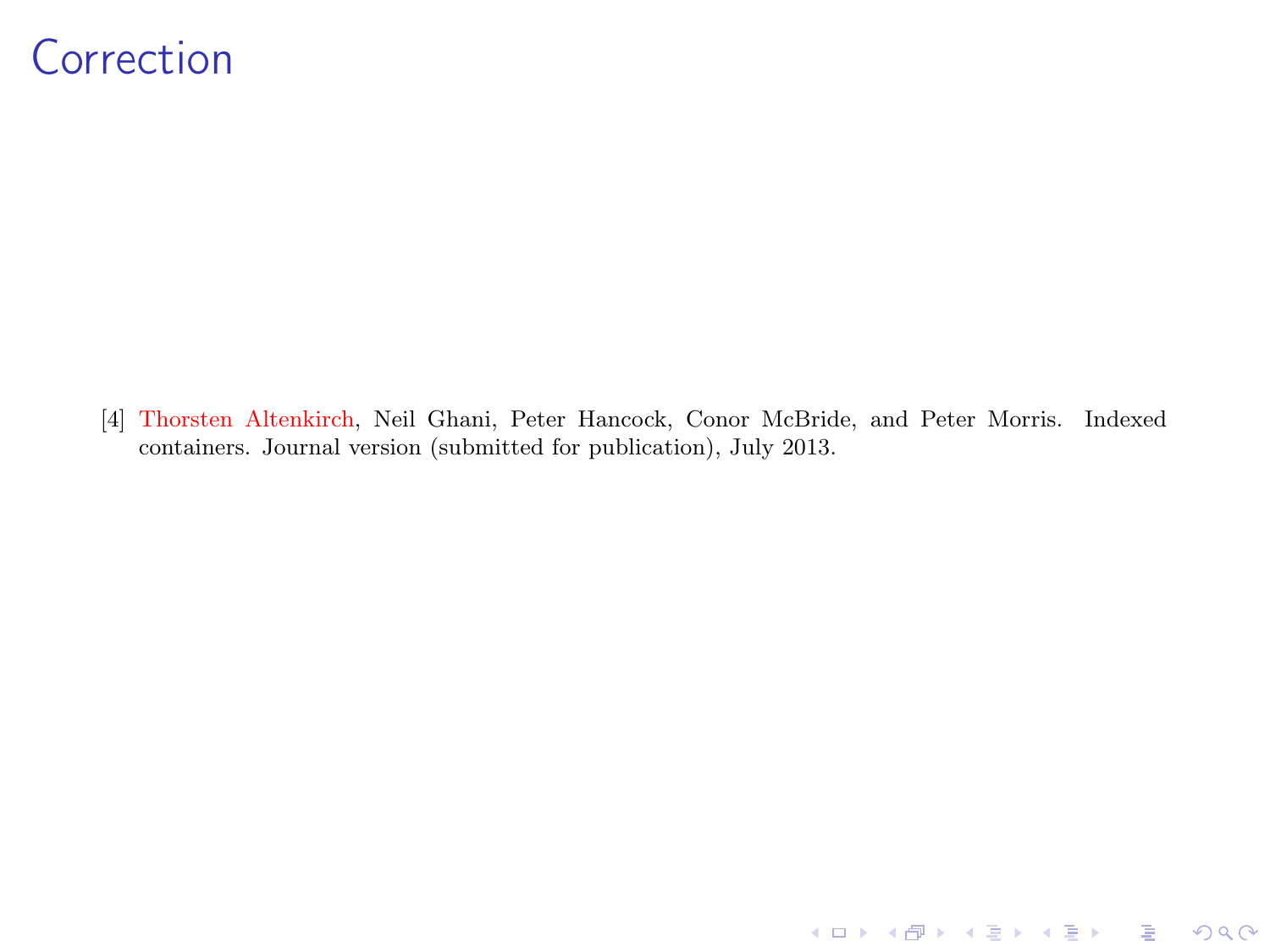# Extensional Type Theory: W

Formation:

$$
\frac{A:\mathcal{U}\qquad B:A\to\mathcal{U}}{W_{A,B}:\mathcal{U}}
$$

Introduction, elimination, and computation rules given by semantics as initial algebra

$$
W_{A,B} = \mu[\![A,B]\!]
$$

for polynomial endofunctor on types:

$$
[\![A, B]\!] : \mathcal{U} \to \mathcal{U}
$$

$$
X \mapsto \sum_{a:A} X^{B(a)}
$$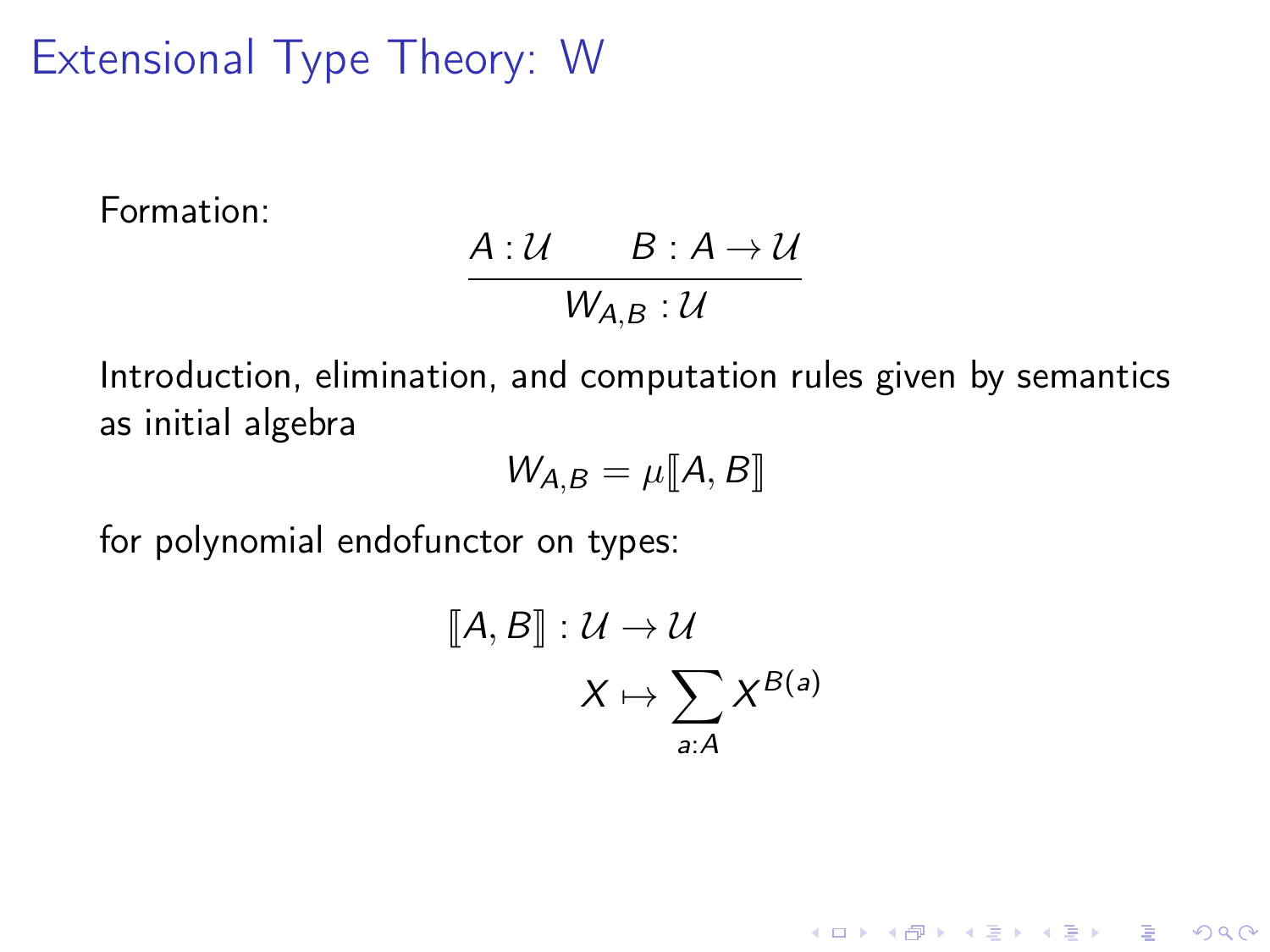Extensional Type Theory: W

Formation:

$$
\frac{A:\mathcal{U}\qquad B:A\to\mathcal{U}}{W_{A,B}:\mathcal{U}}
$$

Introduction, elimination, and computation rules given by semantics as initial algebra

$$
W_{A,B} = \mu[\![A,B]\!]
$$

for polynomial endofunctor on types:

$$
[\![A, B]\!] : \mathcal{U} \to \mathcal{U}
$$

$$
X \mapsto \sum_{a:A} \prod_{b:B(a)} X
$$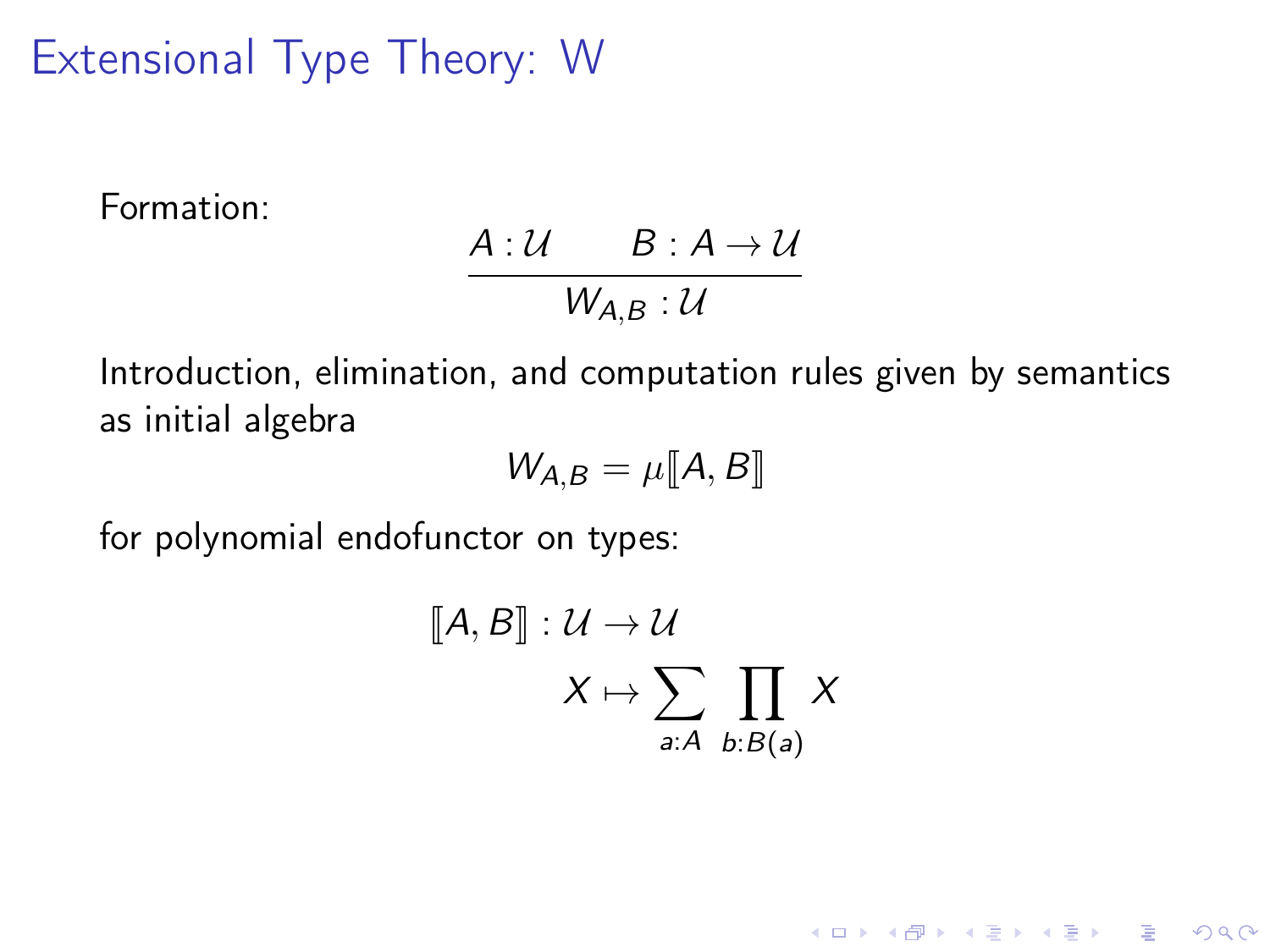Formation:

A : U  
\n
$$
B : A \rightarrow U
$$
\n
$$
I : U
$$
\n
$$
t : A \rightarrow I
$$
\n
$$
S : \Sigma_A B \rightarrow I
$$
\n
$$
W_{A,B,s,t} : I \rightarrow U
$$

Introduction, elimination, and computation rules given by semantics as initial algebra

$$
W_{A,B,s,t} = \mu[\![A,B,s,t]\!]
$$

for polynomial endofunctor on families over I:

$$
[\![A, B, s, t]\!] : \qquad \mathcal{U}^1 \to \mathcal{U}^1
$$

$$
(X_i)_{i:1} \mapsto \big(\sum_{\substack{a:A, b:B(a) \\ t(a)=i}} \prod_{b:B(a)} X_{s(a,b)}\big)_{i:1}
$$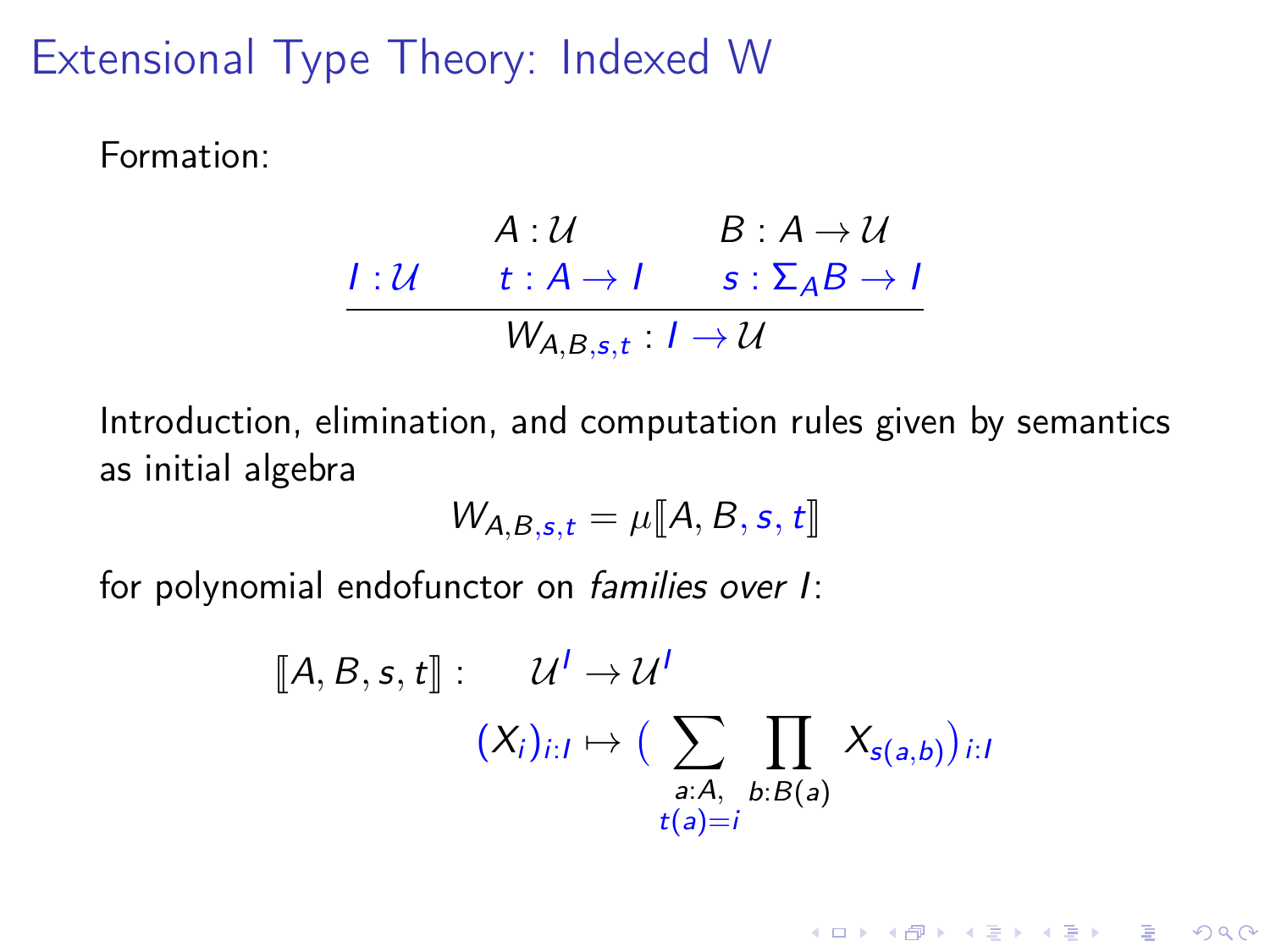# Intuition for W



Elements of  $W_{A,B}$  are well-founded trees.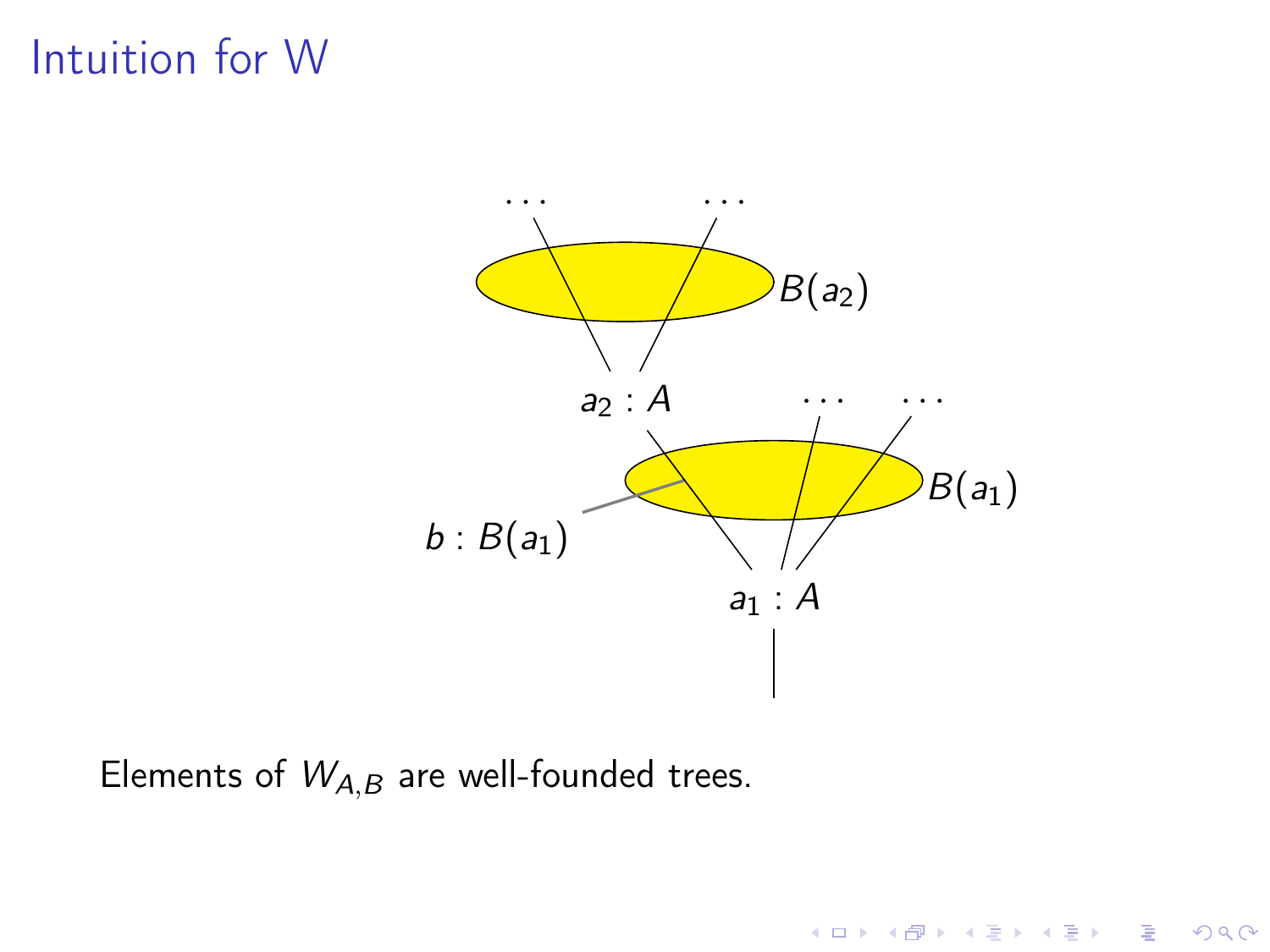#### Intuition for Indexed W



Elements of  $W_{A,B,s,t}(i)$  are well-founded trees with matching source/target I-annotations (think of colours).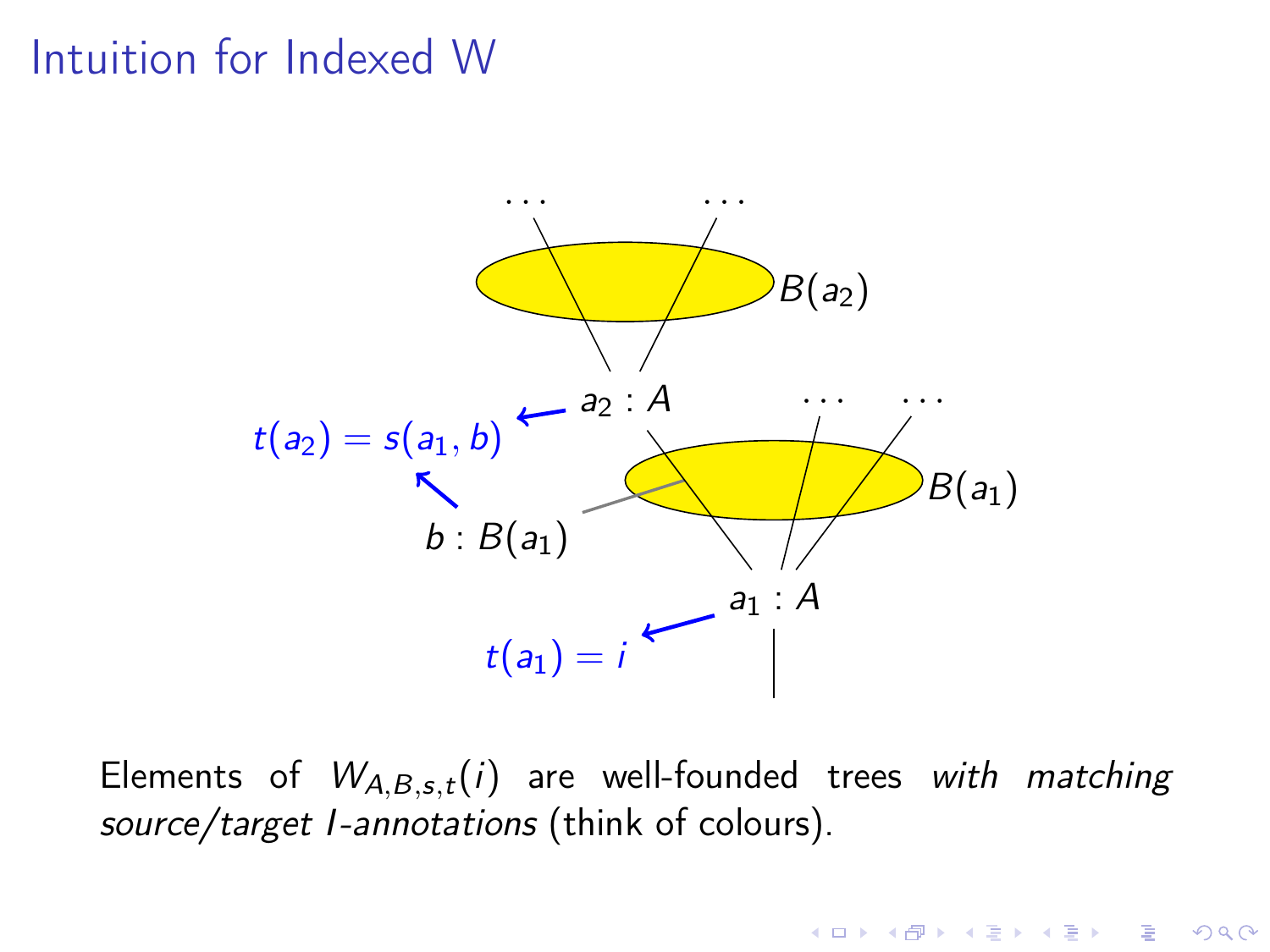I Idea: carve out trees  $W_{A,B,s,t}$  with matching colours from "colour-untyped" trees  $W_{A,B}$ .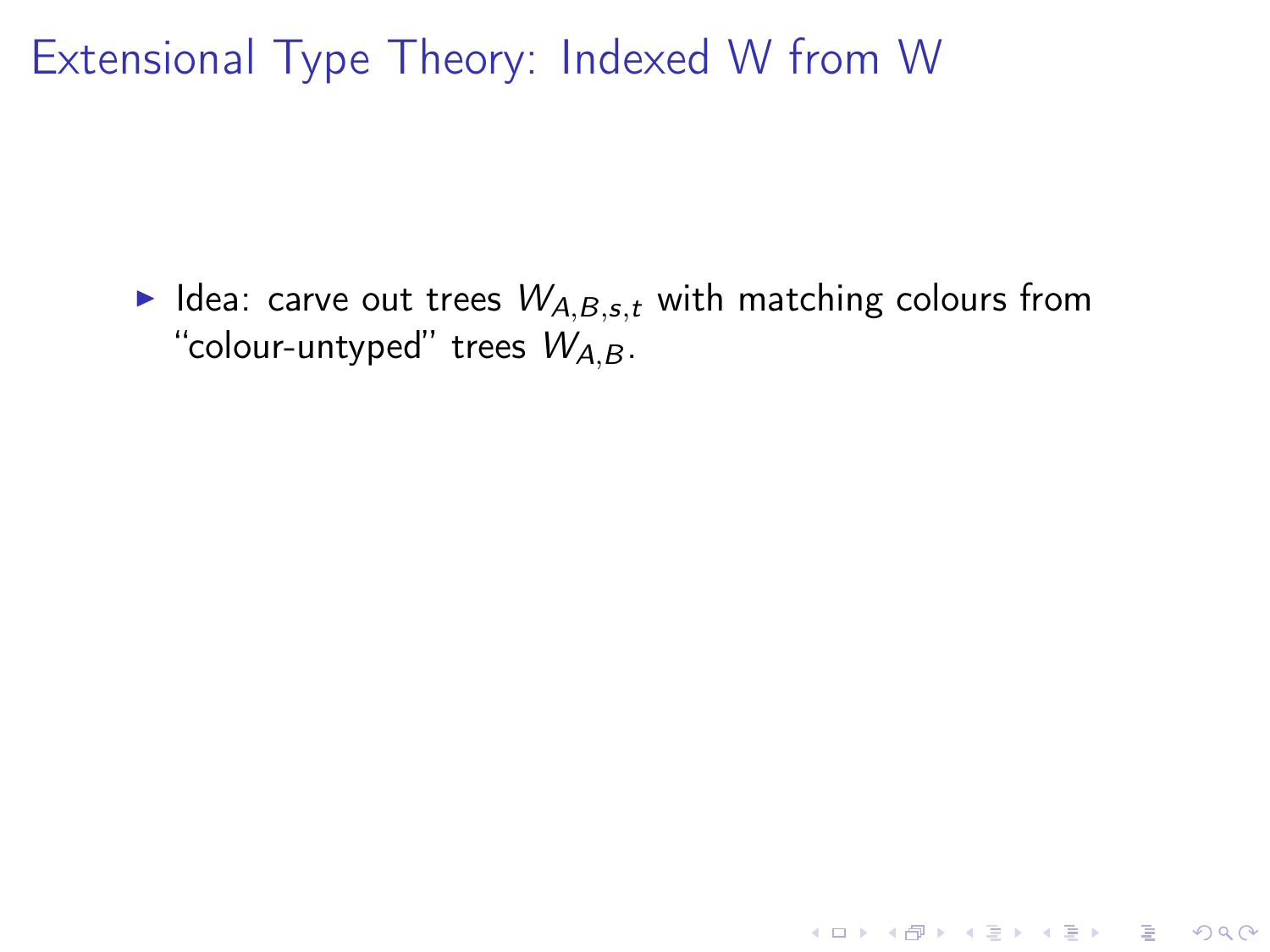- I Idea: carve out trees  $W_{A,B,s,t}$  with matching colours from "colour-untyped" trees  $W_{A,B}$ .
- ▶ With large elimination (not assumed): could write "colour checker"  $P: W_{A,B} \to U$  by recursion and define  $W_{A,B,s,t} = \sum_{W_{A,B}} P$ .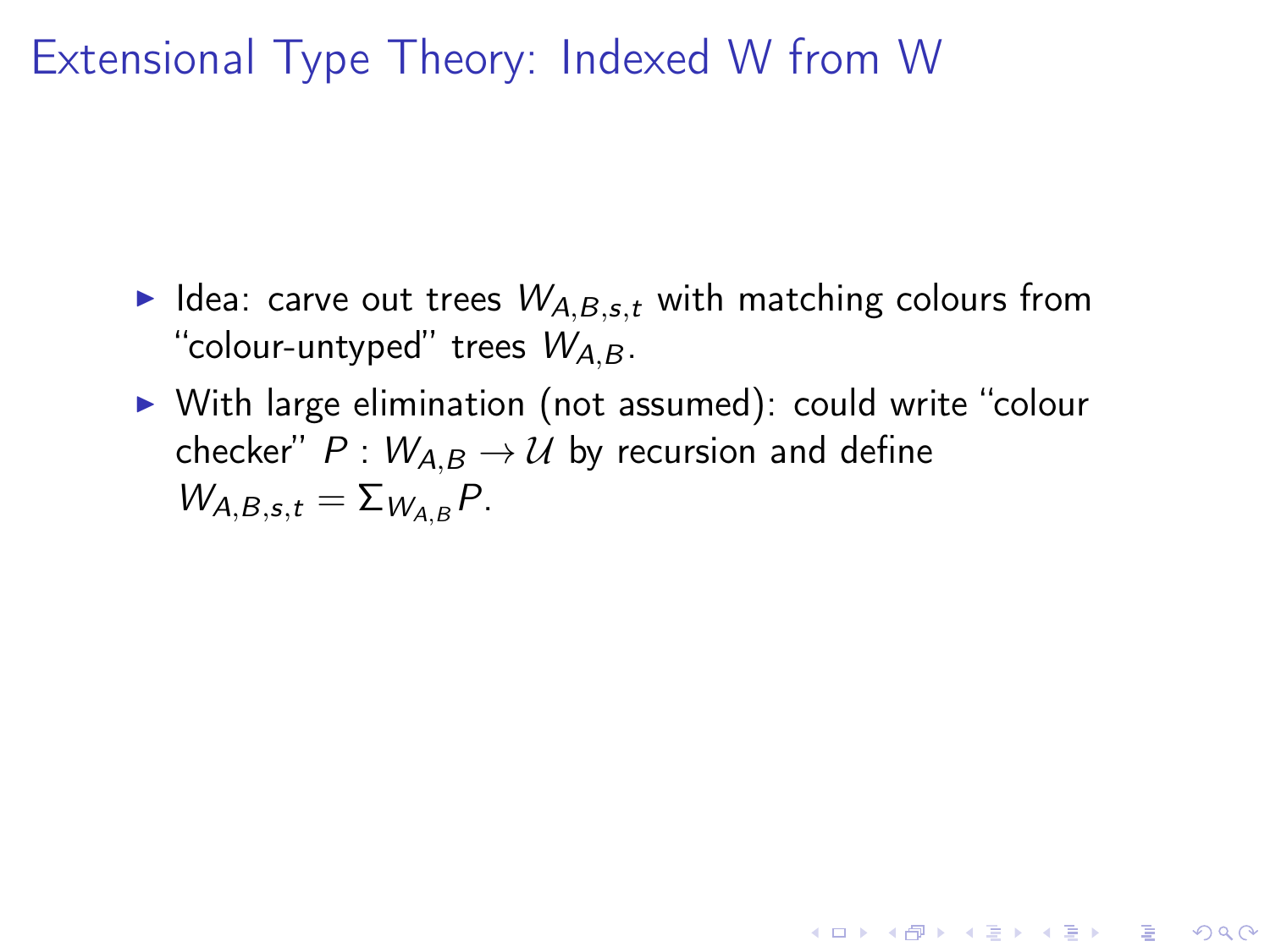- I Idea: carve out trees  $W_{A,B,s,t}$  with matching colours from "colour-untyped" trees  $W_{AB}$ .
- $\triangleright$  With large elimination (not assumed): could write "colour checker"  $P: W_{A,B} \to U$  by recursion and define  $W_{A,B,s,t} = \sum_{W_{A,B}} P$ .
- ▶ Insight of Gambino and Hyland (TYPES 2004): can define  $W_{A,B,s,t}$  using identity types (equalizers) from  $W_{A,B}$  and an auxilliary type  $\mathcal{W}_{I \times A, B \circ \pi_2}$ .

**KORKAR KERKER EL VOLO**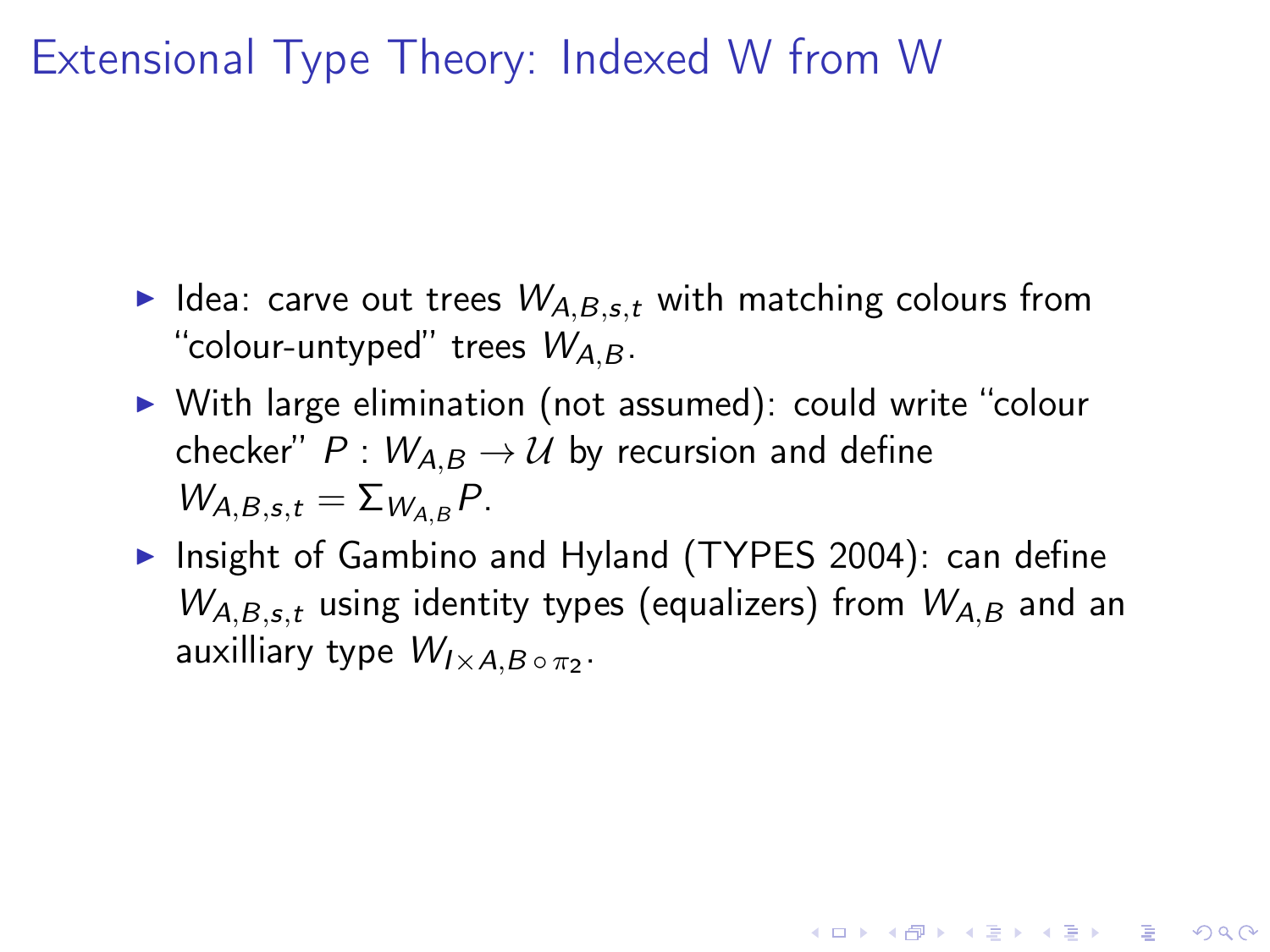

メロメ メ都 メメ きょうくぼん 重  $2990$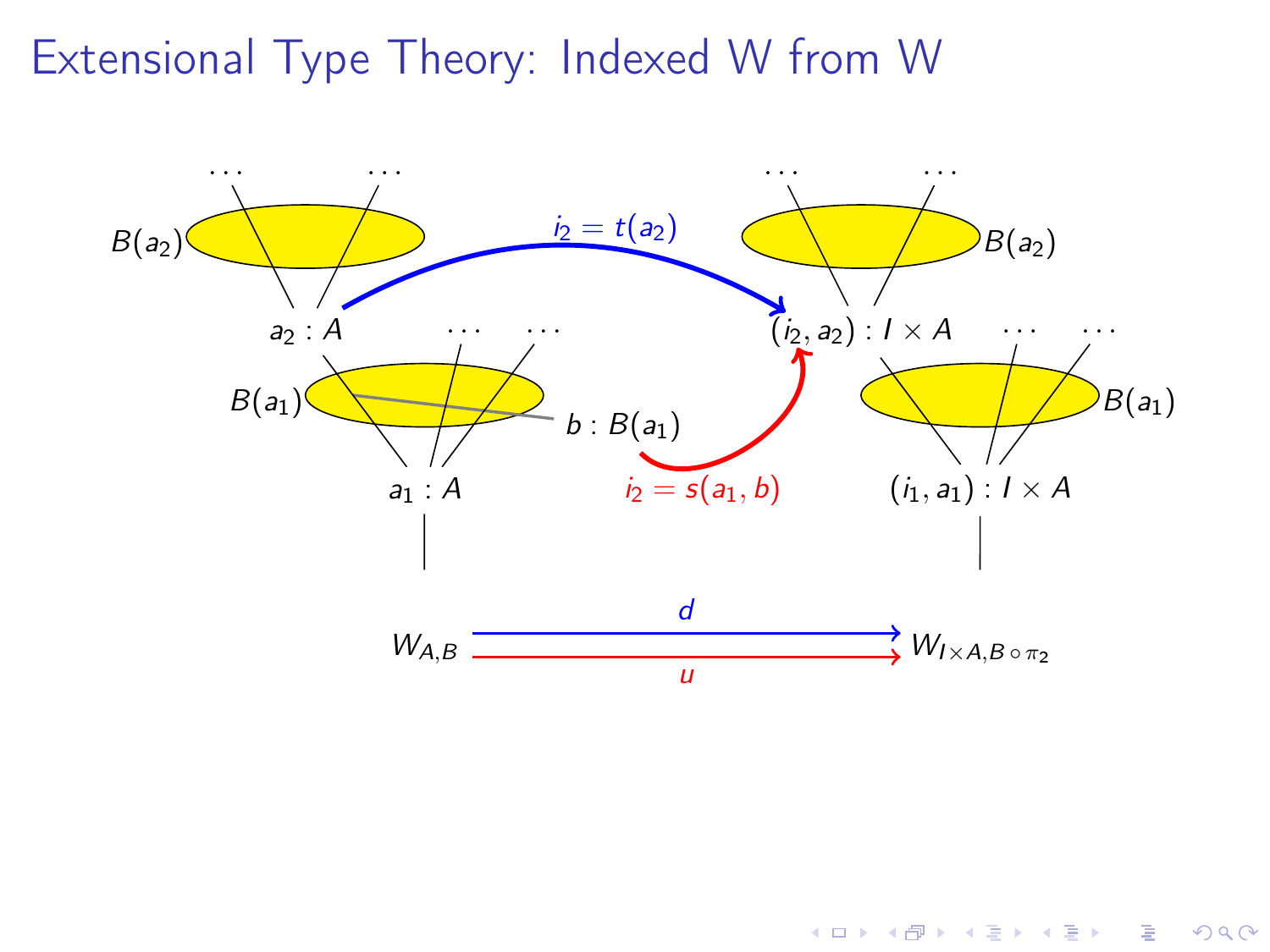

Define (total space of)  $W_{A,B,s,t}$  as equalizer of d and u:

$$
W_{A,B,s,t} = \sum_{w: W_{A,B}} \mathit{Id}_{W_{I \times A,B} \circ \pi_2}(d(w),u(w))
$$

 $\mathbf{A} \equiv \mathbf{A} + \mathbf{A} + \mathbf{A} + \mathbf{A} + \mathbf{A} + \mathbf{A} + \mathbf{A} + \mathbf{A} + \mathbf{A} + \mathbf{A} + \mathbf{A} + \mathbf{A} + \mathbf{A} + \mathbf{A} + \mathbf{A} + \mathbf{A} + \mathbf{A} + \mathbf{A} + \mathbf{A} + \mathbf{A} + \mathbf{A} + \mathbf{A} + \mathbf{A} + \mathbf{A} + \mathbf{A} + \mathbf{A} + \mathbf{A} + \mathbf{A} + \mathbf{A} + \mathbf{A} + \math$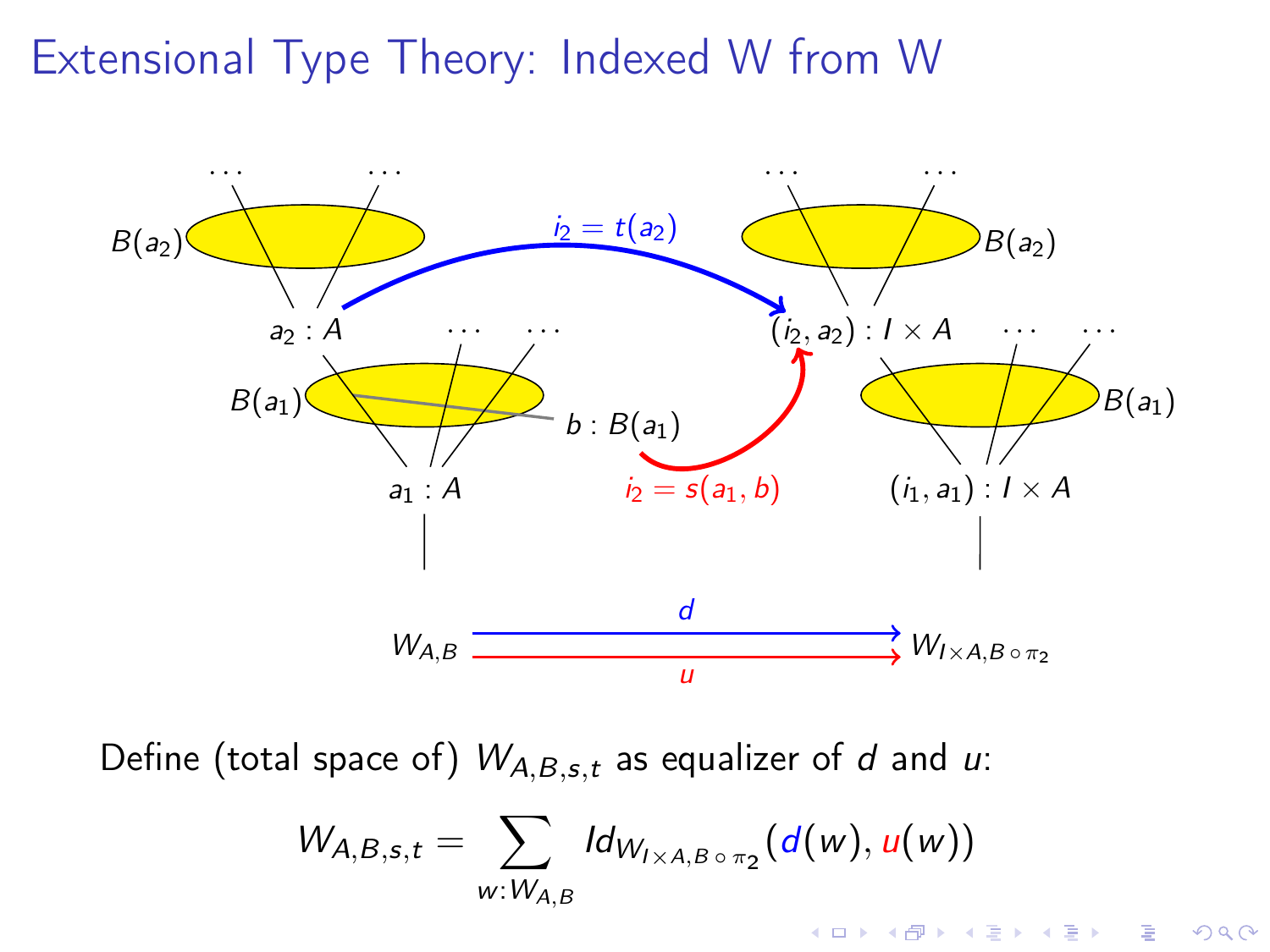$\triangleright$  Now: intensional Martin-Löf type theory with function extensionality (homotopy type theory without universes).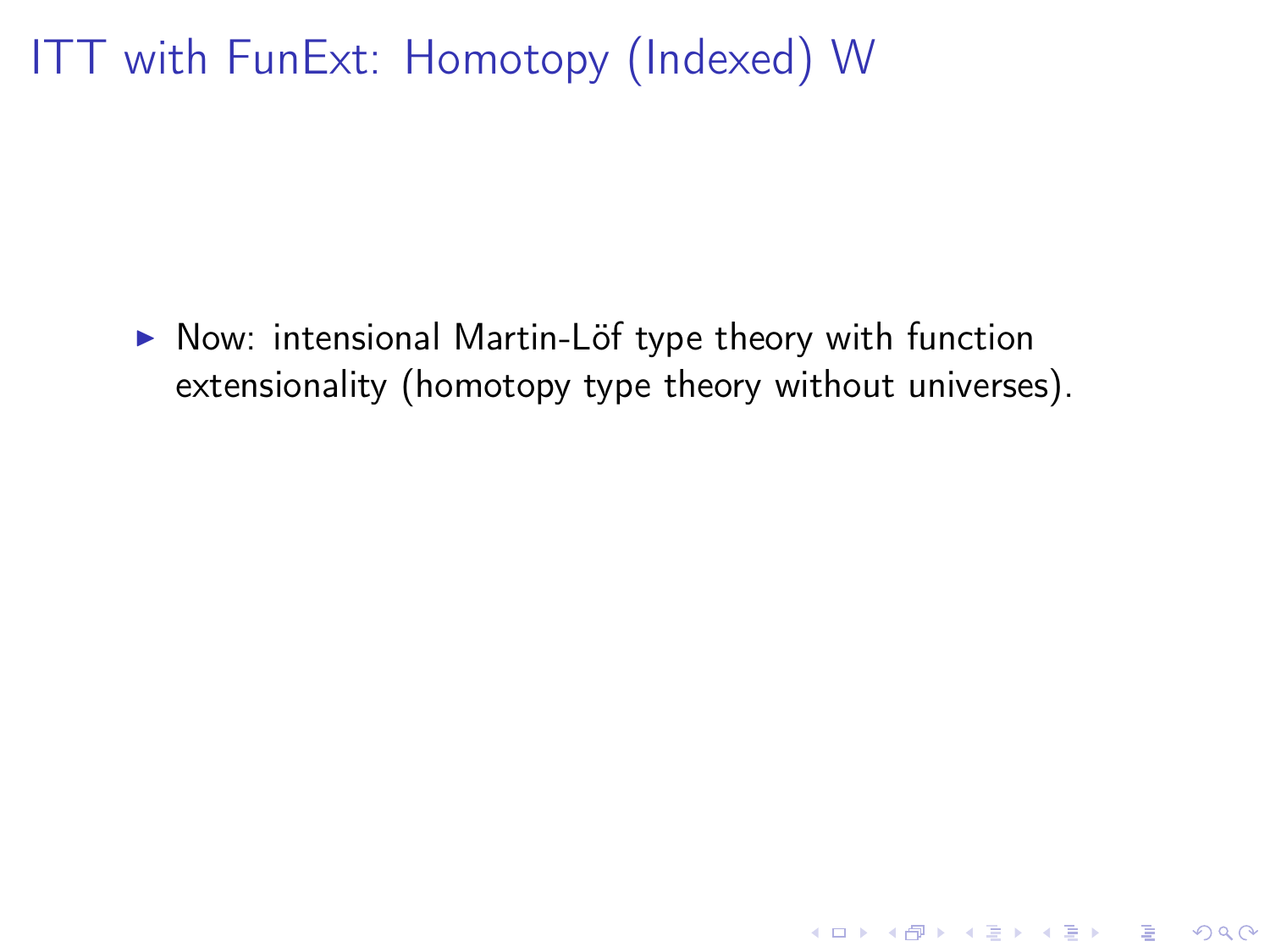- $\triangleright$  Now: intensional Martin-Löf type theory with function extensionality (homotopy type theory without universes).
- $\blacktriangleright$  Homotopy (indexed) W-types have formation, introduction, and elimination rules as before, but computation rule is only up to propositional equality (cf. Sojakova).

**KORKAR KERKER EL VOLO**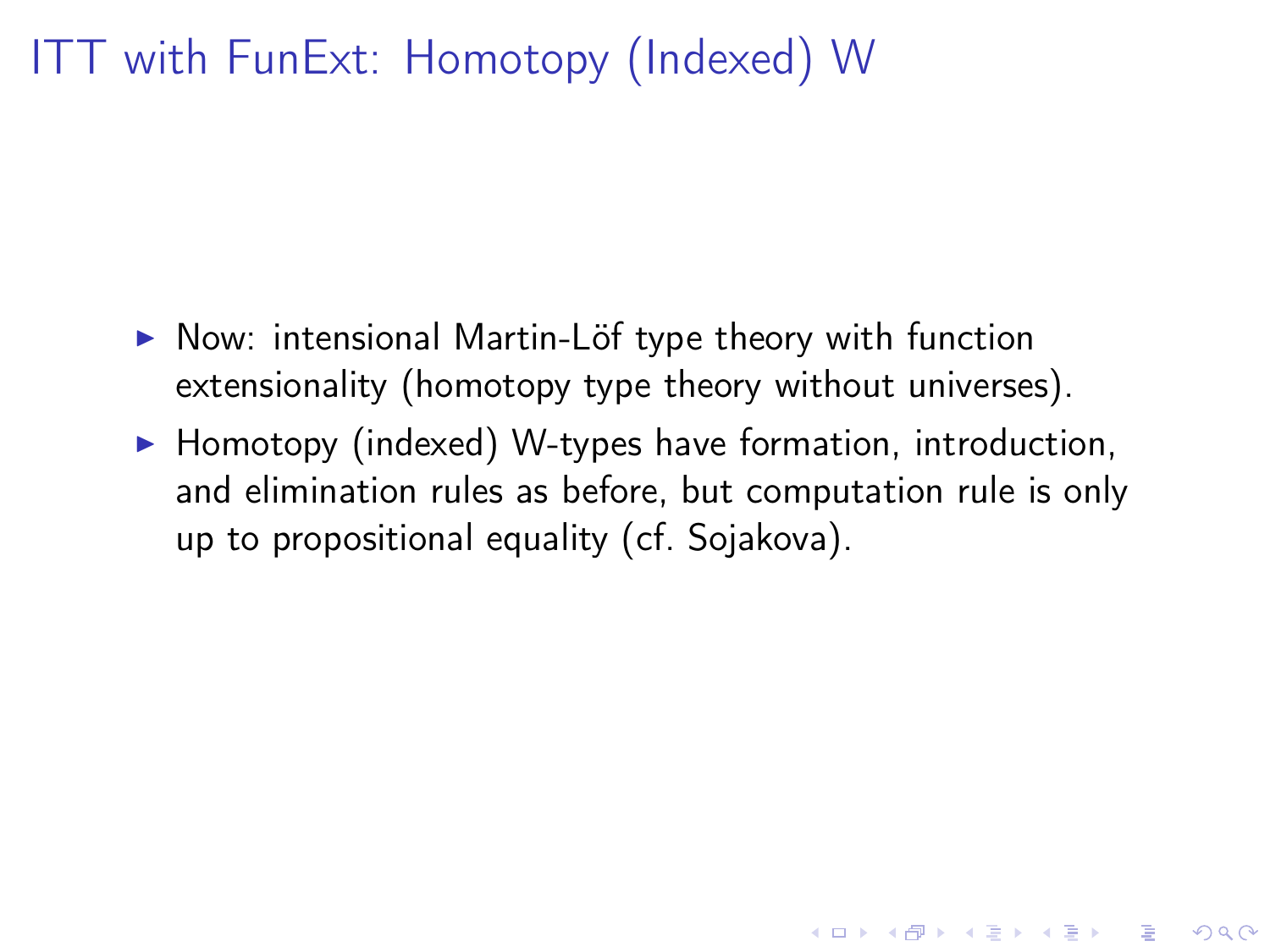- $\triangleright$  Now: intensional Martin-Löf type theory with function extensionality (homotopy type theory without universes).
- $\blacktriangleright$  Homotopy (indexed) W-types have formation, introduction, and elimination rules as before, but computation rule is only up to propositional equality (cf. Sojakova).

**KORKAR KERKER EL VOLO** 

 $\blacktriangleright$  Homotopy indexed W-types from homotopy W-types?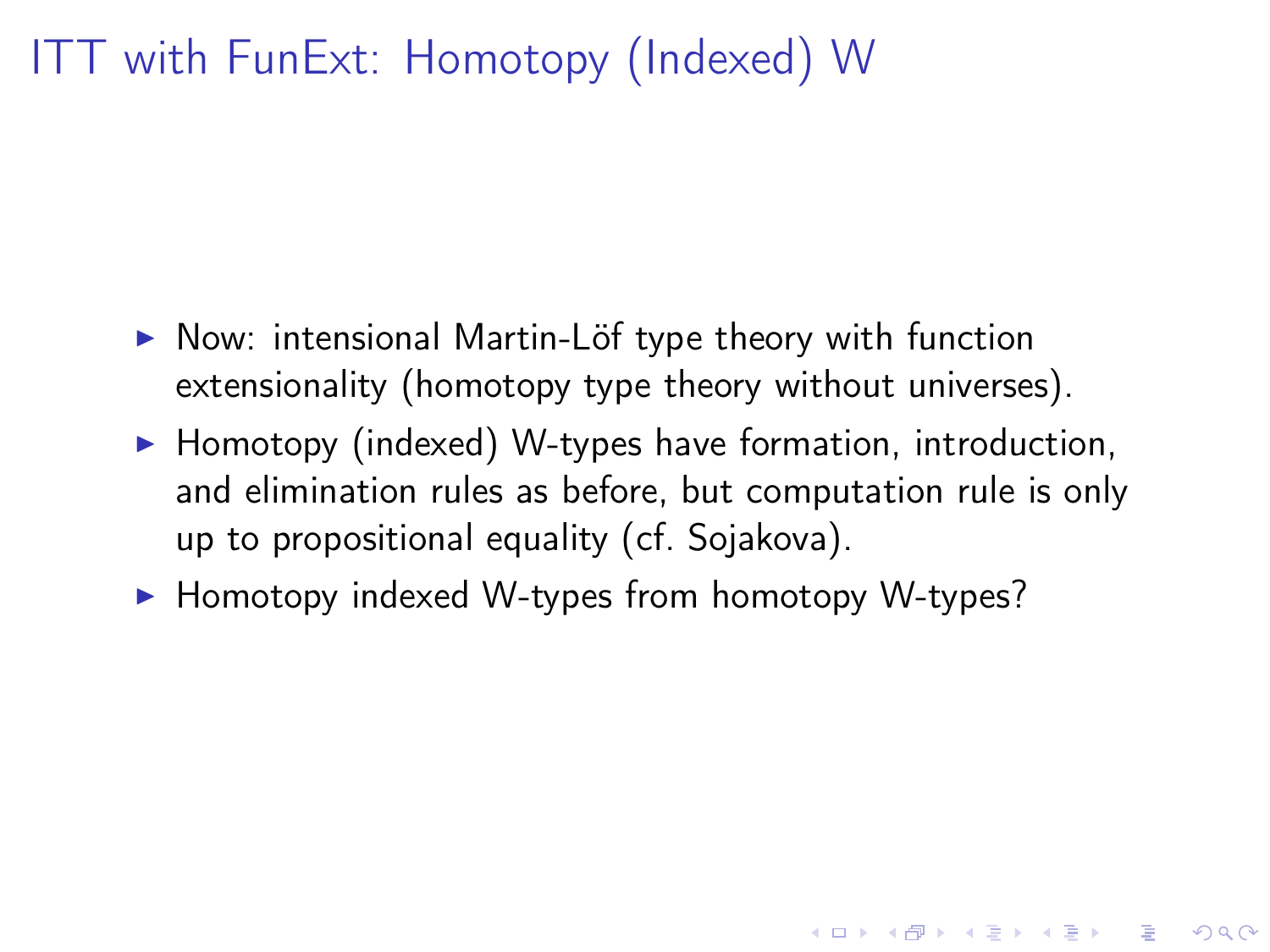$\blacktriangleright$  Taking the (homotopy) equalizer introduces extraneous equalities if A is not an h-set.

$$
W_{A,B,s,t}\longrightarrow W_{A,B}\xrightarrow[u]{}W_{A,B,s,t}
$$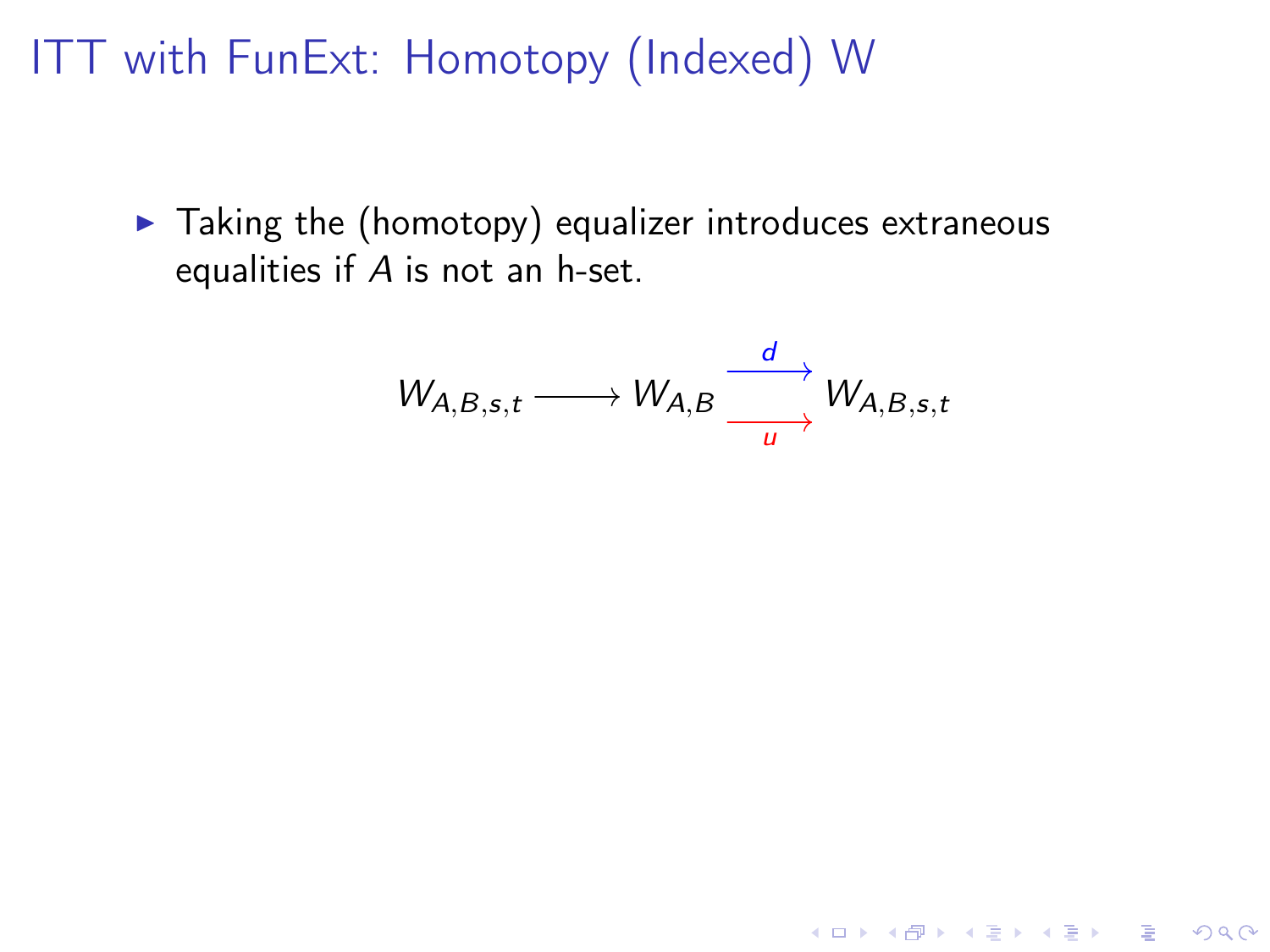$\blacktriangleright$  Taking the (homotopy) equalizer introduces extraneous equalities if A is not an h-set.

$$
W_{A,B,s,t} \longrightarrow W_{A,B} \xrightarrow[u \to W_{A,B,s,t}]{} W_{A,B,s,t}
$$

Instead, take the (homotopy) coreflexive equalizer

$$
W_{A,B,s,t} = \sum_{\substack{w: W_{A,B}, \\ p: Id(d(w),u(w))}} ap_r(p) = \alpha_w \cdot \beta_w^{-1}
$$

where  $\alpha$  : Id( $r \circ d$ , id) and  $\beta$  : Id( $r \circ u$ , id).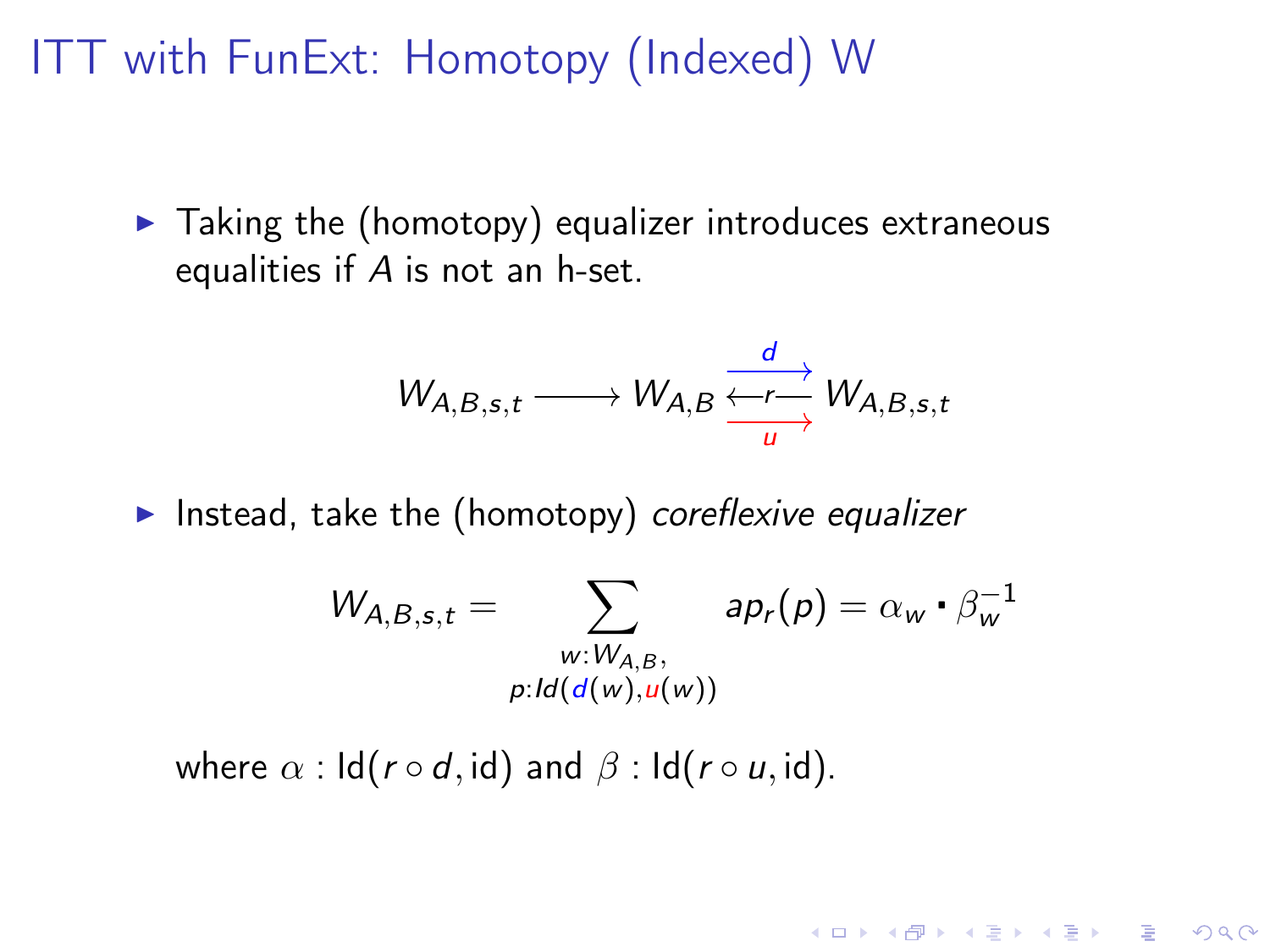Now everything works again.

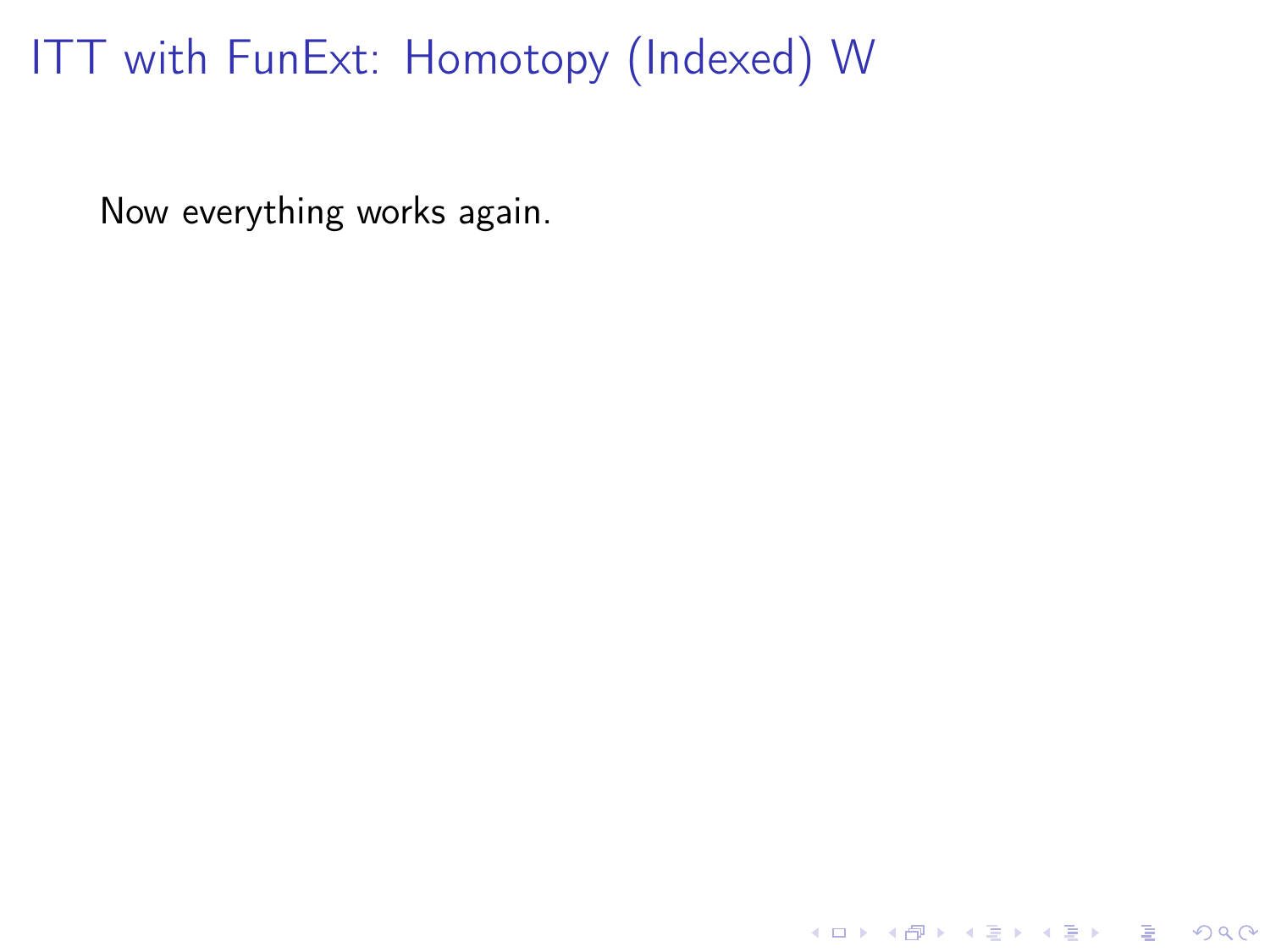Now everything works again. Define (by hand):

 $\triangleright$  Maps *d* and *u* with proofs  $\alpha$  : ld( $r \circ d$ , id) and  $\beta$  : ld( $r \circ u$ , id), carrier as coreflexive equalizer.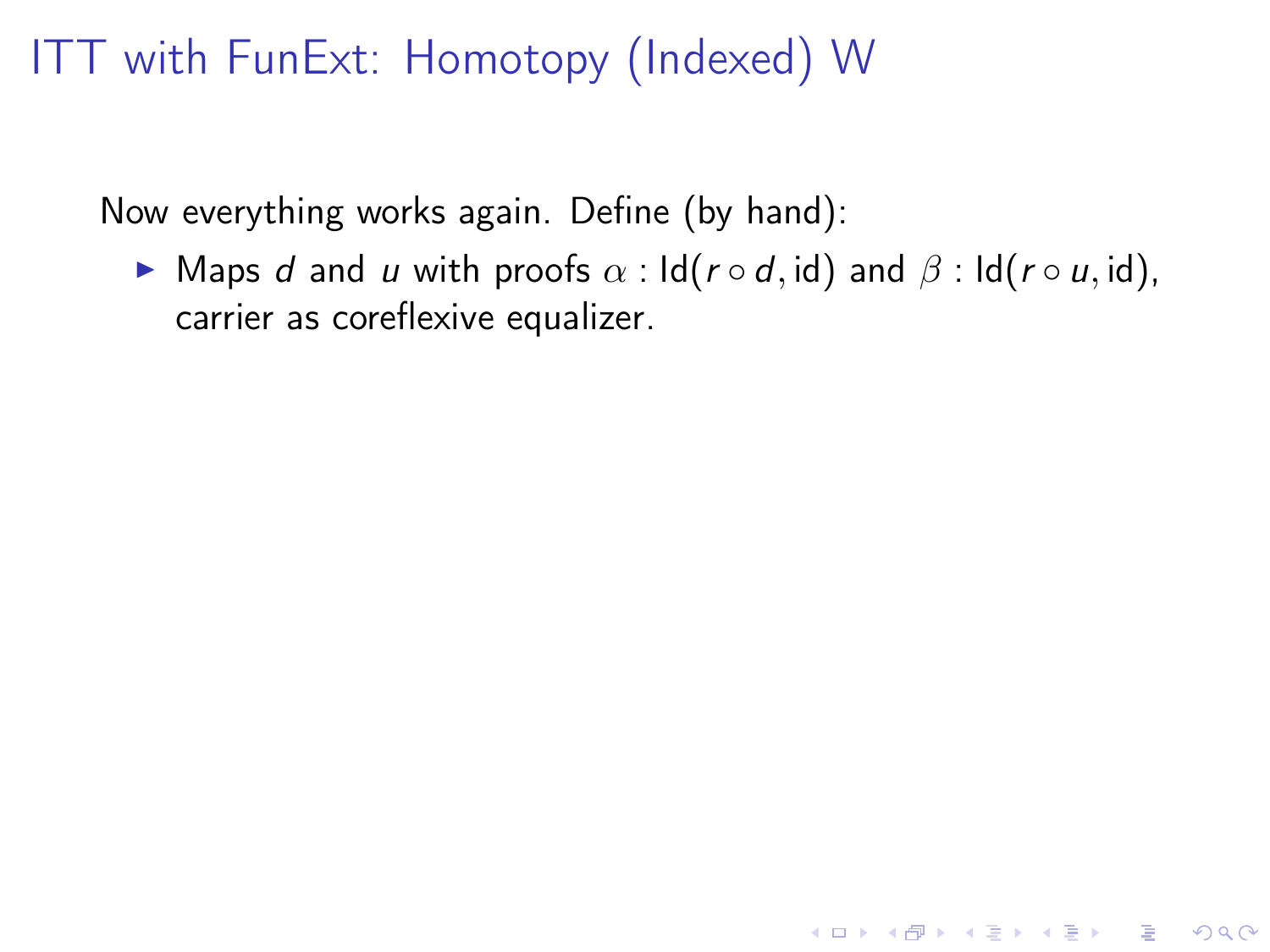Now everything works again. Define (by hand):

 $\triangleright$  Maps *d* and *u* with proofs  $\alpha$  : ld( $r \circ d$ , id) and  $\beta$  : ld( $r \circ u$ , id), carrier as coreflexive equalizer.

**KORKA REPARATION ADD** 

 $\blacktriangleright$  Structure map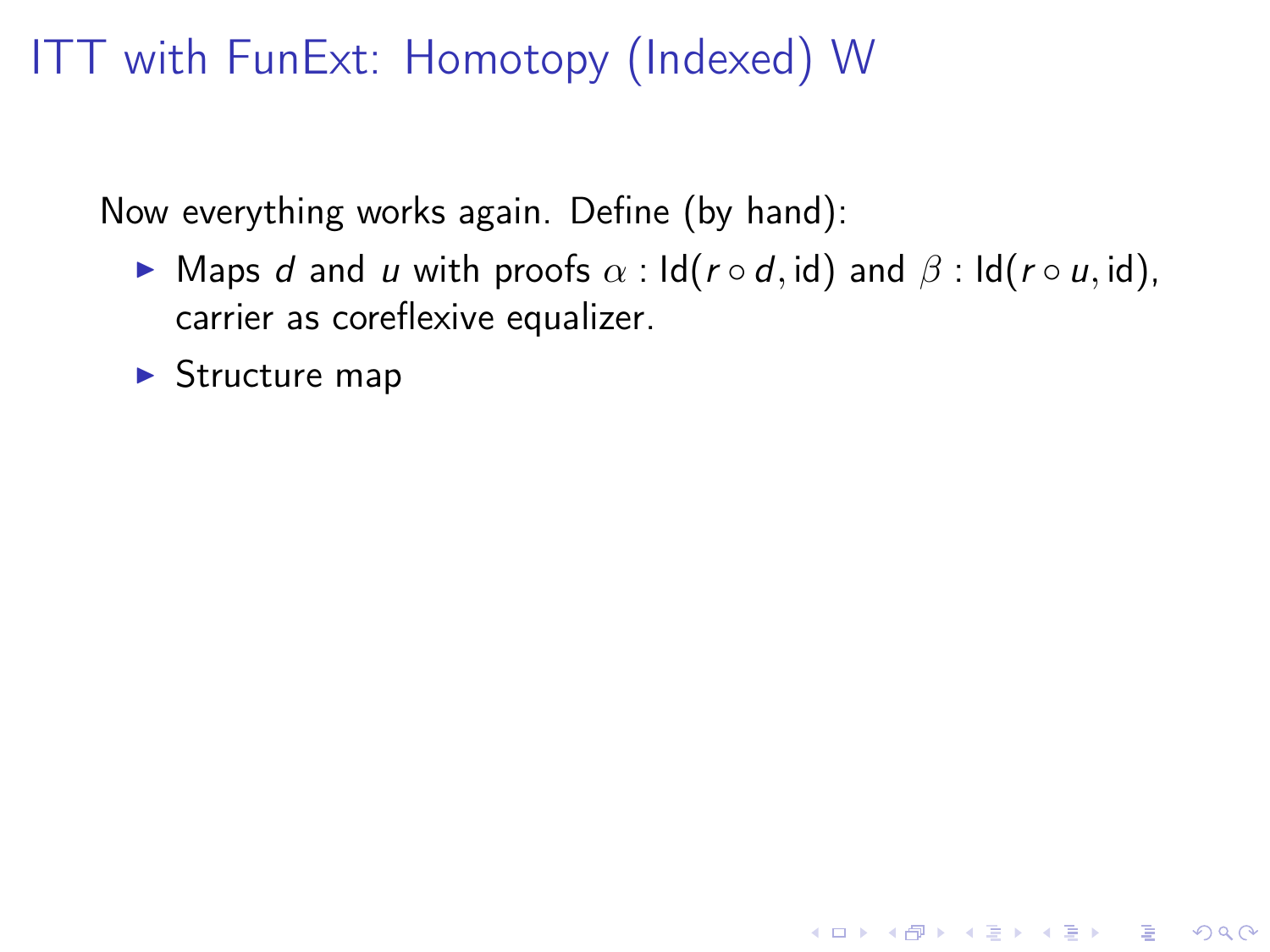Now everything works again. Define (by hand):

 $\triangleright$  Maps *d* and *u* with proofs  $\alpha$  : ld( $r \circ d$ , id) and  $\beta$  : ld( $r \circ u$ , id), carrier as coreflexive equalizer.

- $\blacktriangleright$  Structure map
- $\blacktriangleright$  Eliminator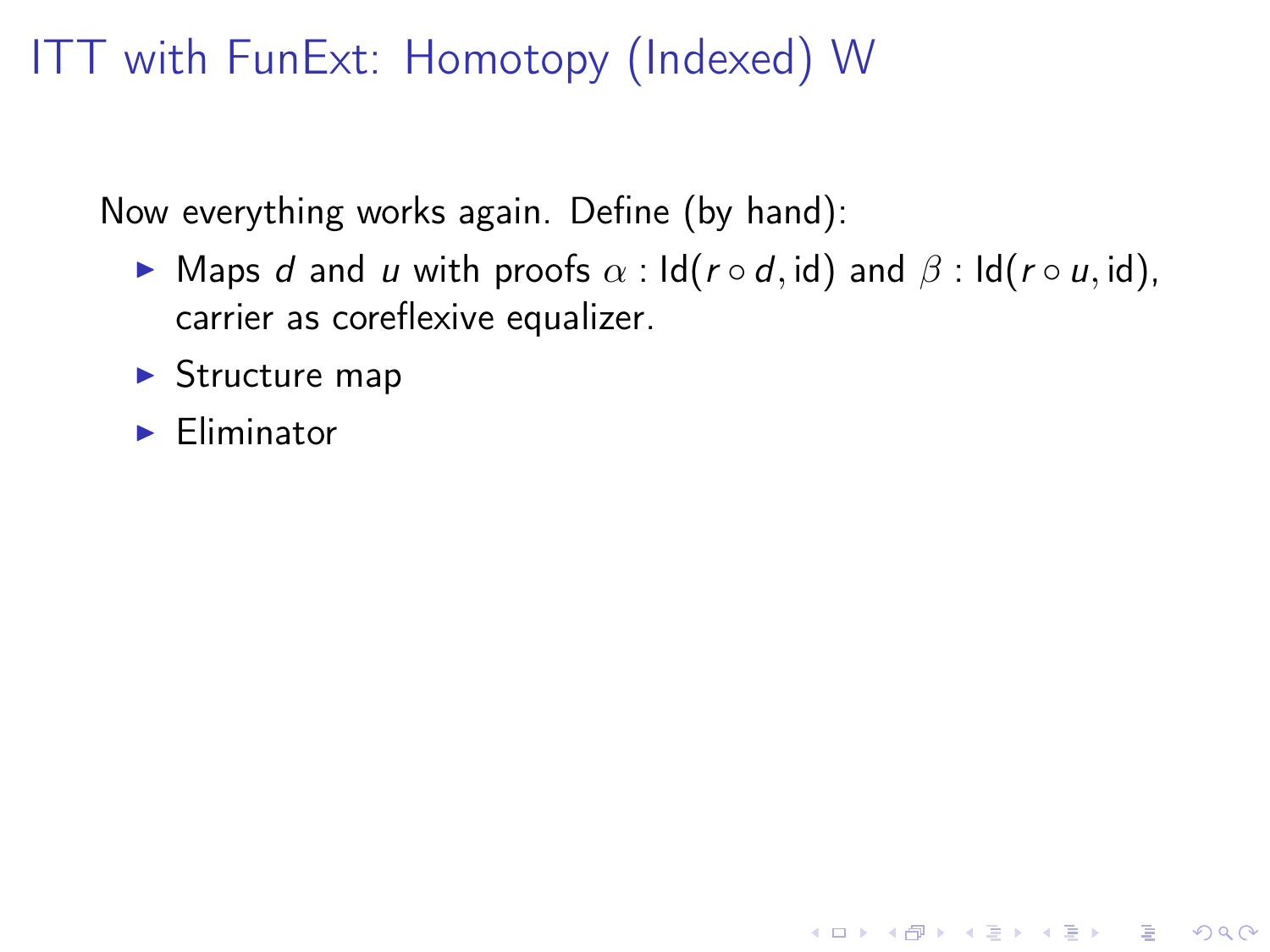Now everything works again. Define (by hand):

 $\triangleright$  Maps *d* and *u* with proofs  $\alpha$  : ld( $r \circ d$ , id) and  $\beta$  : ld( $r \circ u$ , id), carrier as coreflexive equalizer.

- $\blacktriangleright$  Structure map
- $\blacktriangleright$  Eliminator
- $\blacktriangleright$  Path for computation rule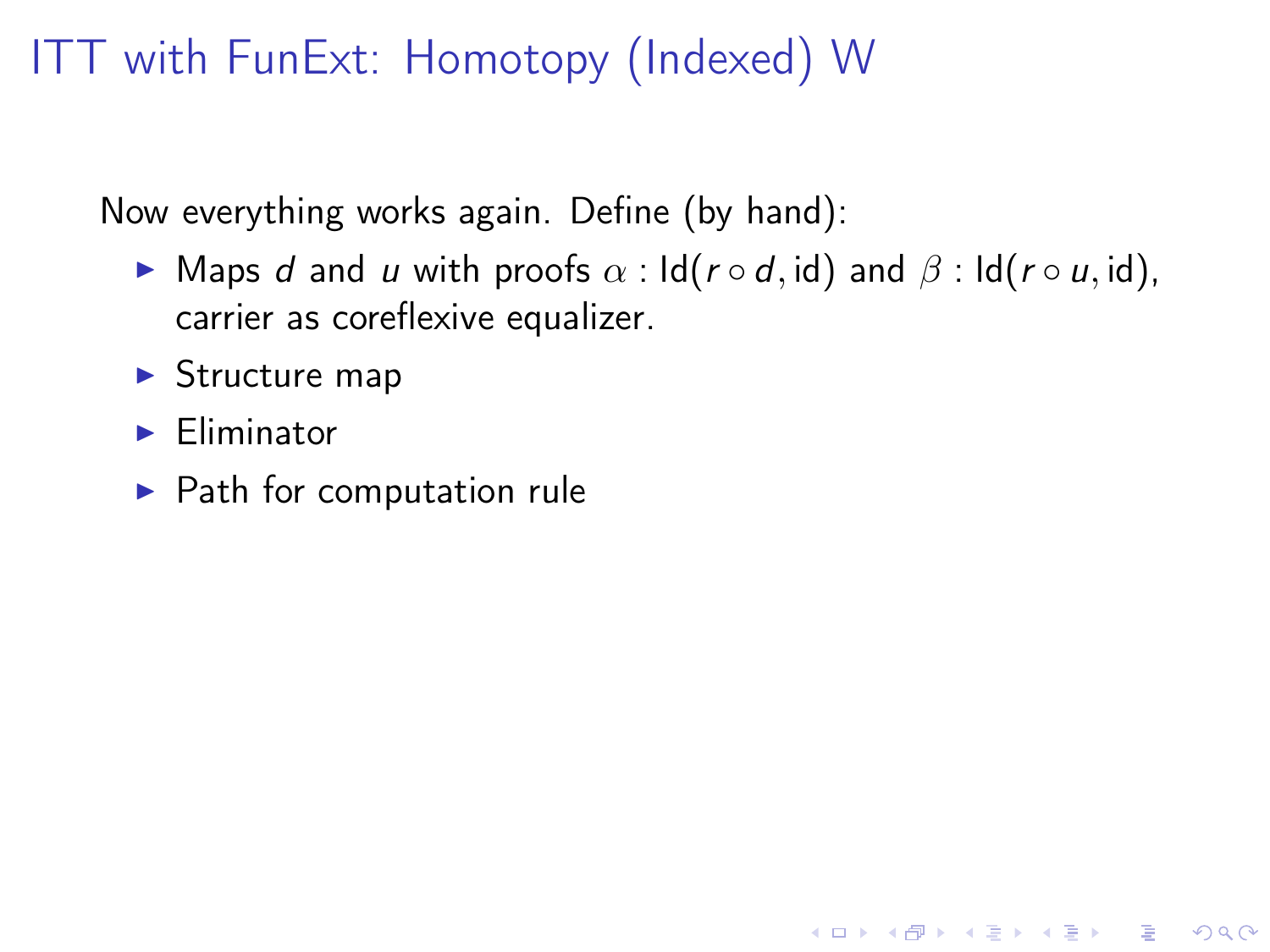Now everything works again. Define (by hand):

- **I** Maps d and u with proofs  $\alpha$  : Id( $r \circ d$ , id) and  $\beta$  : Id( $r \circ u$ , id), carrier as coreflexive equalizer.
- $\blacktriangleright$  Structure map
- $\blacktriangleright$  Eliminator
- $\blacktriangleright$  Path for computation rule

Hands-on and very messy, but doable in principle following the extensional case.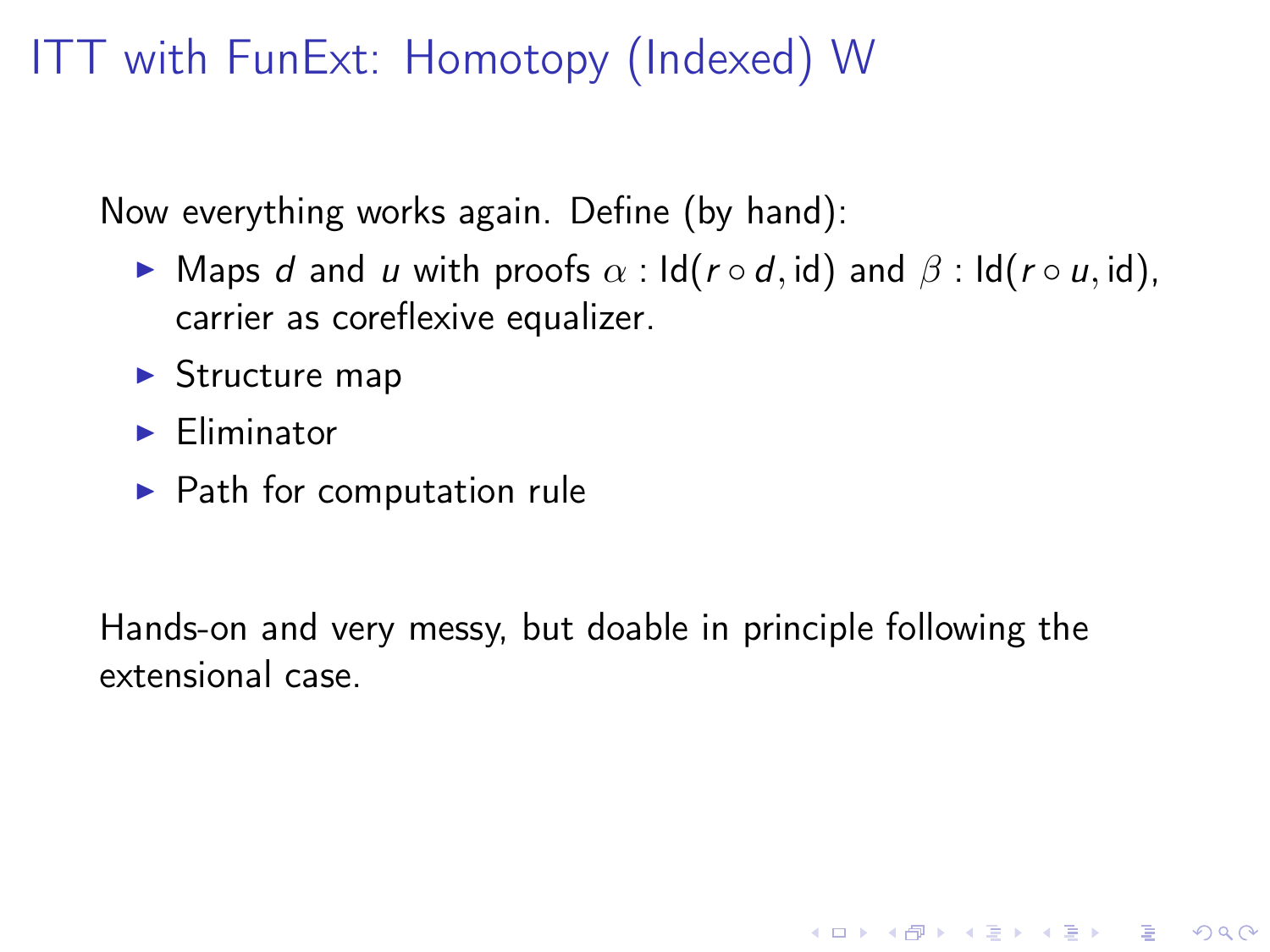Now everything works again. Define (by hand):

- I Maps d and u with proofs  $\alpha$  : Id( $r \circ d$ , id) and  $\beta$  : Id( $r \circ u$ , id), carrier as coreflexive equalizer.
- $\blacktriangleright$  Structure map
- $\blacktriangleright$  Eliminator
- $\blacktriangleright$  Path for computation rule

Hands-on and very messy, but doable in principle following the extensional case.

**KORKA REPARATION ADD** 

But feels kind of ad-hoc.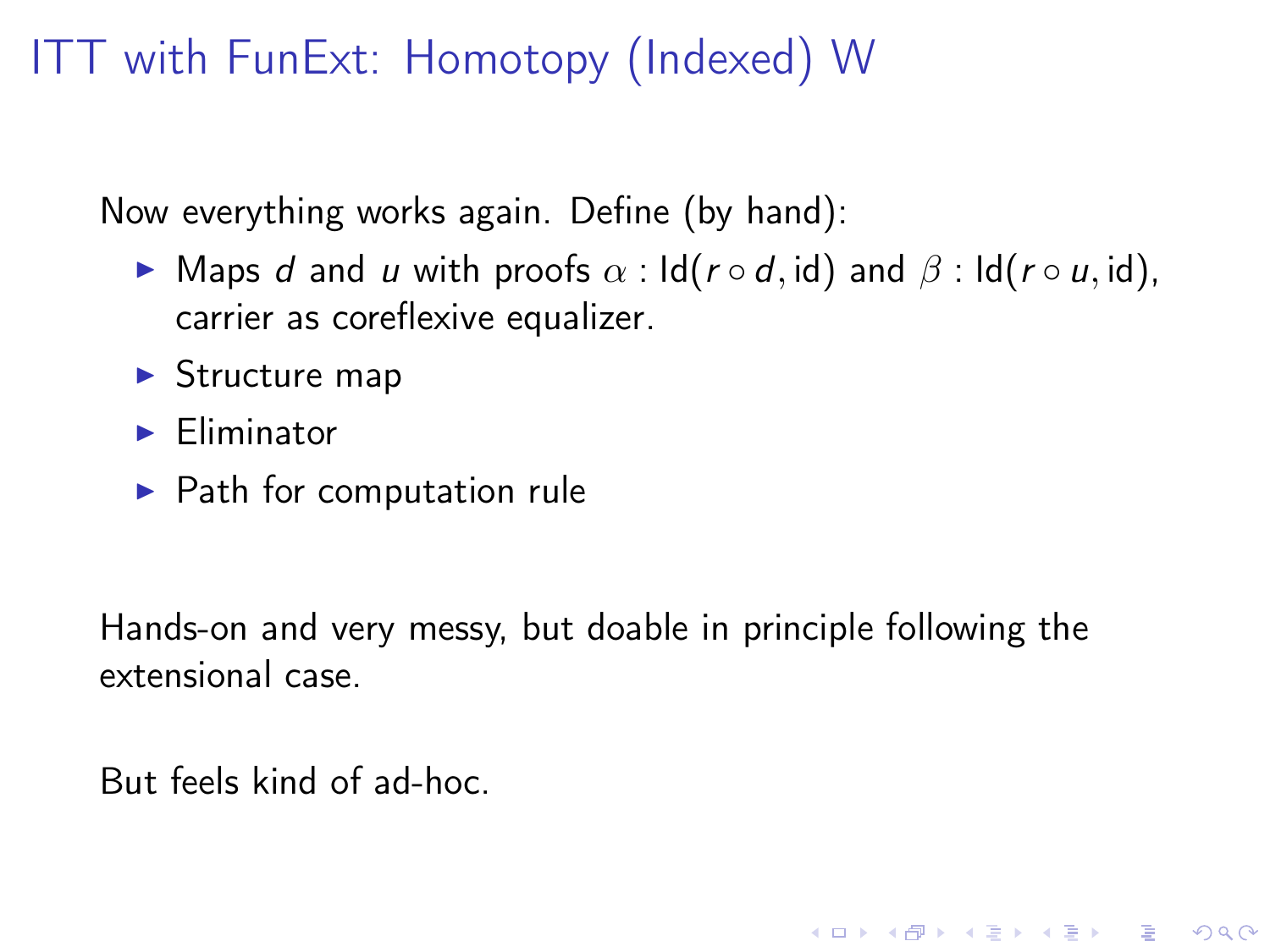# A Conceptual Alternative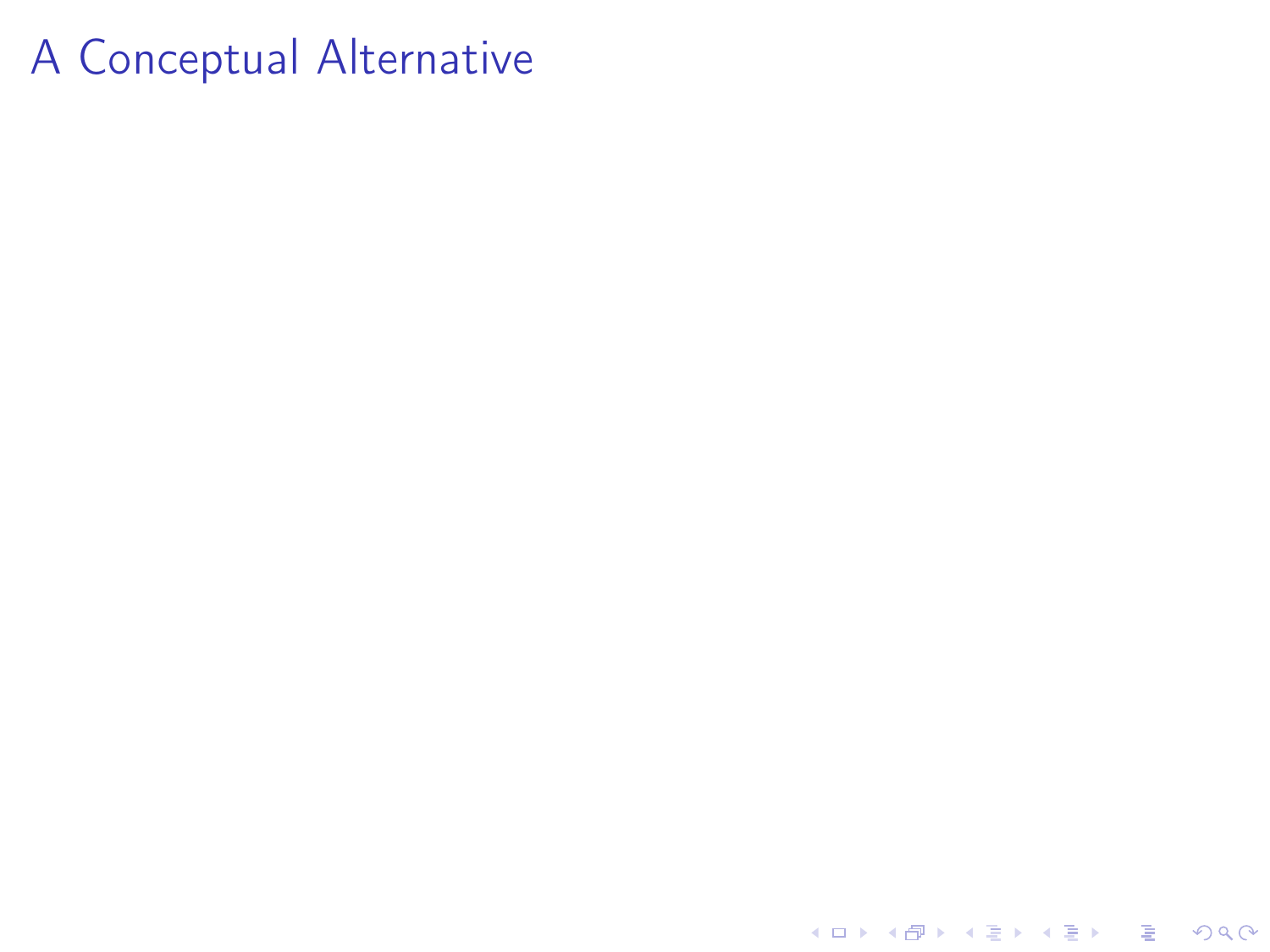# A Conceptual Alternative

(Please turn on the categorical side of your brain.)

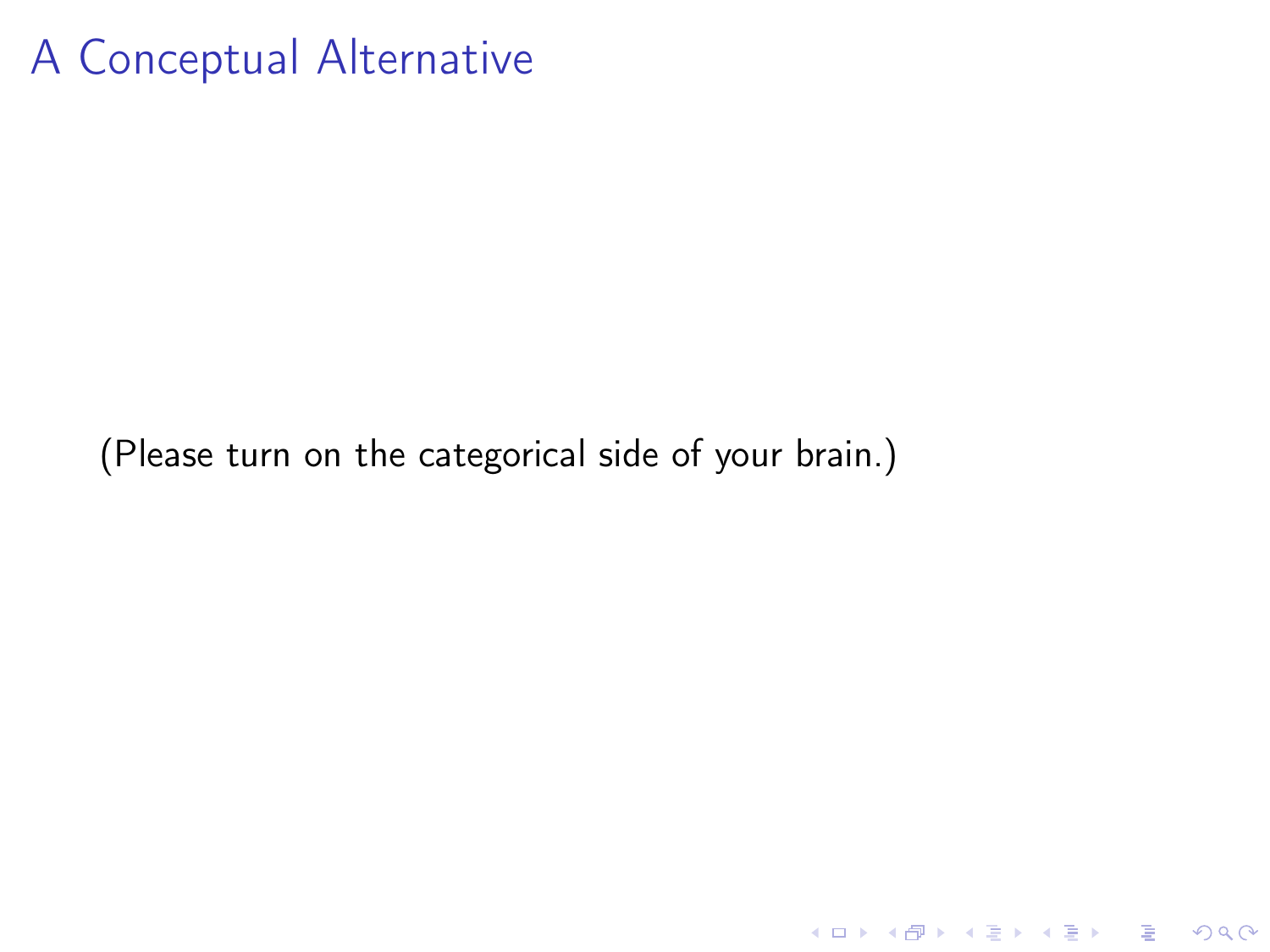# A Conceptual Alternative

(Please turn on the categorical side of your brain.)

K ロ ▶ K 레 ▶ K 레 ▶ K 레 ≯ K 게 회 게 이 및 사 이 의 O

(Waiting. . . )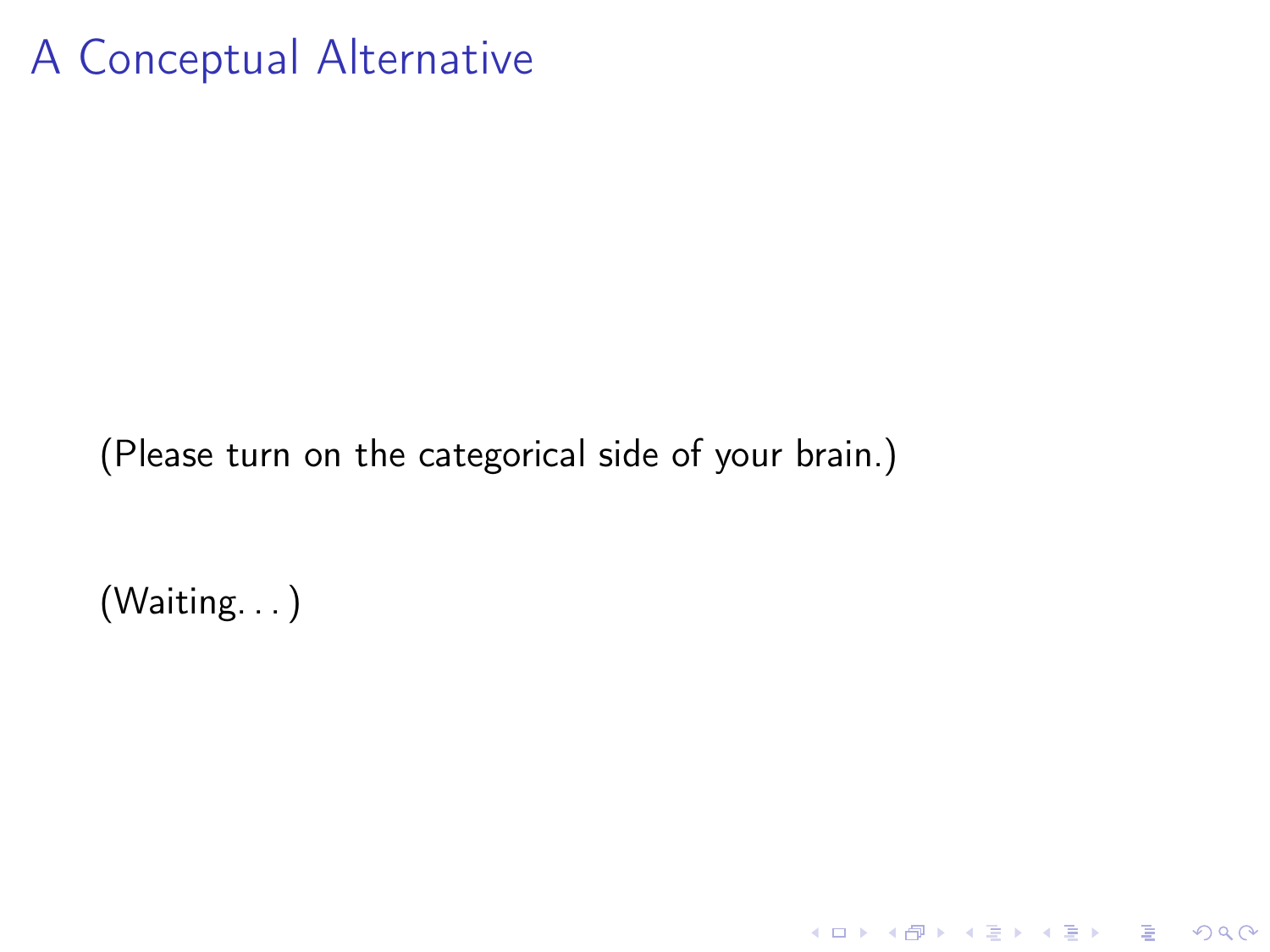Recall that  $W_{A,B,s,t} = \mu \llbracket A, B, s, t \rrbracket$  where  $\llbracket A, B, s, t \rrbracket$  is the composition of three things: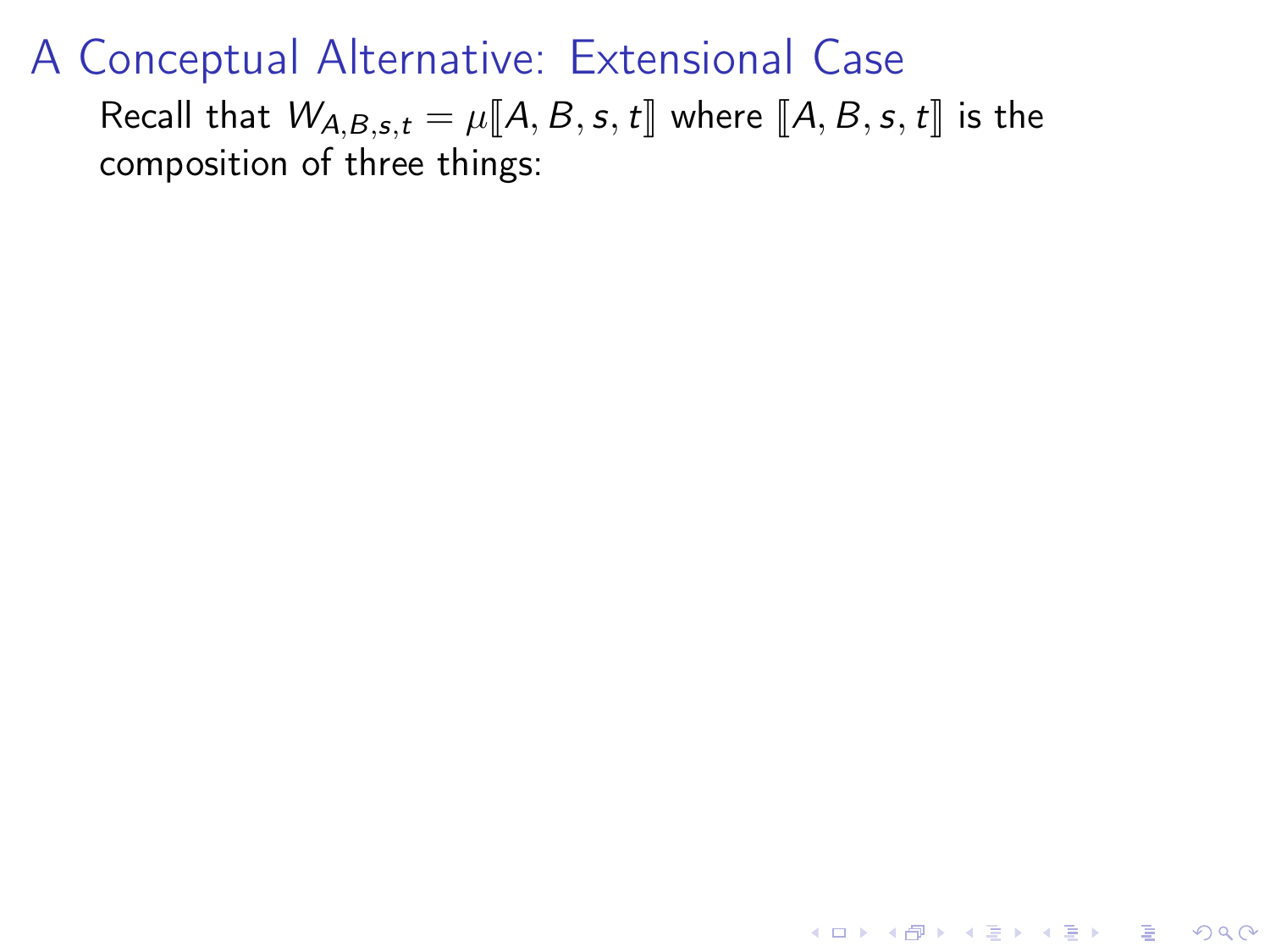Recall that  $W_{A,B,s,t} = \mu \llbracket A, B, s, t \rrbracket$  where  $\llbracket A, B, s, t \rrbracket$  is the composition of three things:

$$
\Delta_{s}: \quad \mathcal{U}^{1} \to \mathcal{U}^{\Sigma_{A}B} \\ (X_{i})_{i:1} \mapsto (X_{s(a,b)})_{(a,b): \Sigma_{A}B}
$$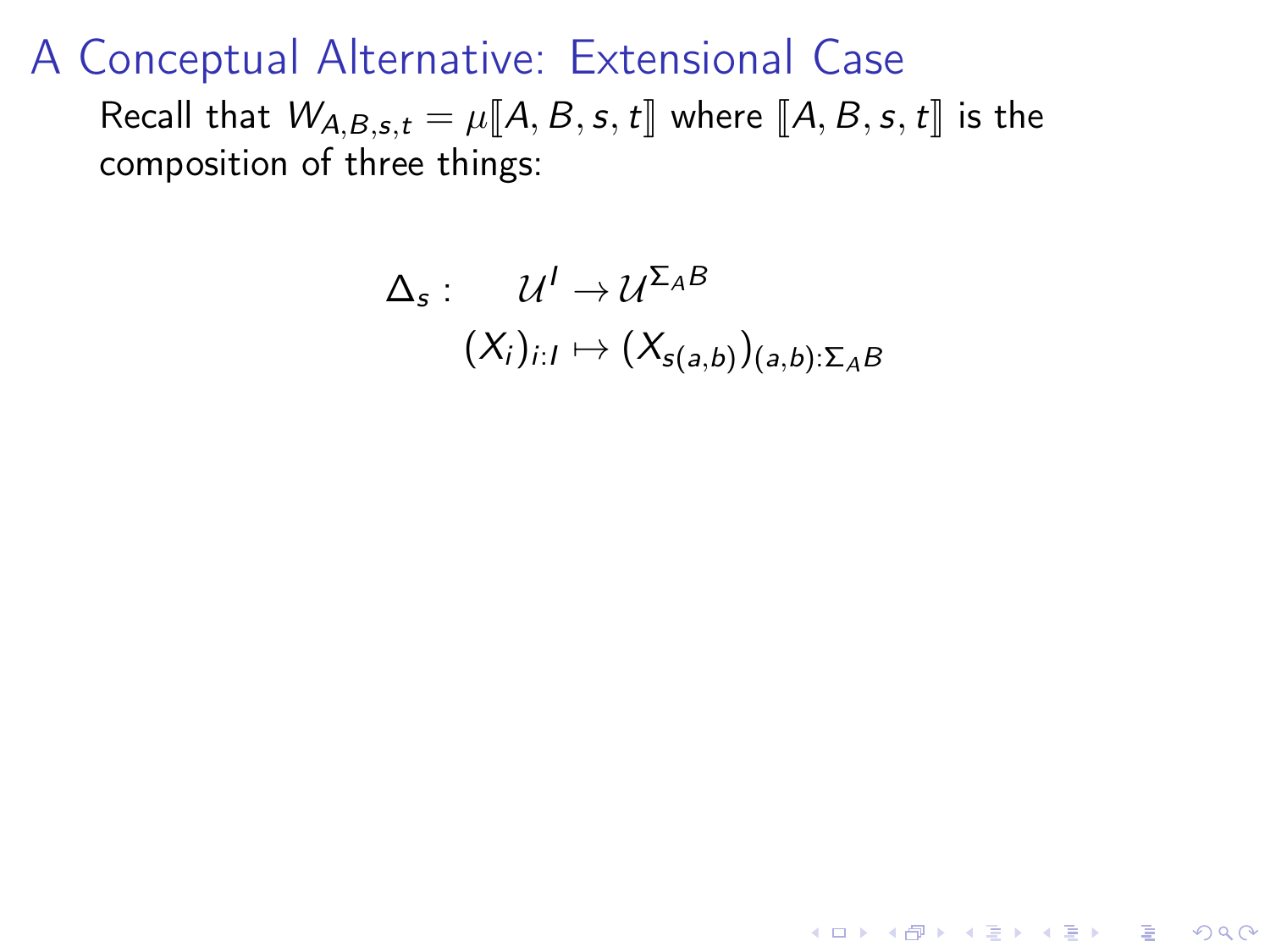Recall that  $W_{A,B,s,t} = \mu \llbracket A, B, s, t \rrbracket$  where  $\llbracket A, B, s, t \rrbracket$  is the composition of three things:

$$
\Delta_{s}: \quad \mathcal{U}^{1} \to \mathcal{U}^{\Sigma_{A}B} \\ (X_{i})_{i:1} \mapsto (X_{s(a,b)})_{(a,b): \Sigma_{A}B}
$$

$$
\begin{aligned} \Pi_B: \qquad & \mathcal{U}^{\Sigma_A B} \to \mathcal{U}^A \\ & \quad (Y_{(a,b)})_{(a,b):\Sigma_A B} \mapsto (\prod_{b:B(a)} Y_{(a,b)})_{a:A} \end{aligned}
$$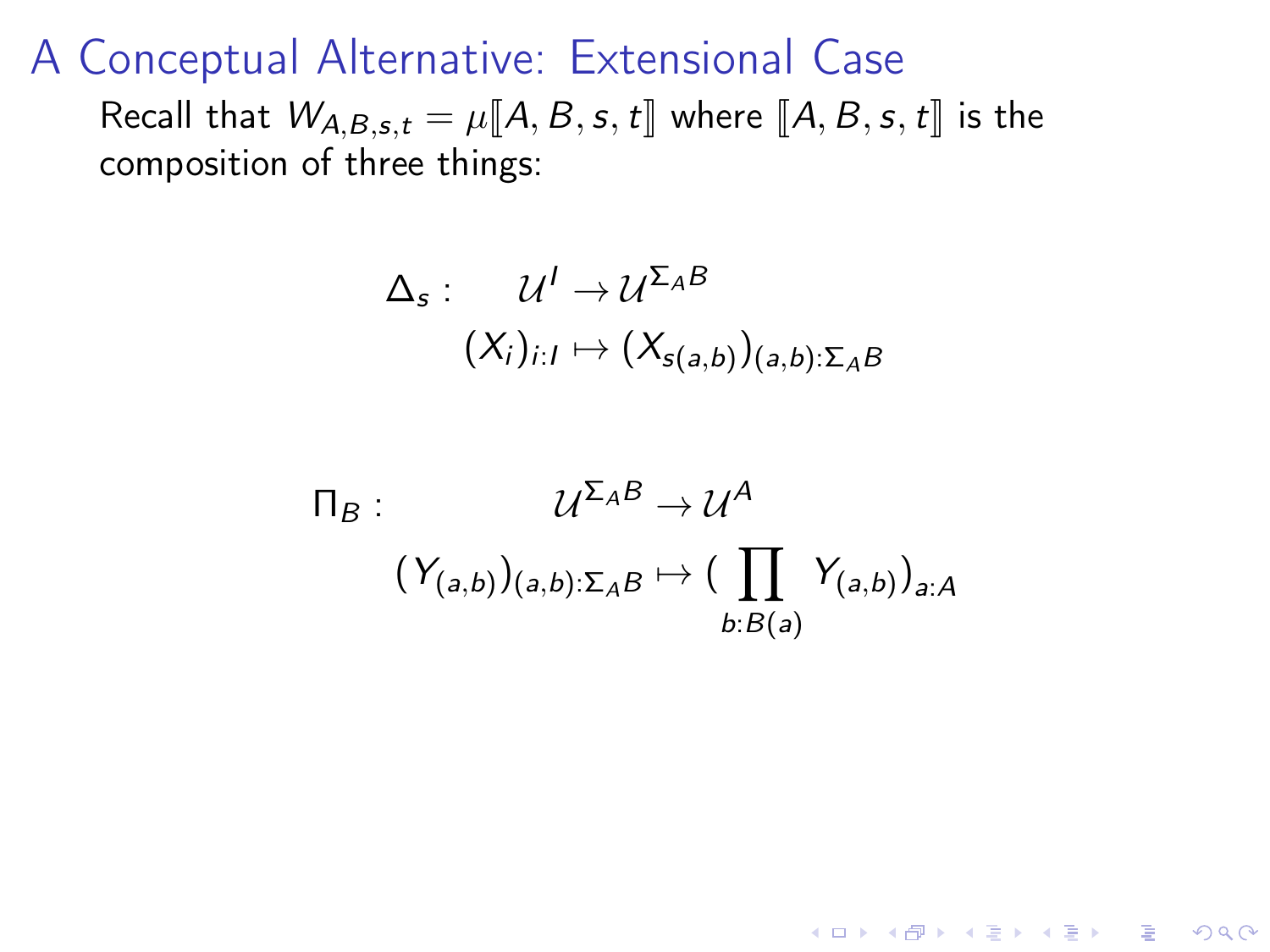Recall that  $W_{A,B,s,t} = \mu \llbracket A, B, s, t \rrbracket$  where  $\llbracket A, B, s, t \rrbracket$  is the composition of three things:

$$
\Delta_{s}: \quad \mathcal{U}^{1} \to \mathcal{U}^{\Sigma_{A}B} \\ (X_{i})_{i:1} \mapsto (X_{s(a,b)})_{(a,b): \Sigma_{A}B}
$$

$$
\begin{aligned} \Pi_B: \qquad & \mathcal{U}^{\Sigma_A B} \to \mathcal{U}^A \\ & \quad (\mathit{Y}_{(a,b)})_{(a,b):\Sigma_A B} \mapsto (\prod_{b:B(a)} \mathit{Y}_{(a,b)})_{a:A} \end{aligned}
$$

$$
\Sigma_t: \qquad \mathcal{U}^A \to \mathcal{U}^I
$$

$$
(Z_a)_{a:A} \mapsto \big(\sum_{\substack{a:A\\ t(a)=i}} Z_a\big)_{i:A}
$$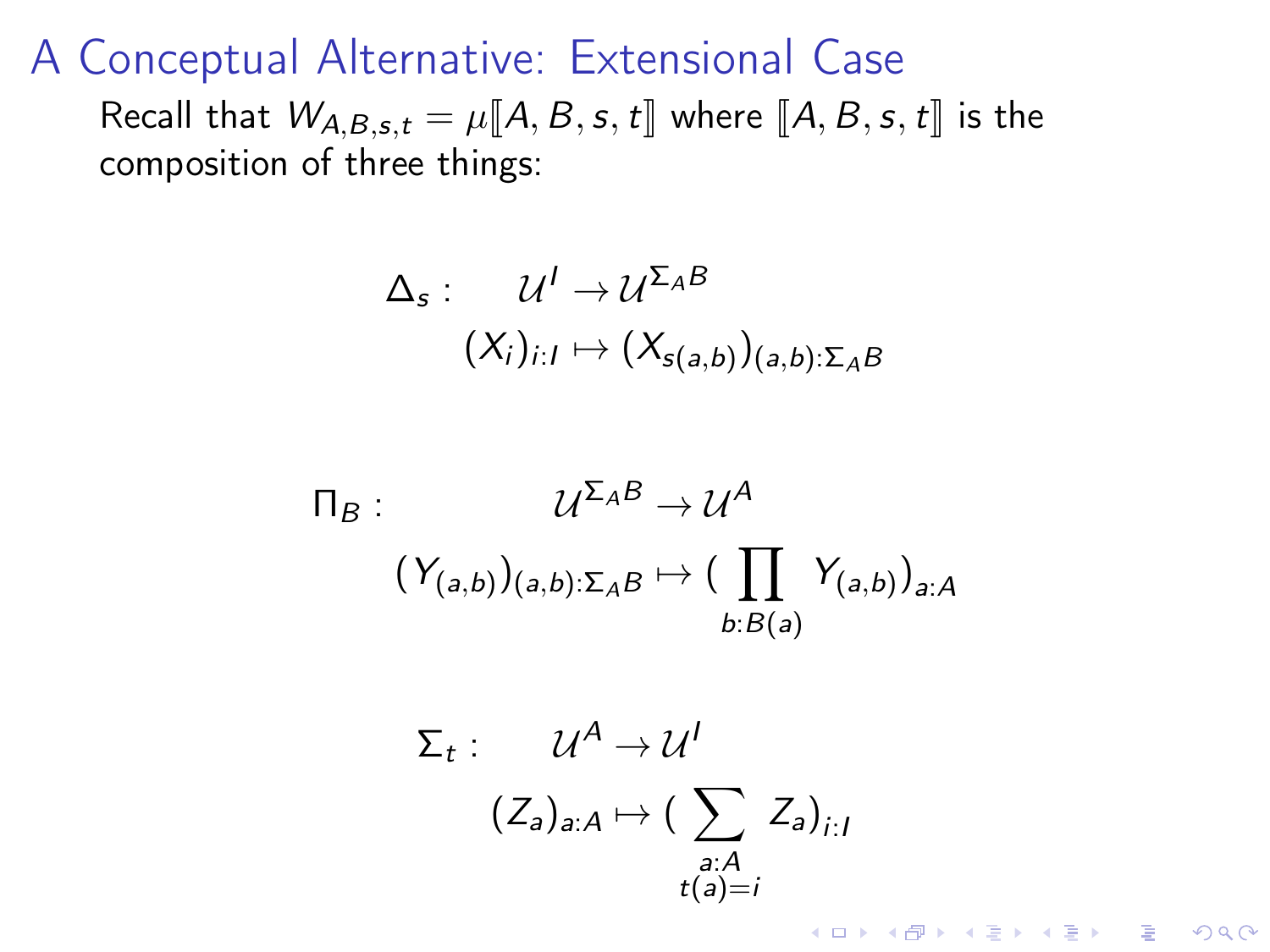Similarly for the endofunctors underlying  $\mathit{W}_{A,B}$  and  $\mathit{W}_{I\times A,B}$  o $_{\pi_{2}}$ :

$$
\begin{aligned} [A, B, s, t] &= \Sigma_t \Pi_B \Delta_s \\ [A, B] &= \Sigma_A \Pi_B \Delta_{\Sigma_A B} \\ [I \times A, B \circ \pi_2] &= \Sigma_{I \times A} \Pi_{B \circ \pi_2} \Delta_{I \times \Sigma_A B} \end{aligned}
$$

K □ ▶ K @ ▶ K 할 ▶ K 할 ▶ | 할 | K 9 Q @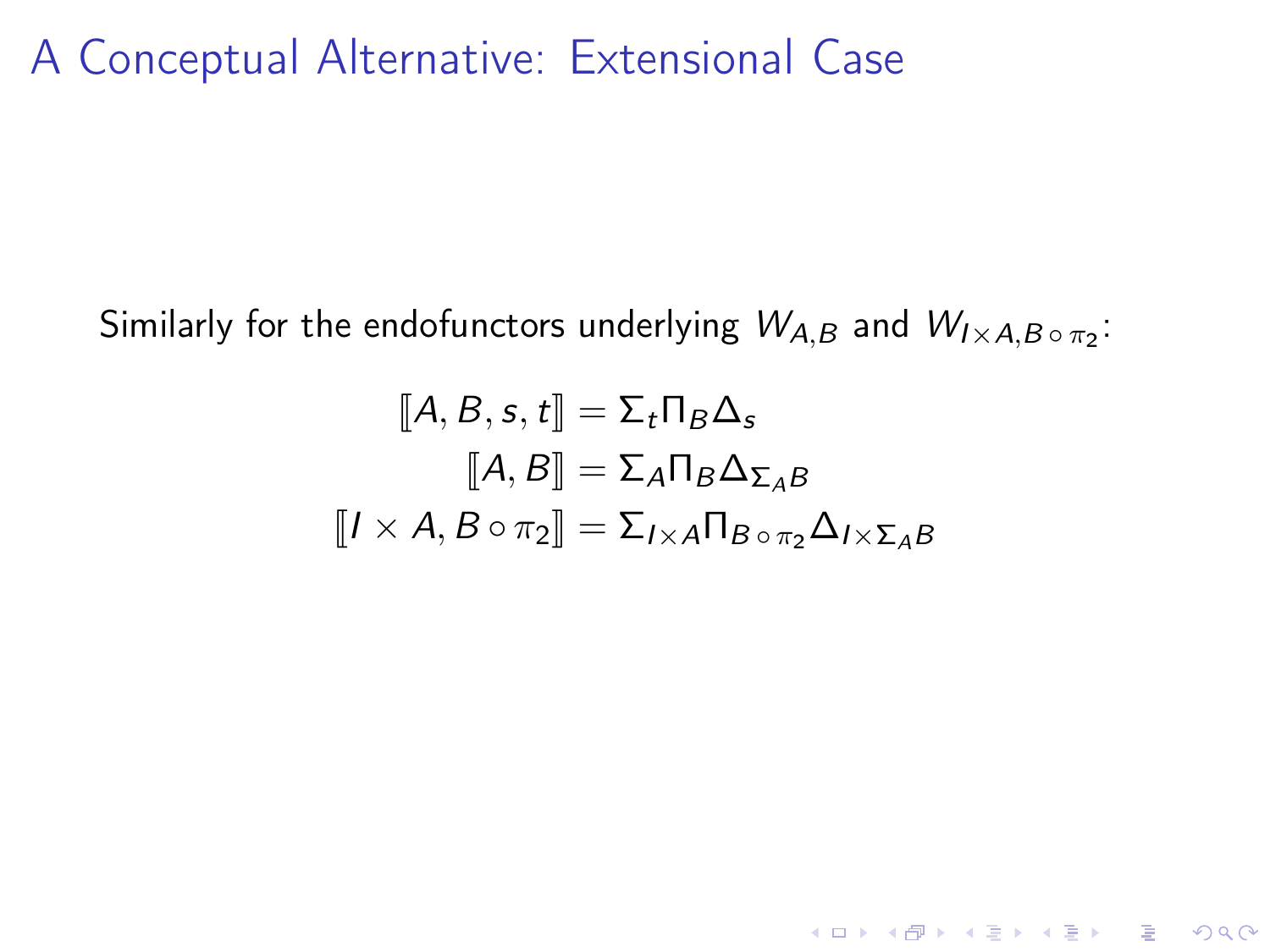Similarly for the endofunctors underlying  $\mathit{W}_{A,B}$  and  $\mathit{W}_{I\times A,B}$  o $_{\pi_{2}}$ :

$$
[\![A, B, s, t]\!] = \Sigma_t \Pi_B \Delta_s
$$

$$
[\![A, B]\!] = \Sigma_A \Pi_B \Delta_{\Sigma_A B}
$$

$$
[\![I \times A, B \circ \pi_2]\!] = \Sigma_{I \times A} \Pi_{B \circ \pi_2} \Delta_{I \times \Sigma_A B}
$$

Can we relate these functors somehow?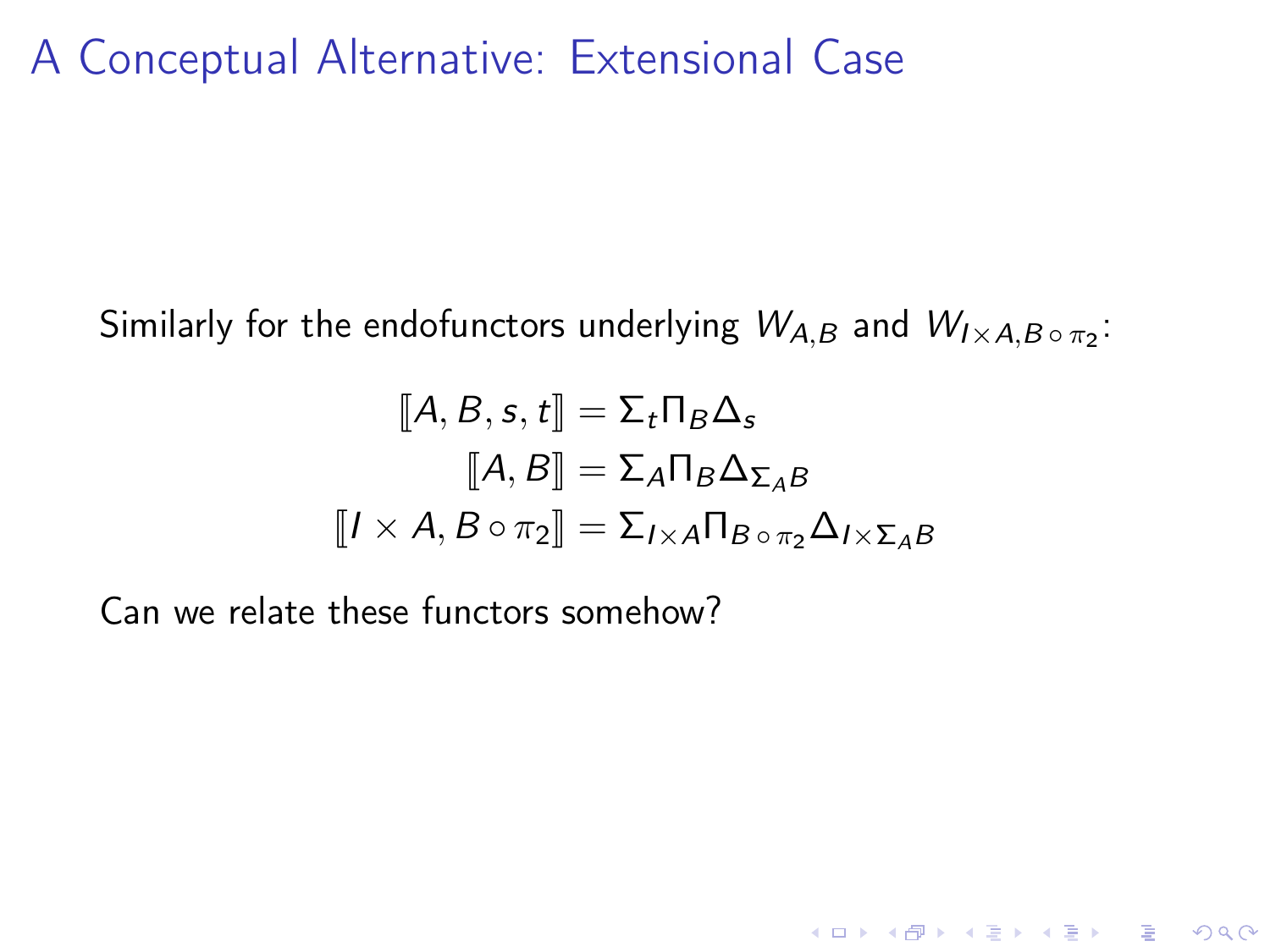

K ロ > ( イ ラ > ( K ミ >

Þ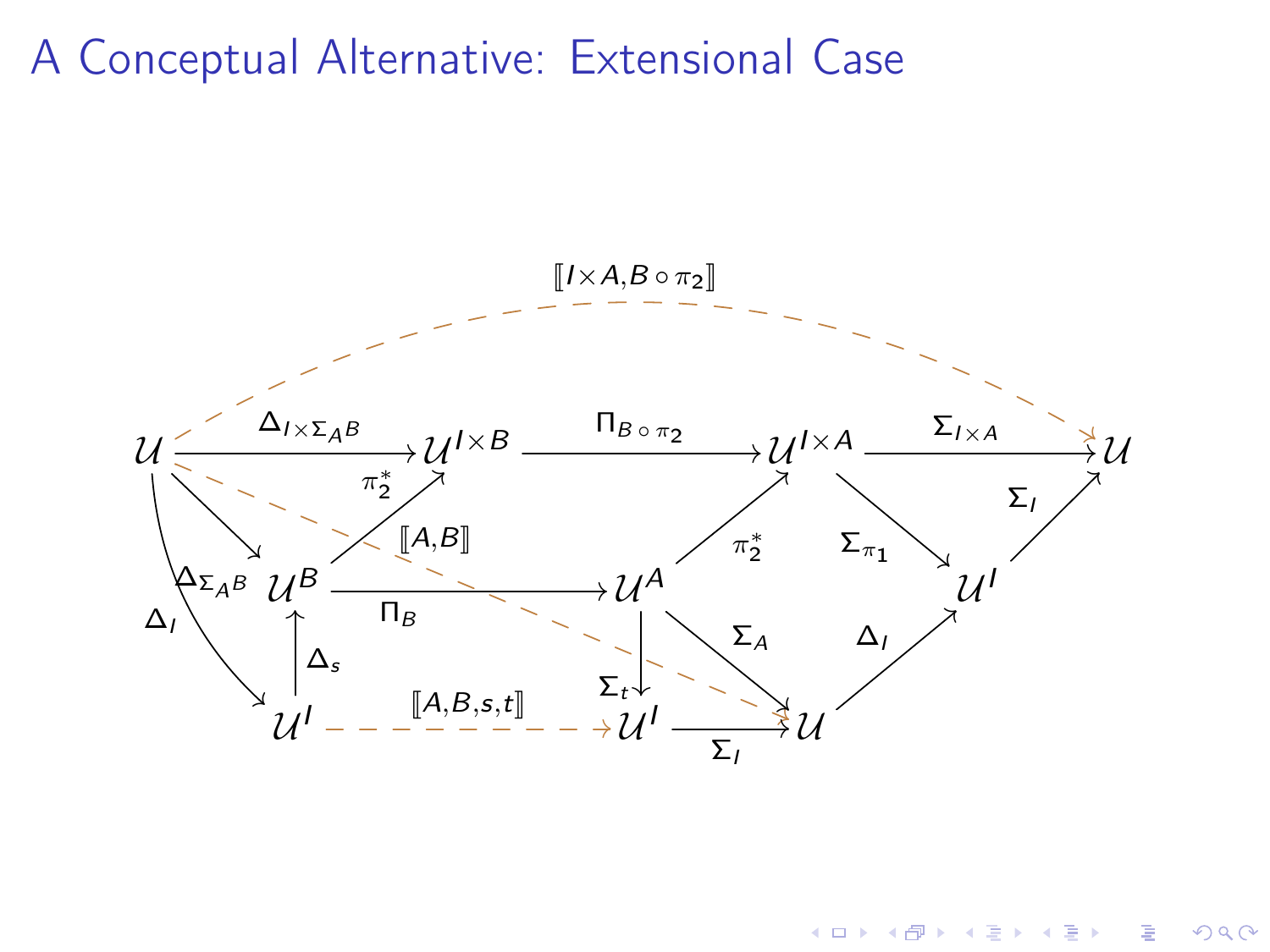$\left(\ldots\right)$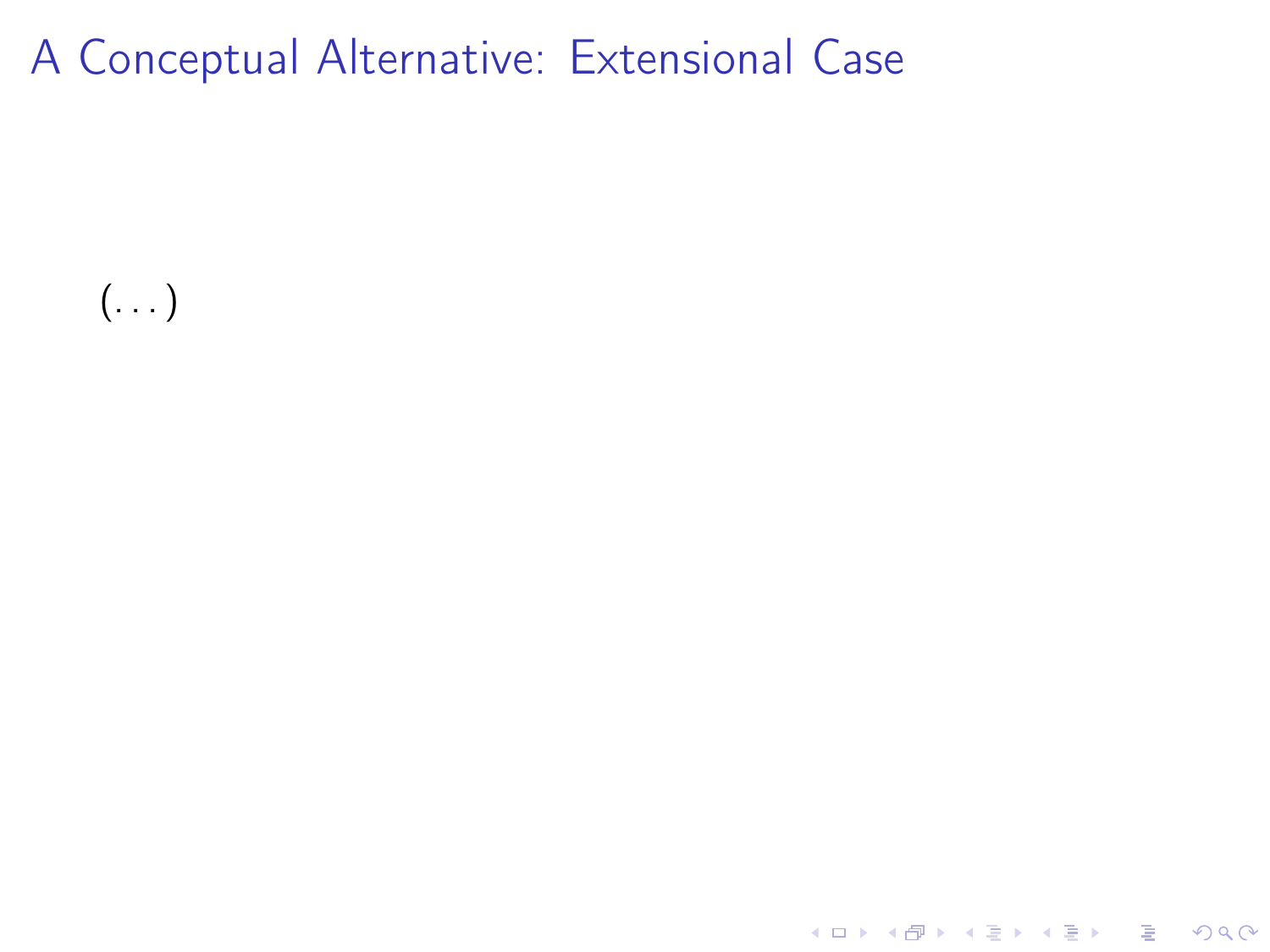$\left(\ldots\right)$ 

$$
\begin{aligned}\n[A, B, s, t] &= \Sigma_t \Pi_B \Delta_s \\
[A, B] &= \Sigma_A \Pi_B \Delta_{\Sigma_A B} \\
[I \times A, B \circ \pi_2] &= \Sigma_{I \times A} \Pi_{B \circ \pi_2} \Delta_{I \times \Sigma_A B}\n\end{aligned}
$$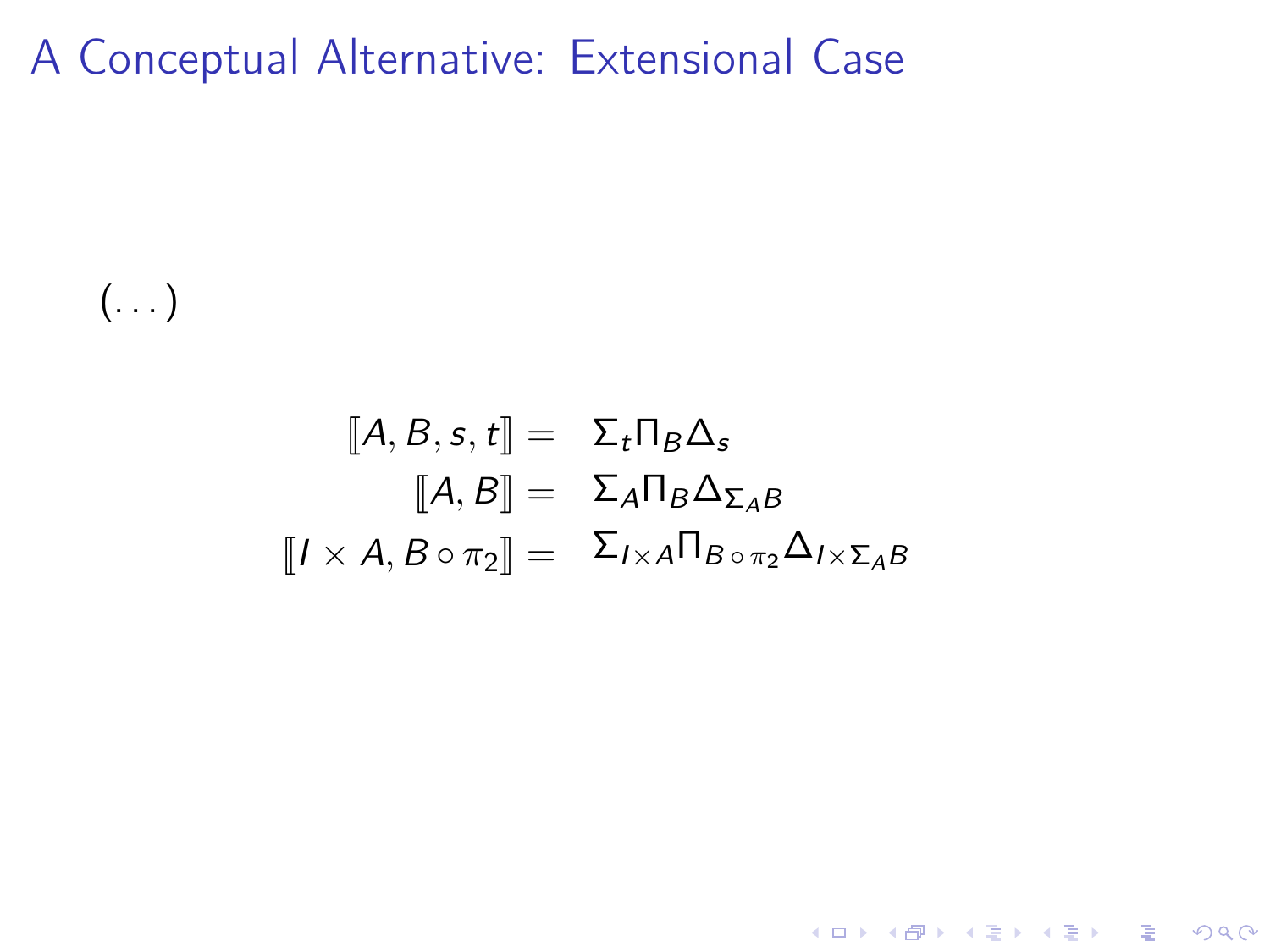$\left(\ldots\right)$ 

$$
\begin{aligned}\n[A, B, s, t] &= \Sigma_t \Pi_B \Delta_s \\
[A, B] &= \Sigma_I \Sigma_t \Pi_B \Delta_s \Delta_I \\
[I \times A, B \circ \pi_2] &= \Sigma_I \Delta_I \Sigma_I \Sigma_t \Pi_B \Delta_s \Delta_I\n\end{aligned}
$$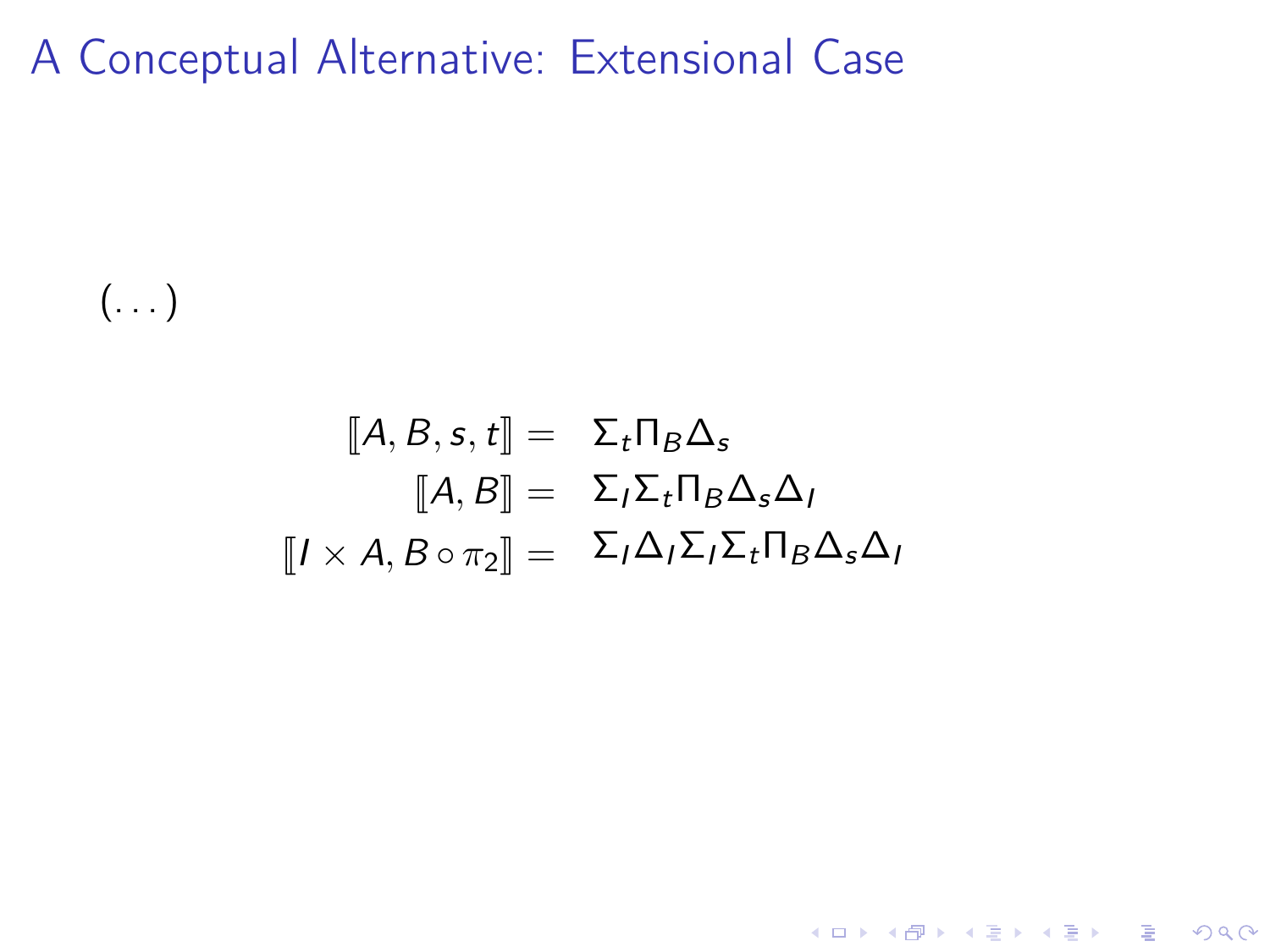$\left(\ldots\right)$ 

$$
\begin{aligned}\n[A, B, s, t] &= \Sigma_t \Pi_B \Delta_s \\
[A, B] &= \Sigma_I [A, B, s, t] \Delta_I \\
[I \times A, B \circ \pi_2] &= \Sigma_I \Delta_I \Sigma_I [A, B, s, t] \Delta_I\n\end{aligned}
$$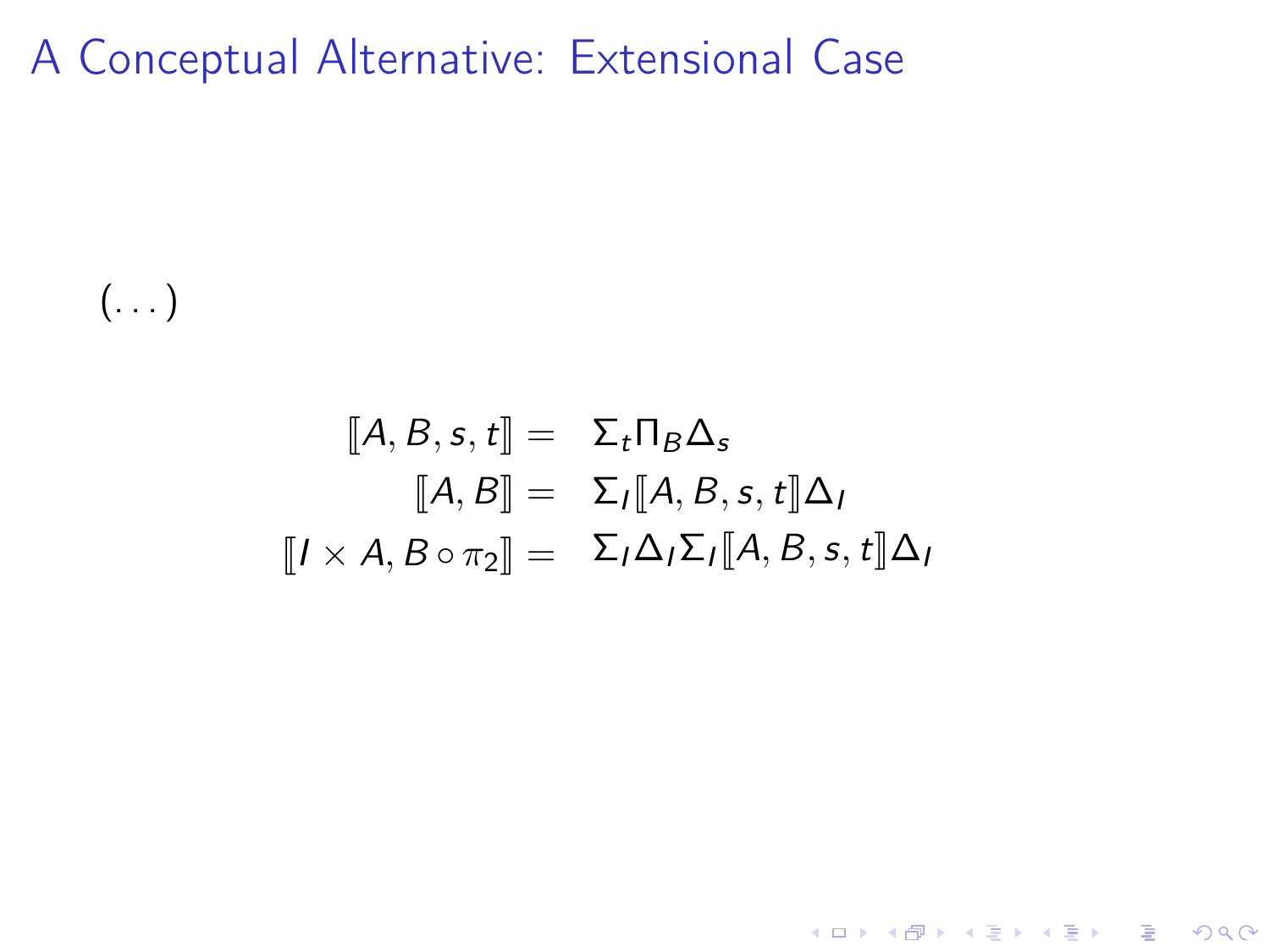$\left(\ldots\right)$ 

$$
\begin{aligned}\n[A, B, s, t] &= \Sigma_t \Pi_B \Delta_s \\
[\![ A, B ]\!] &= \Sigma_I [\![ A, B, s, t ]\!] \Delta_I \\
[\![ I \times A, B \circ \pi_2 ]\!] &= \Sigma_I \Delta_I \Sigma_I [\![ A, B, s, t ]\!] \Delta_I\n\end{aligned}
$$

The Roland Rule allows us to construct  $\mu(UV)$  from  $\mu(VU)$ .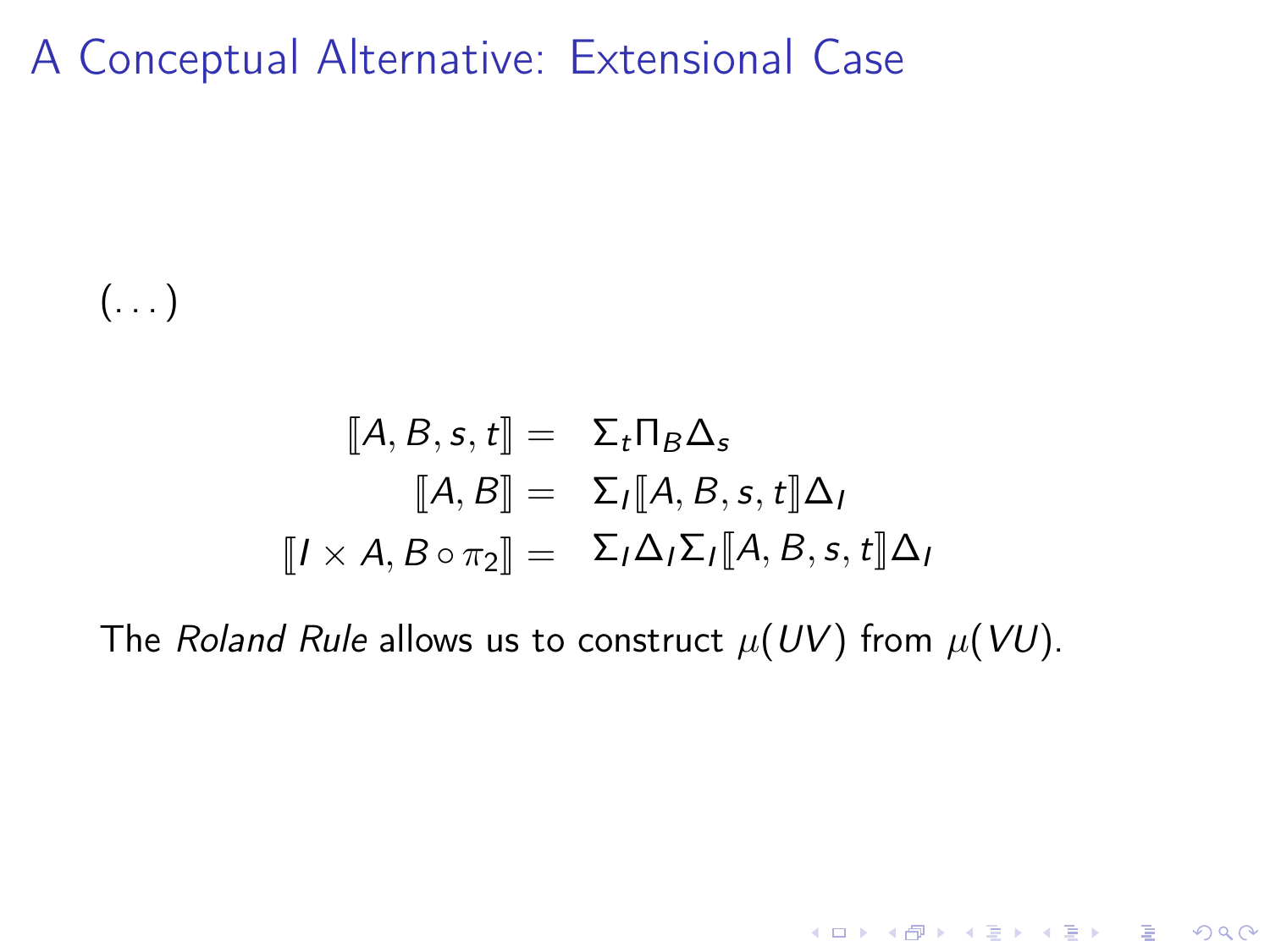$\left(\ldots\right)$ 

$$
\begin{aligned}\n[A, B, s, t] &= \Sigma_t \Pi_B \Delta_s \\
[\![ A, B ]\!] &= \Sigma_I [\![ A, B, s, t ]\!] \Delta_I \\
[\![ I \times A, B \circ \pi_2 ]\!] &= \Sigma_I \Delta_I \Sigma_I [\![ A, B, s, t ]\!] \Delta_I\n\end{aligned}
$$

The Rolling Rule allows us to construct  $\mu(UV)$  from  $\mu(VU)$ .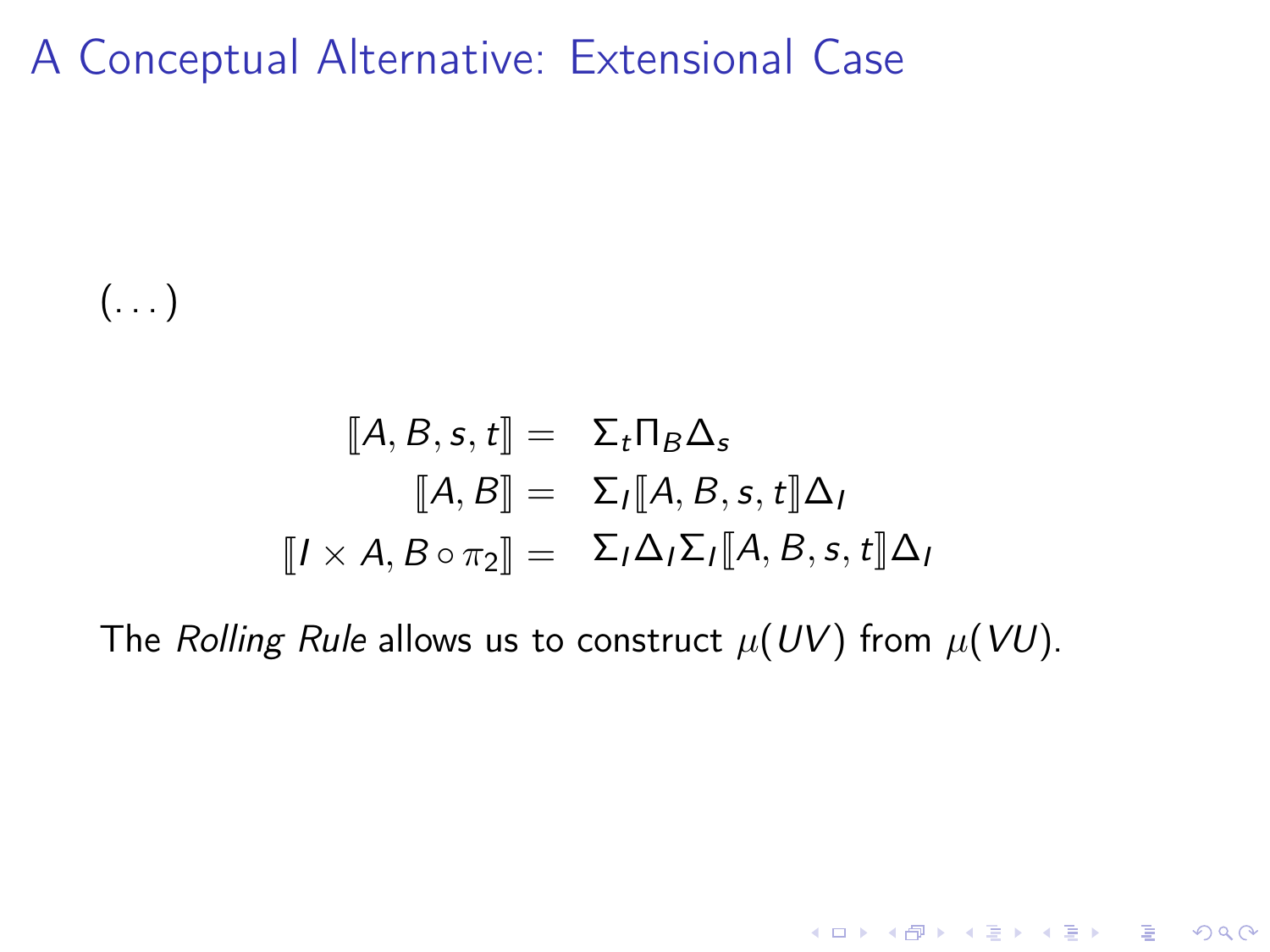$\left(\ldots\right)$ 

$$
\[\![A, B, s, t]\!] = \sum_{t} \prod_{B} \Delta_{s} \n\Delta_{I} \sum_{I} [\![A, B, s, t]\!]
$$
\n
$$
\Delta_{I} \sum_{I} \Delta_{I} \sum_{I} [\![A, B, s, t]\!]
$$

The Rolling Rule allows us to construct  $\mu(UV)$  from  $\mu(VU)$ .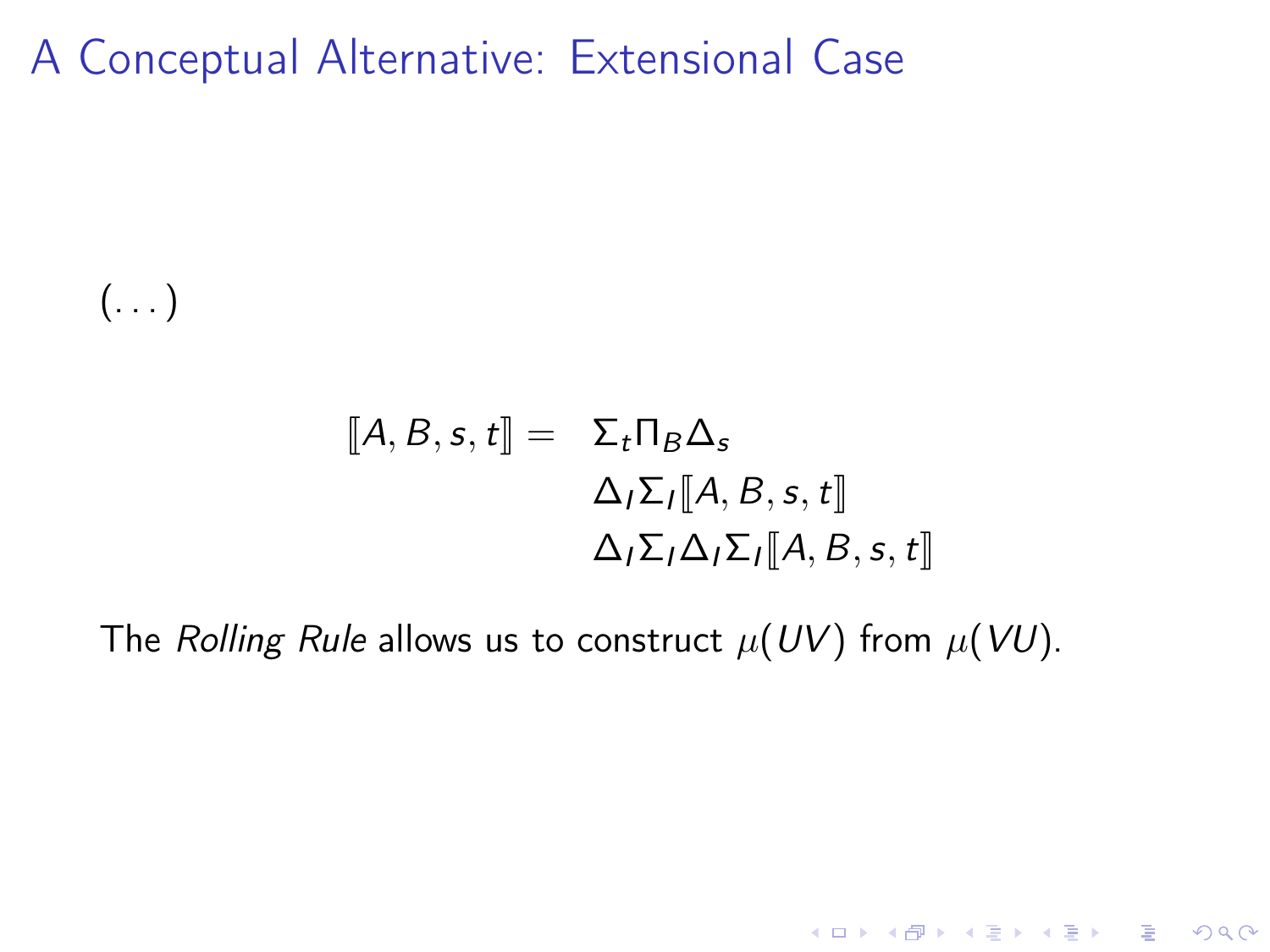$\left(\ldots\right)$ 

$$
\llbracket A, B, s, t \rrbracket = F
$$
  

$$
\mathcal{T}F
$$
  

$$
\mathcal{T}^2 F.
$$

The Rolling Rule allows us to construct  $\mu(UV)$  from  $\mu(VU)$ .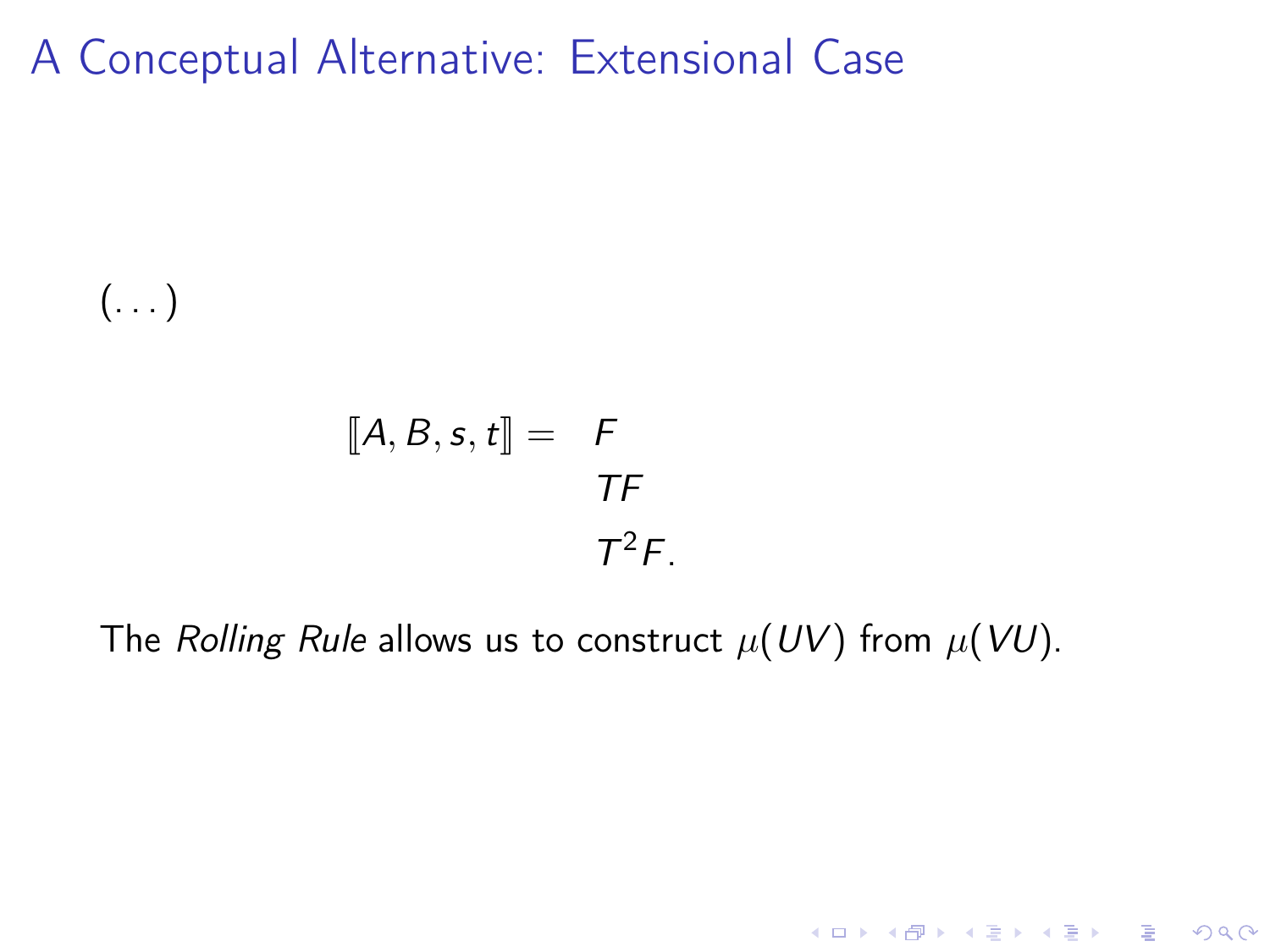K ロ ▶ K 레 ▶ K 레 ▶ K 레 ≯ K 게 회 게 이 및 사 이 의 O

 $T = \Delta_I \Sigma_I$  is a cartesian monad on  $\mathcal{U}^I$ !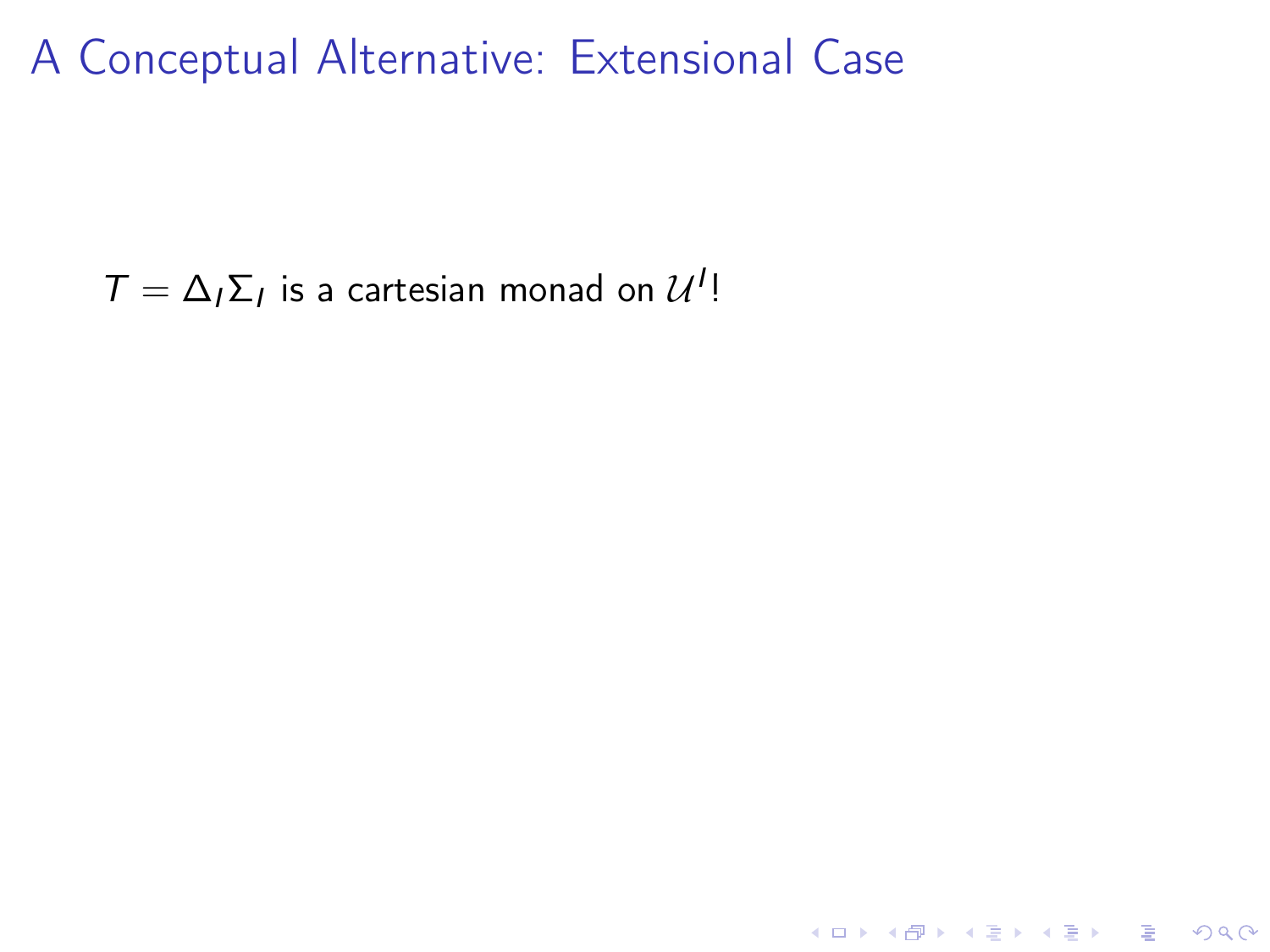$T = \Delta_I \Sigma_I$  is a cartesian monad on  $\mathcal{U}^I$ !

Unit and multiplication form a coreflexive equalizer:

$$
1 \xrightarrow{\eta} T \xrightarrow{\eta T \atop \frac{\longleftarrow}{T\eta}} T^2
$$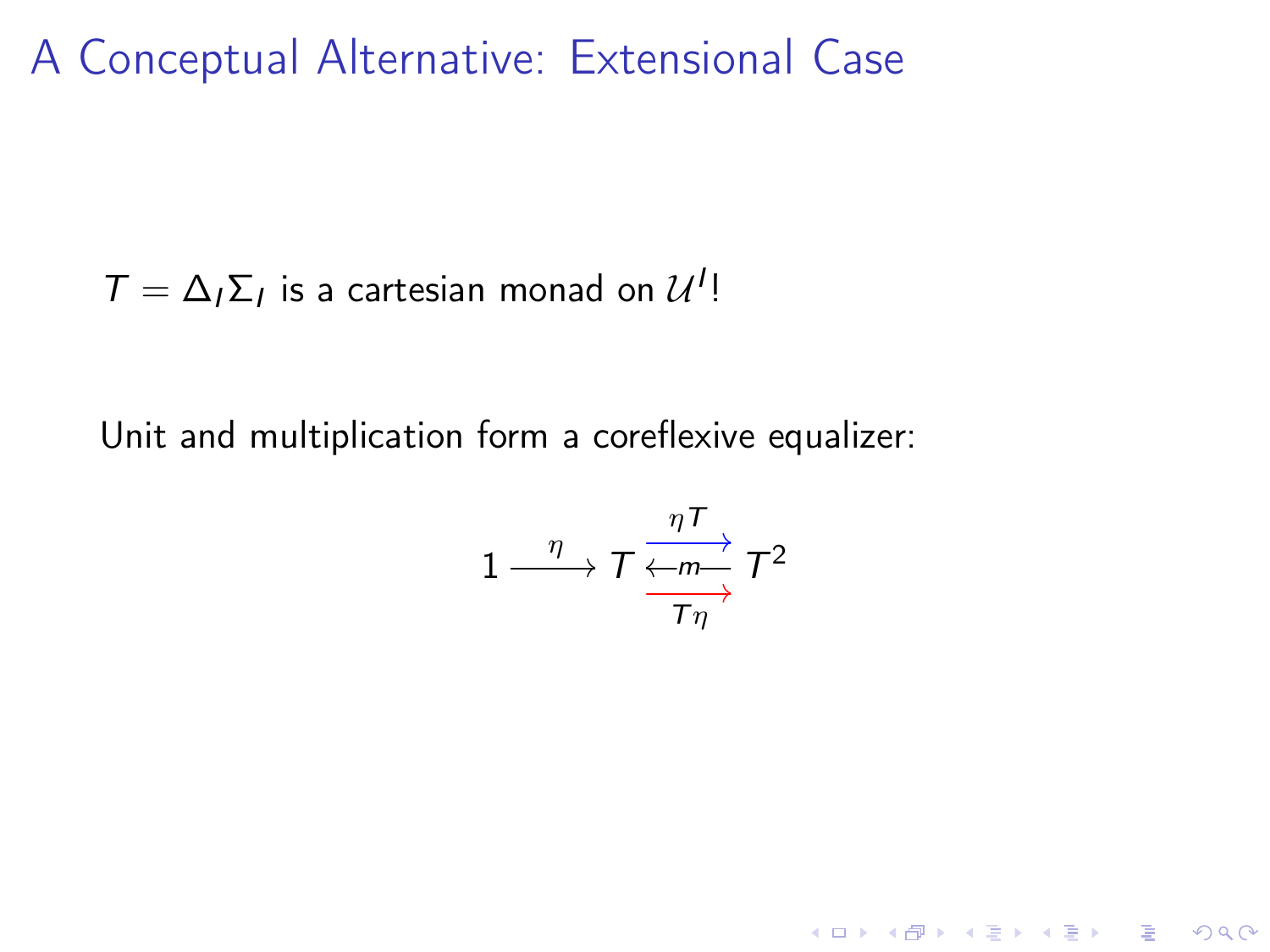Instead of defining total space of  $W_{A,B,s,t}$  as coreflexive equalizer

$$
W_{A,B,s,t} \xrightarrow{\qquad \qquad} W_{A,B} \xrightarrow{\qquad \qquad d \qquad} W_{A,B,s,t}
$$

K □ ▶ K @ ▶ K 할 ▶ K 할 ▶ | 할 | K 9 Q @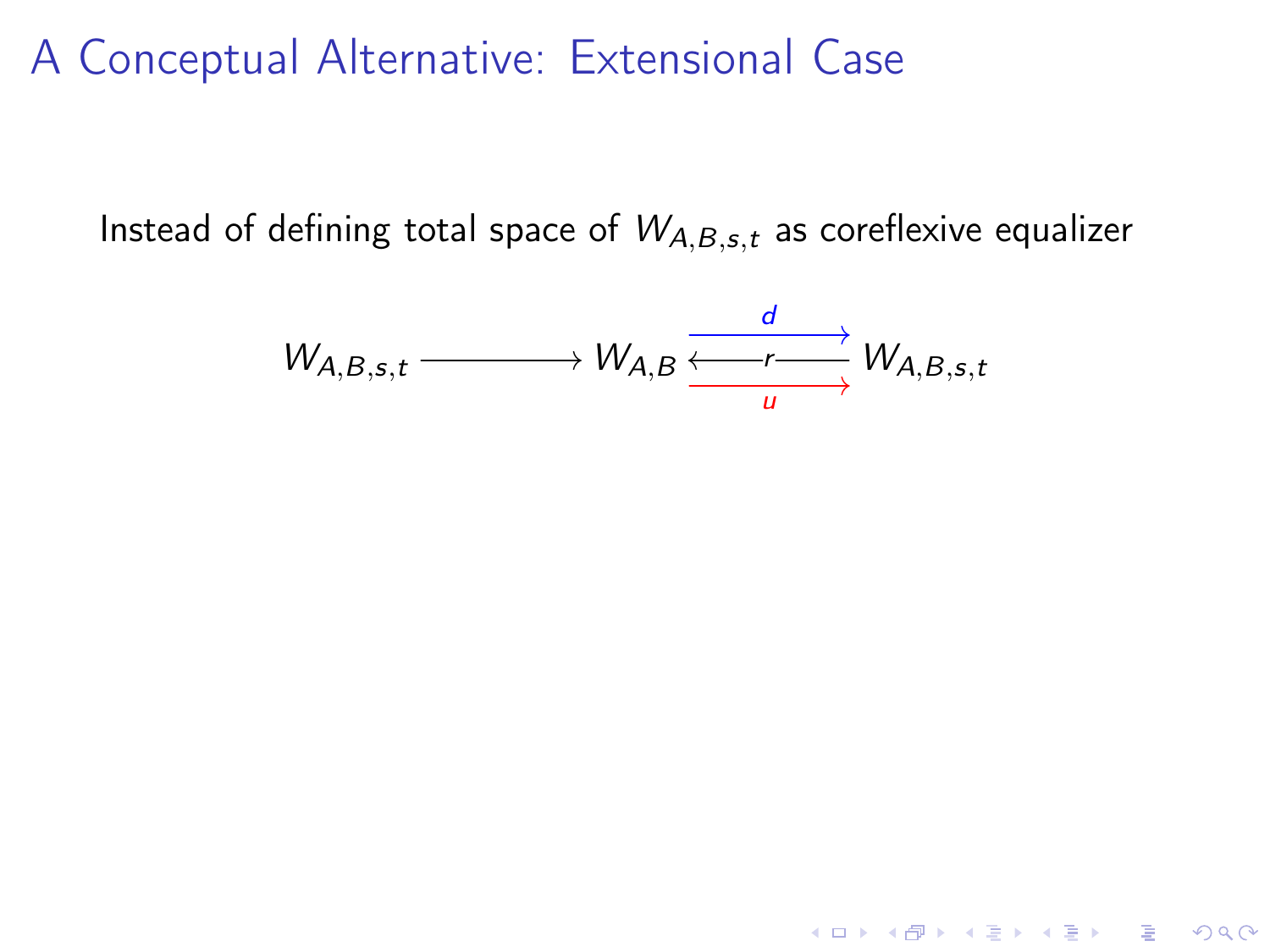Instead of defining total space of  $W_{A,B,s,t}$  as coreflexive equalizer

$$
W_{A,B,s,t} \xrightarrow{\qquad \qquad} W_{A,B} \xrightarrow{\qquad \qquad d \qquad} W_{A,B,s,t}
$$

define  $W_{A,B,s,t}$  as coreflexive equalizer

$$
W_{A,B,s,t} \longrightarrow \mu(TF) \xrightarrow[\mu(T\eta F)]{\mu(\eta F)} \mu(T^2F)
$$

KID KA KERKER E VOOR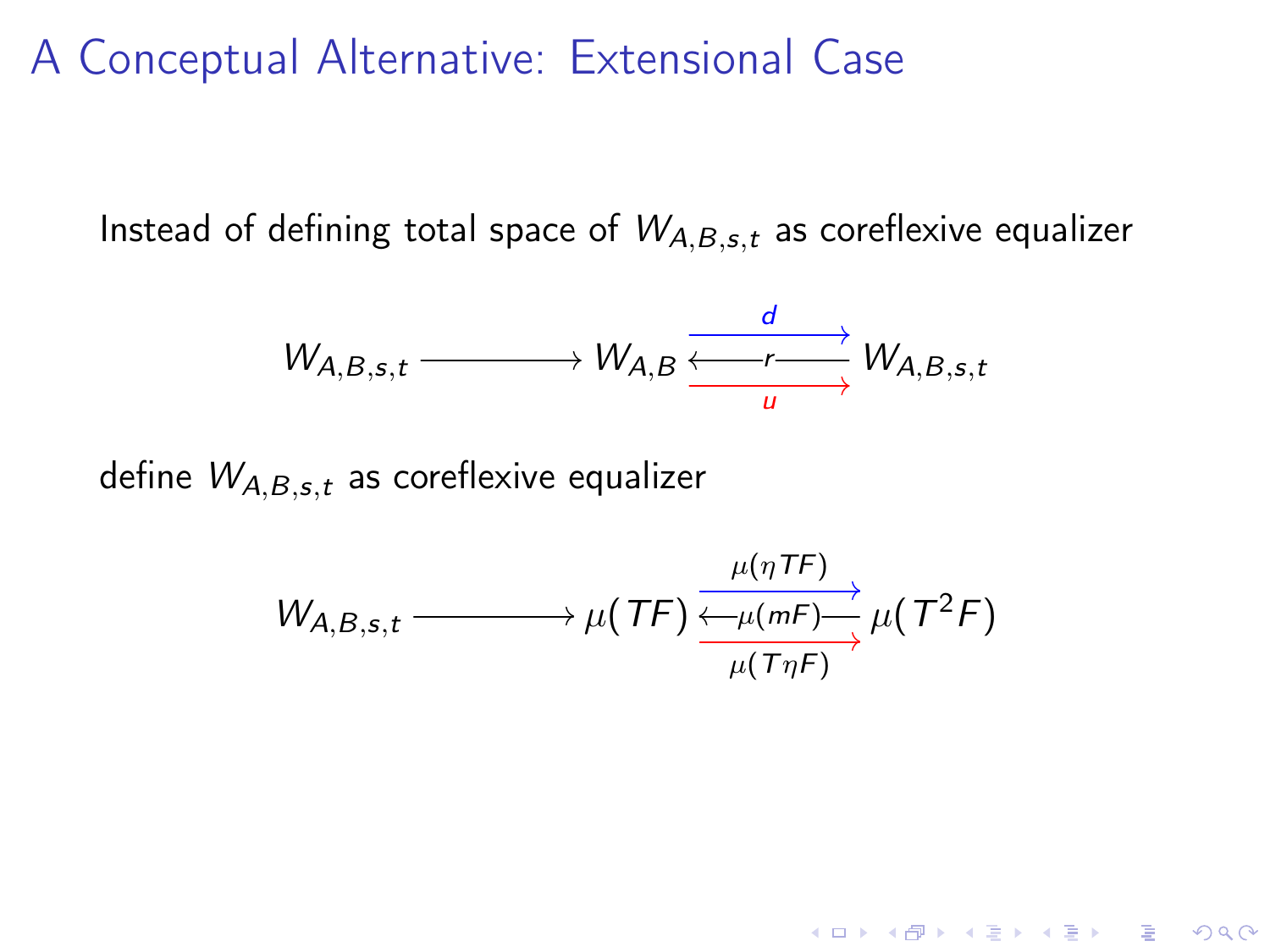Instead of defining total space of  $W_{A,B,s,t}$  as coreflexive equalizer

$$
W_{A,B,s,t} \xrightarrow{\qquad \qquad} W_{A,B} \xrightarrow{\qquad \qquad d \qquad} W_{A,B,s,t}
$$

define  $W_{A,B,s,t}$  as coreflexive equalizer

$$
W_{A,B,s,t} \longrightarrow \mu(TF) \xrightarrow[\mu(T\eta) \to \mu(T\eta) \to \mu(T^2F)]{\mu(T\eta)} \mu(T^2F)
$$

KID KA KERKER E VOOR

No manual recursion needed to define analogues of  $d$  and  $u!$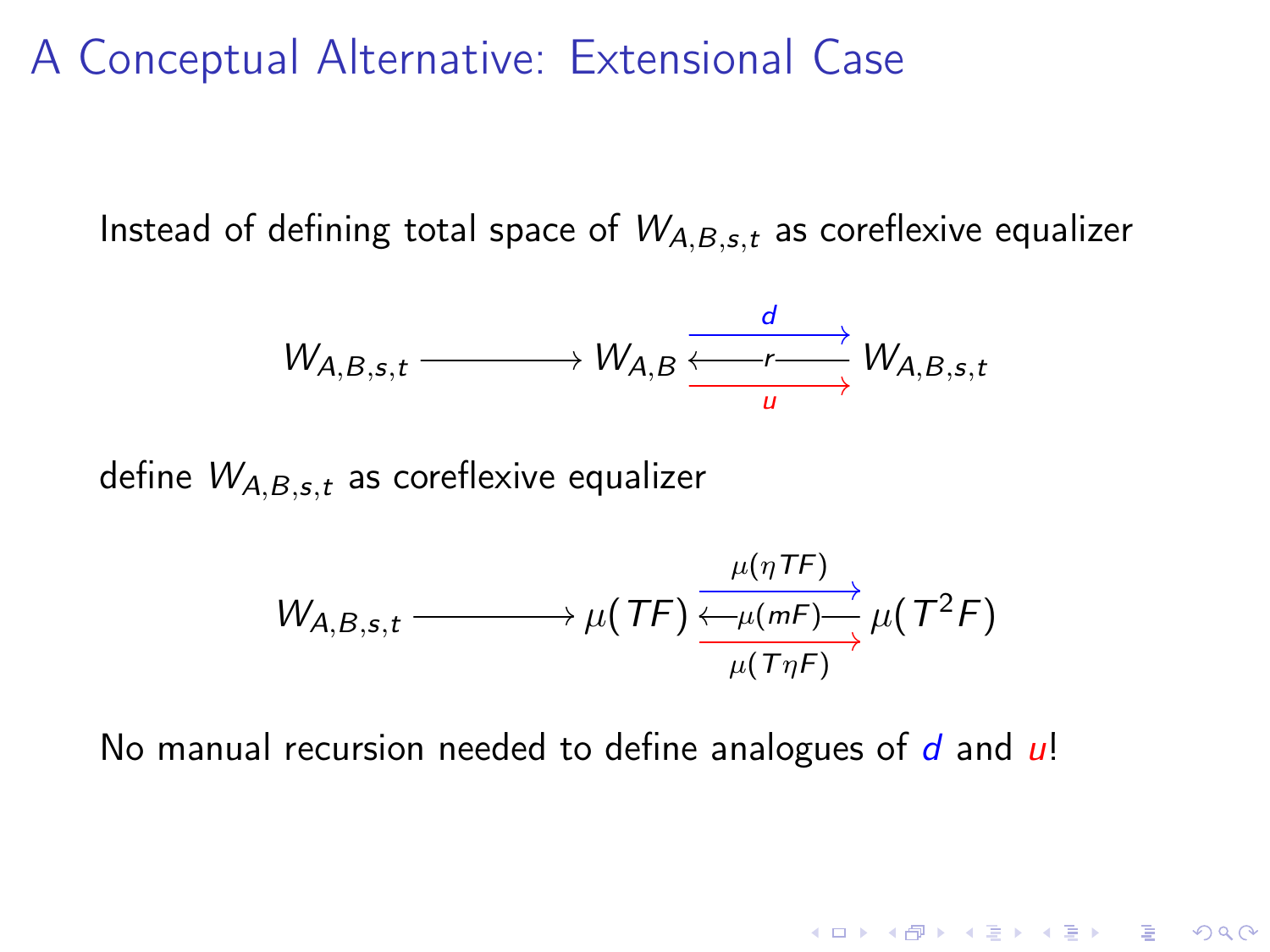Structure map induced by functoriality of limits:

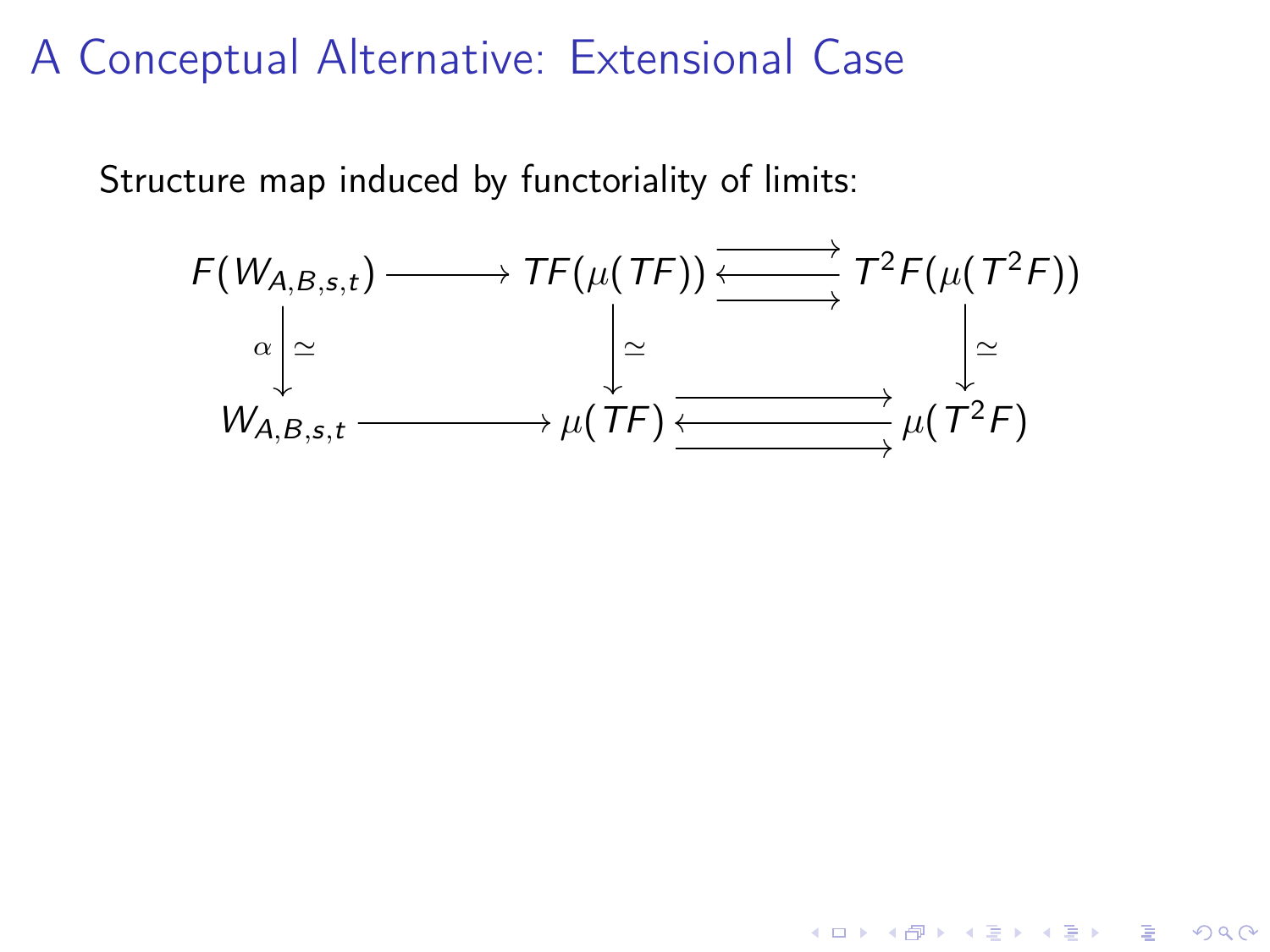Structure map induced by functoriality of limits:



 $2Q$ 

(Uses cosiftedness of coreflexive equalizers.)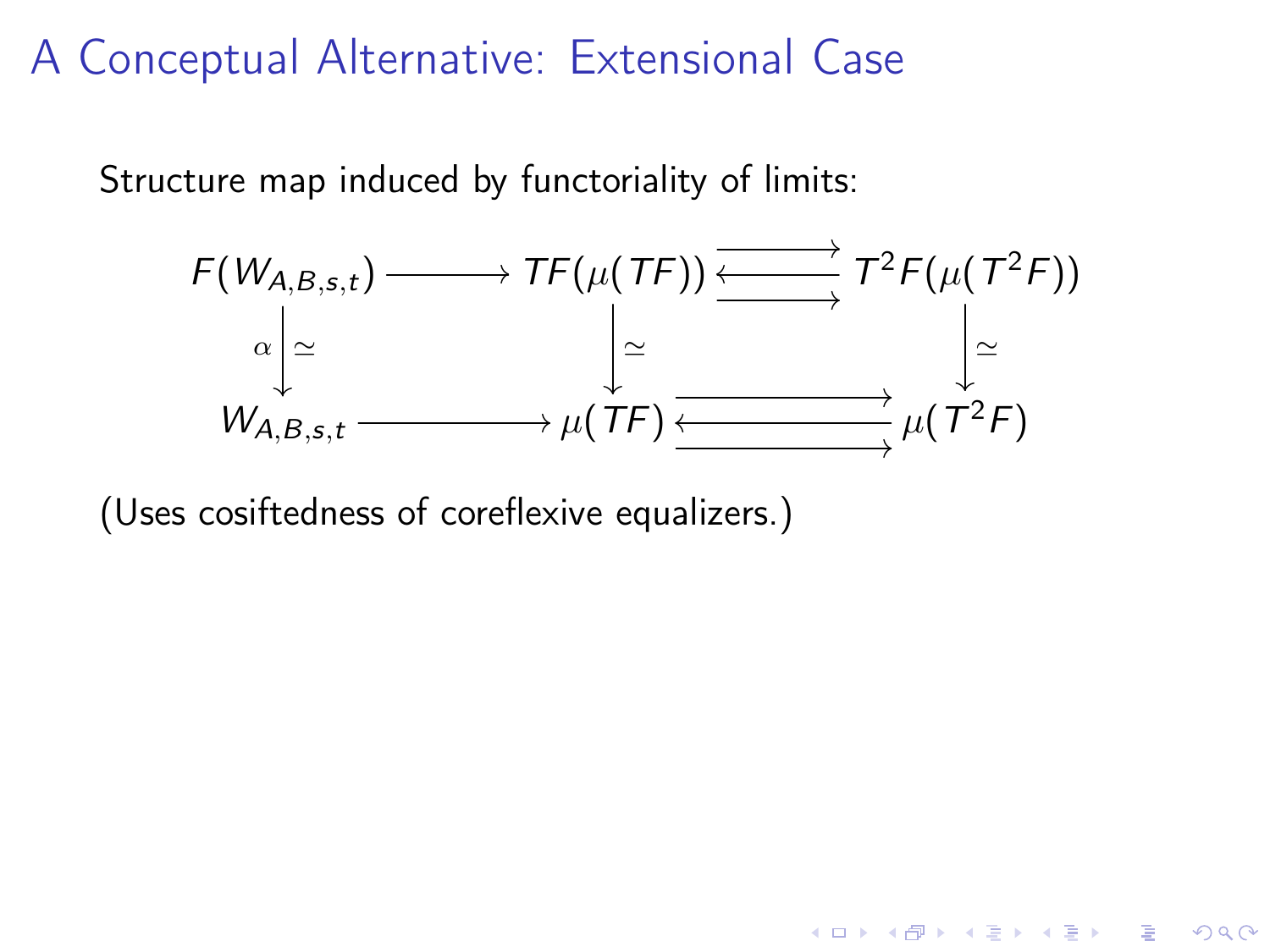Structure map induced by functoriality of limits:



(Uses cosiftedness of coreflexive equalizers.)

In fact, we can take the coreflexive equalizer directly in the category of algebras over polynomial endofunctors on  $\mathcal{C}^I$ !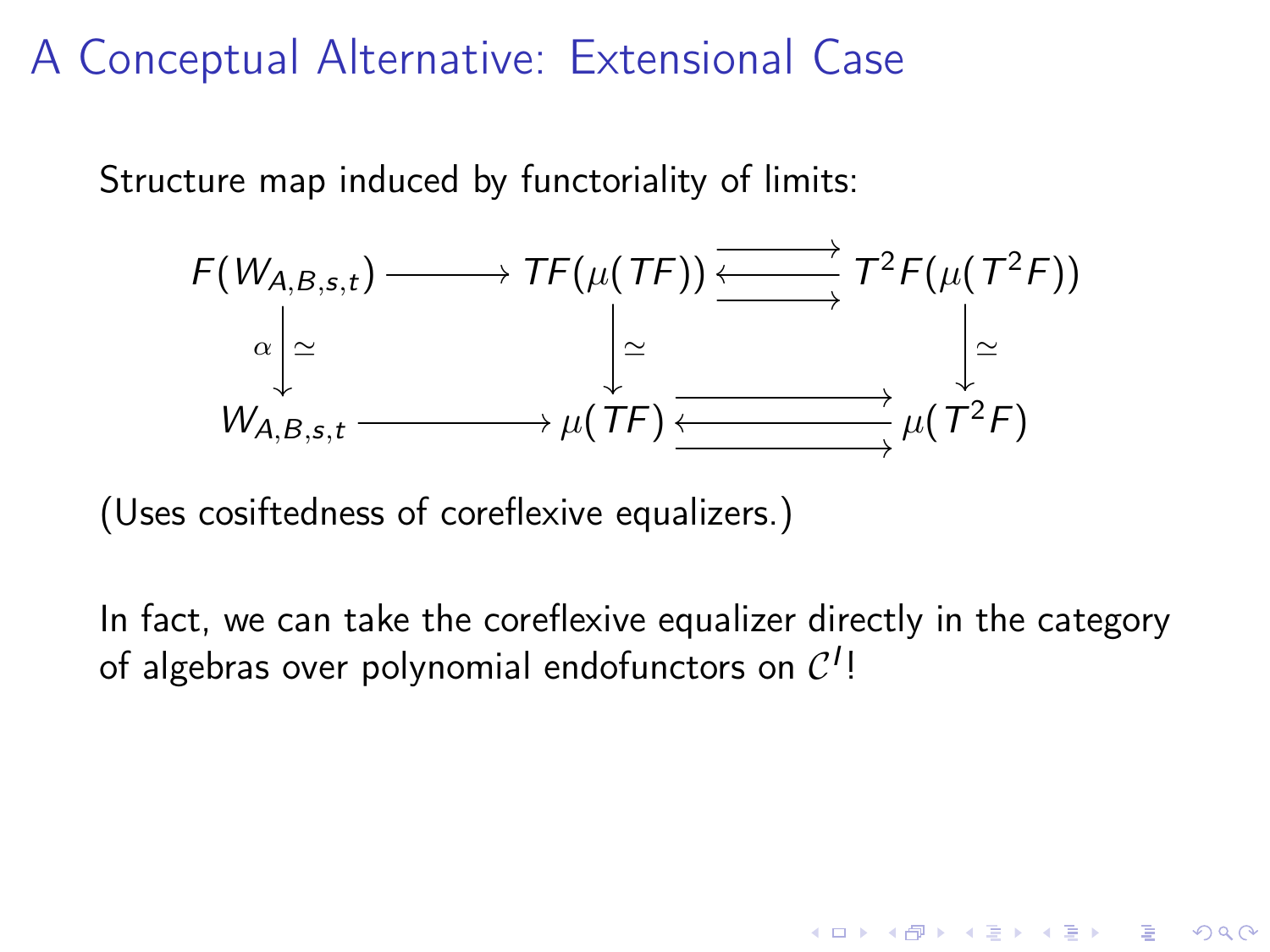Structure map induced by functoriality of limits:



(Uses cosiftedness of coreflexive equalizers.)

In fact, we can take the coreflexive equalizer directly in the category of algebras over polynomial endofunctors on  $\mathcal{C}^I$ !

**KORKA REPARATION ADD** 

Initiality of  $\mu(\mathcal{F})$  transfers to initiality of  $(\mathcal{W}_{\mathcal{A},\mathcal{B},\mathsf{s},\mathsf{t}},\alpha)$  by an abstract fibrational argument.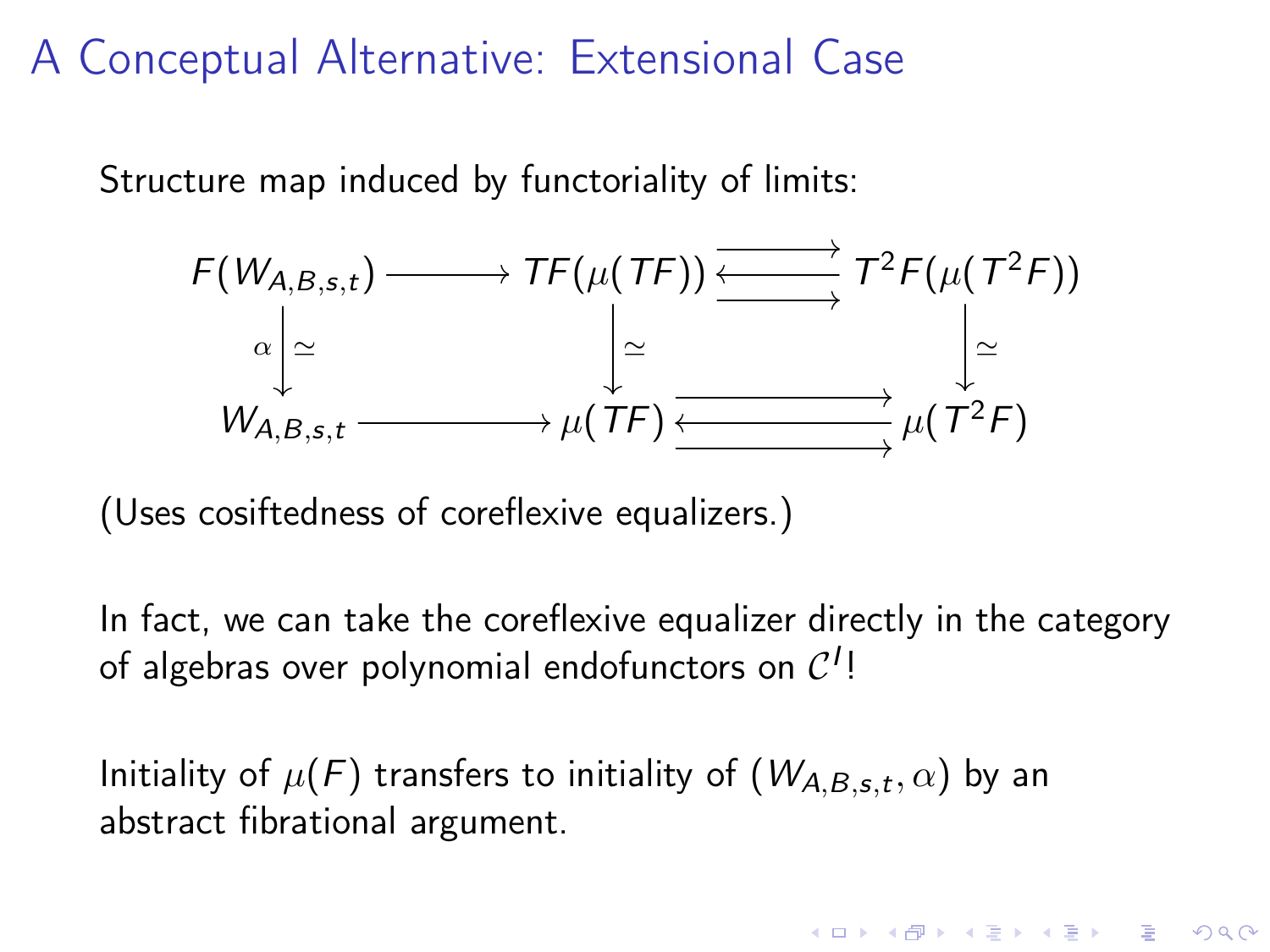$\triangleright$  Argument in sufficiently abstract shape to transfer from lcc categories to lcc quasi-categories (work in progress).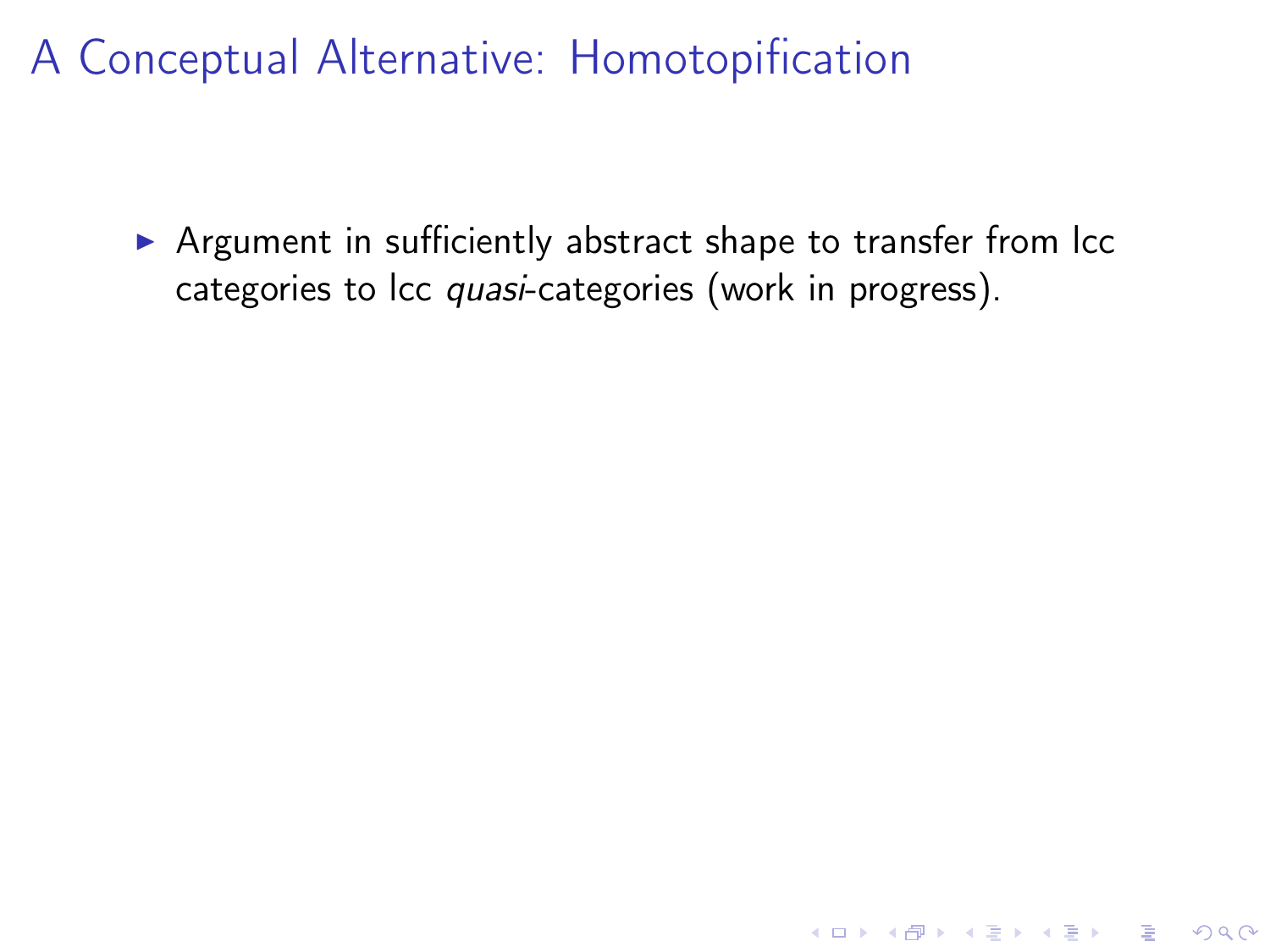$\triangleright$  Argument in sufficiently abstract shape to transfer from  $\text{lcc}$ categories to lcc quasi-categories (work in progress).

K ロ ▶ K @ ▶ K 할 > K 할 > 1 할 > 1 ⊙ Q Q ^

 $\triangleright$  Bonus: works for *M*-types as well.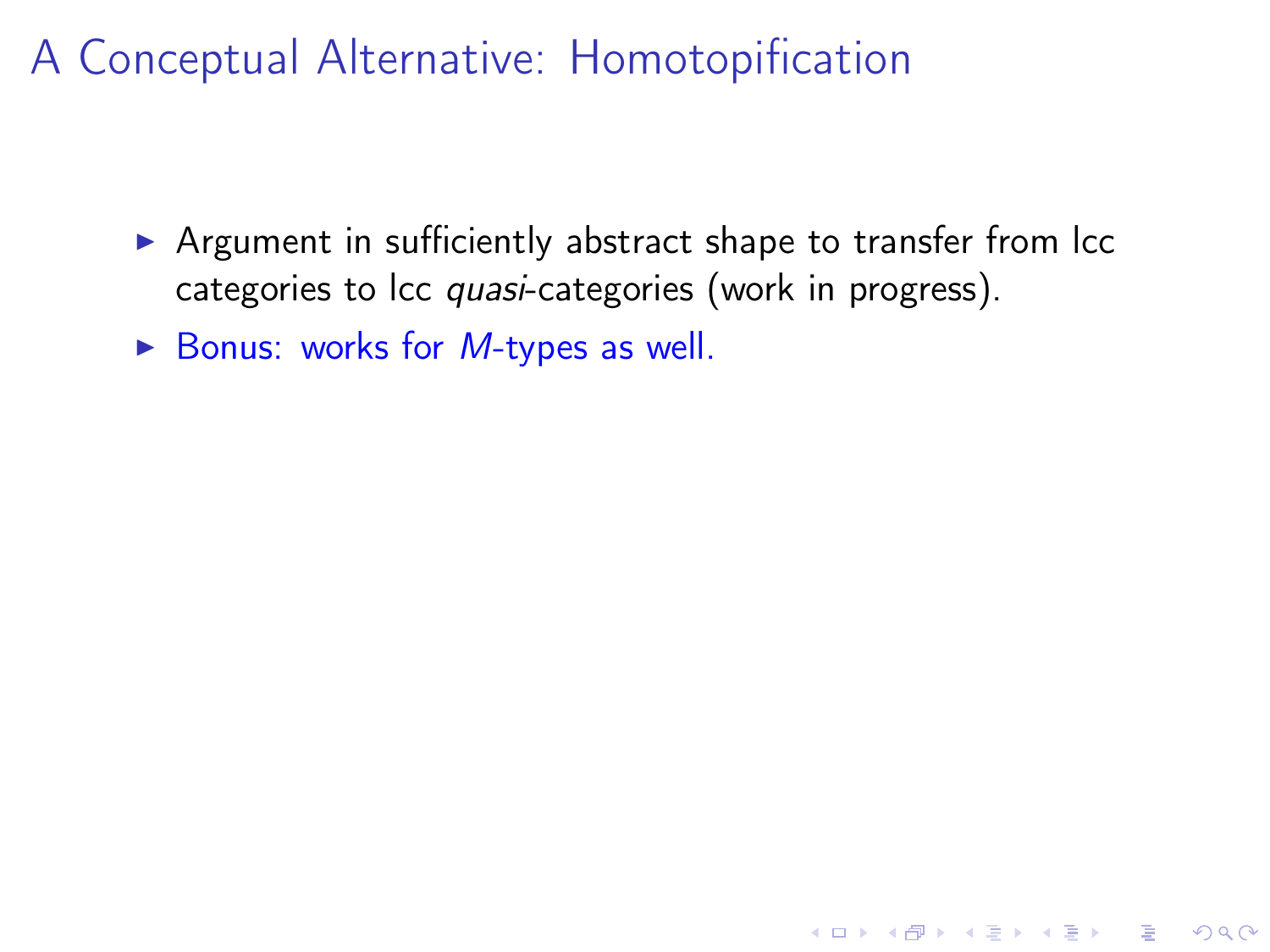- $\triangleright$  Argument in sufficiently abstract shape to transfer from lcc categories to lcc quasi-categories (work in progress).
- $\triangleright$  Bonus: works for *M*-types as well.
- $\blacktriangleright$  Syntax of
	- $\triangleright$  ETT gives rise to lcc category.
	- $\triangleright$  ITT with FunExt gives rise to lcc *quasi*-category (cf. Szumiło and Kapulkin).

**KORKA REPARATION ADD** 

Warning: relationship is more complicated!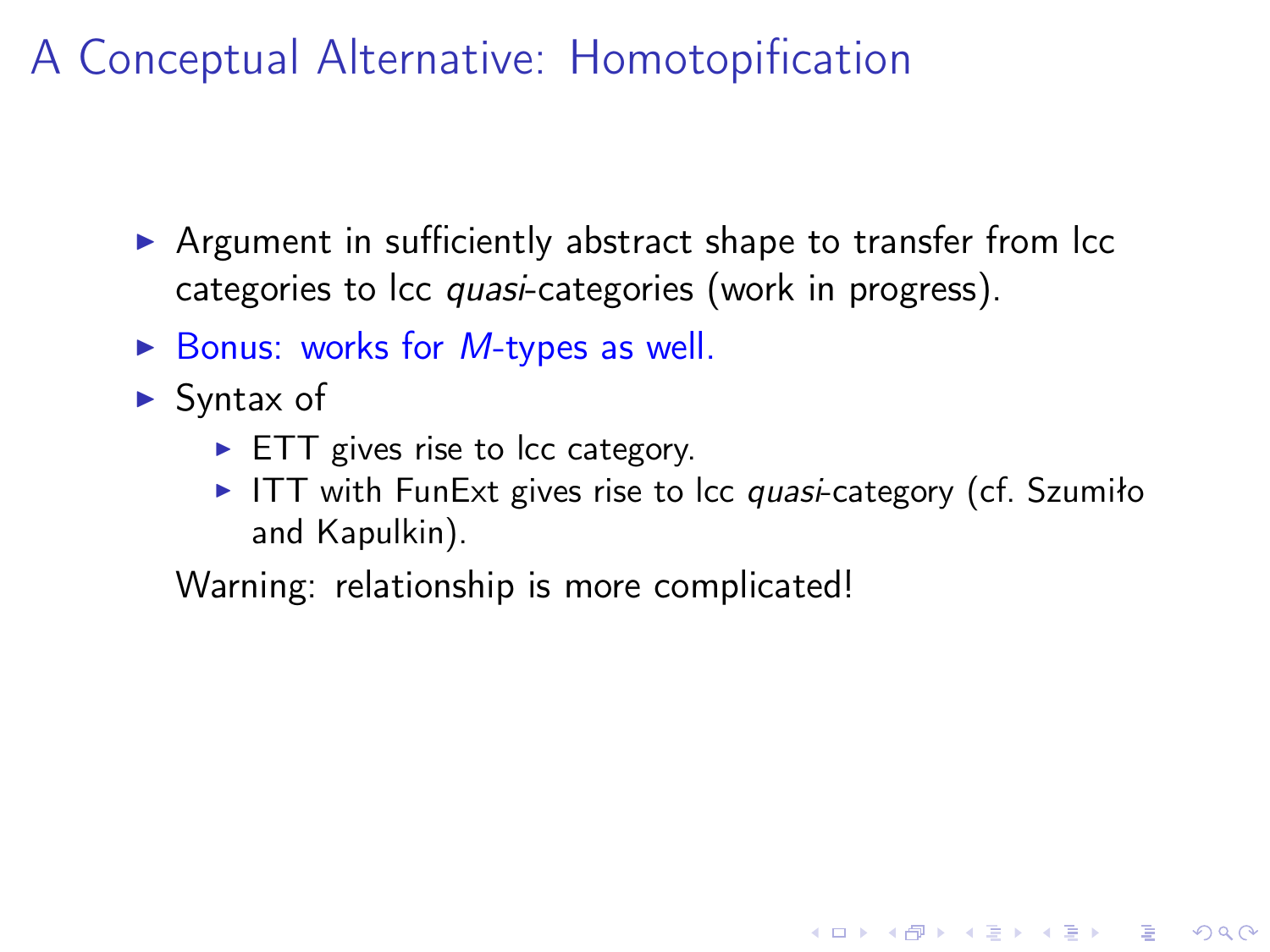- $\triangleright$  Argument in sufficiently abstract shape to transfer from lcc categories to lcc quasi-categories (work in progress).
- $\triangleright$  Bonus: works for *M*-types as well.
- $\blacktriangleright$  Syntax of
	- $\triangleright$  ETT gives rise to lcc category.
	- $\triangleright$  ITT with FunExt gives rise to lcc *quasi*-category (cf. Szumiło and Kapulkin).

4 D X 4 P X 3 X 4 B X 3 B X 9 Q O

Warning: relationship is more complicated!

 $\triangleright$  Conjecture: Proofs about lcc quasi-categories should transfer to internal statements in ITT with FunExt (needs checking that internally defined notions agree with external ones).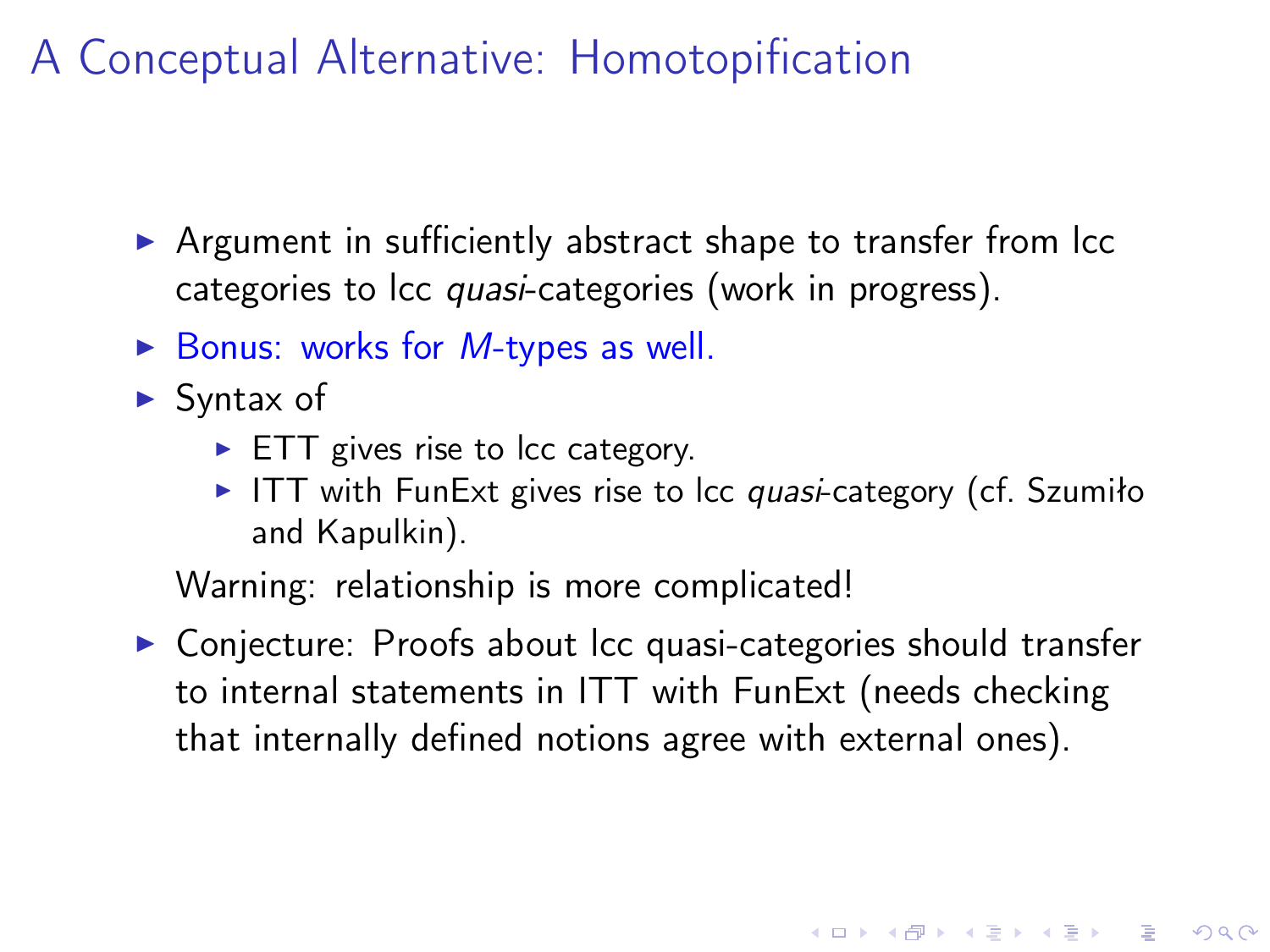$\triangleright$  Why not carry out higher categorical proofs internally?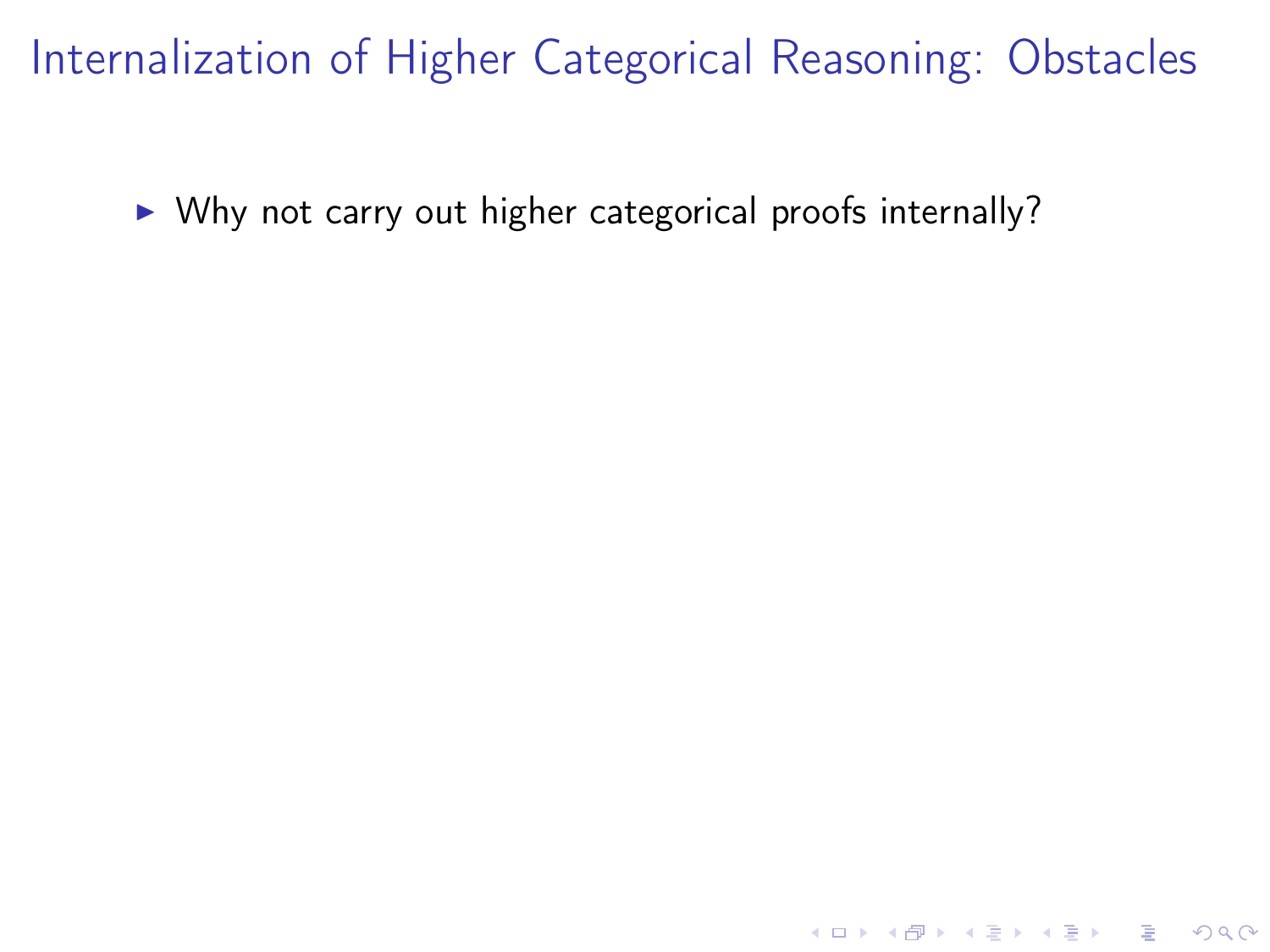- $\triangleright$  Why not carry out higher categorical proofs internally?
- $\blacktriangleright$  Internal notion of contractibility and homotopy initiality only need categorical structure up to level 1 and 2 to be made explicit.

One of the selling points of HoTT.

4 D X 4 P X 3 X 4 B X 3 B X 9 Q O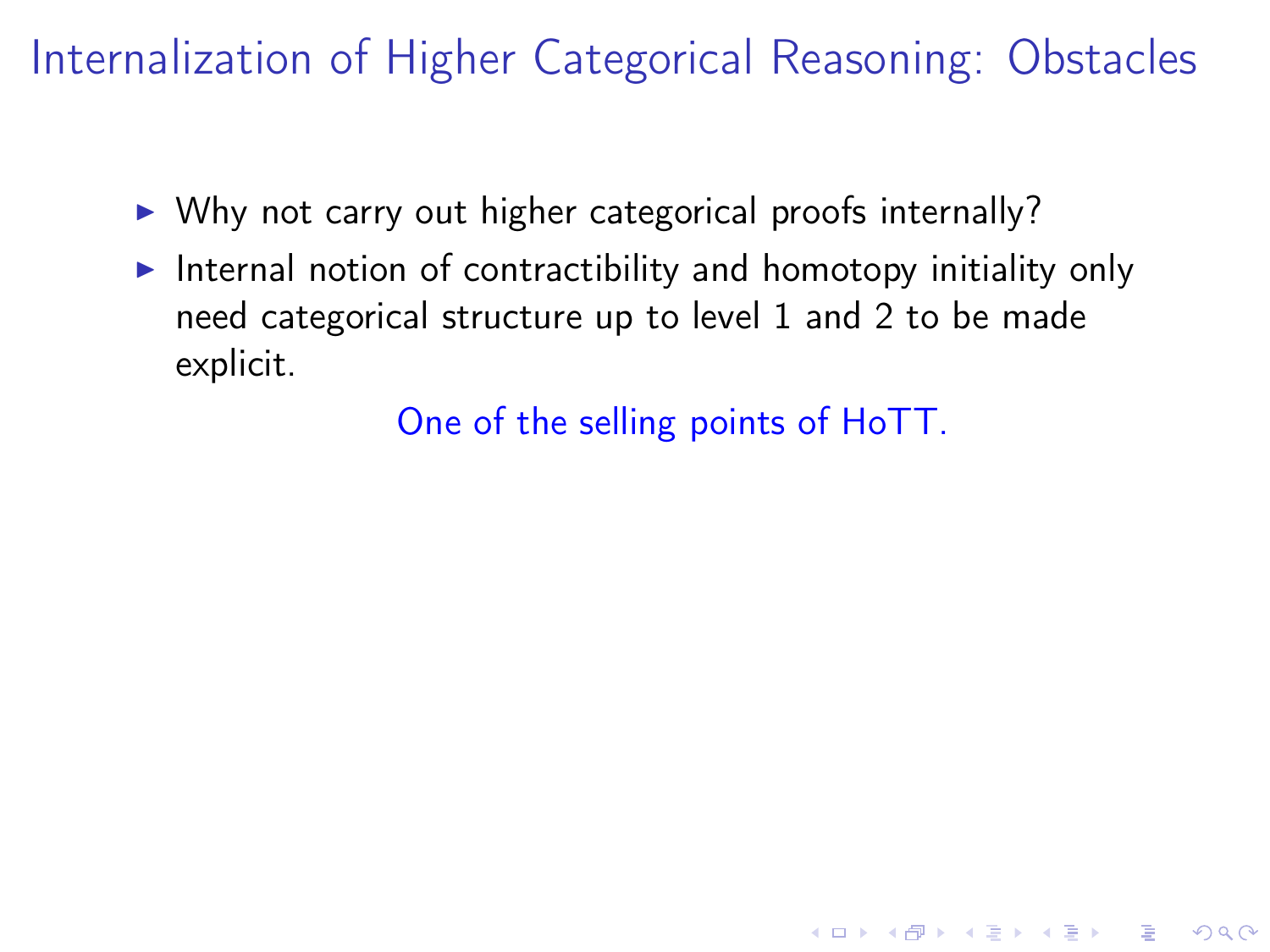- $\triangleright$  Why not carry out higher categorical proofs internally?
- Internal notion of contractibility and homotopy initiality only need categorical structure up to level 1 and 2 to be made explicit.

#### One of the selling points of HoTT.

**KORKAR KERKER EL VOLO** 

 $\triangleright$  Caveat (example): to talk about categorical structure on level n of  $\Sigma_{X:\mathcal{U}}(F(X) \to X)$  (large type of algebras), need to talk about structure on level  $n + 1$  of U.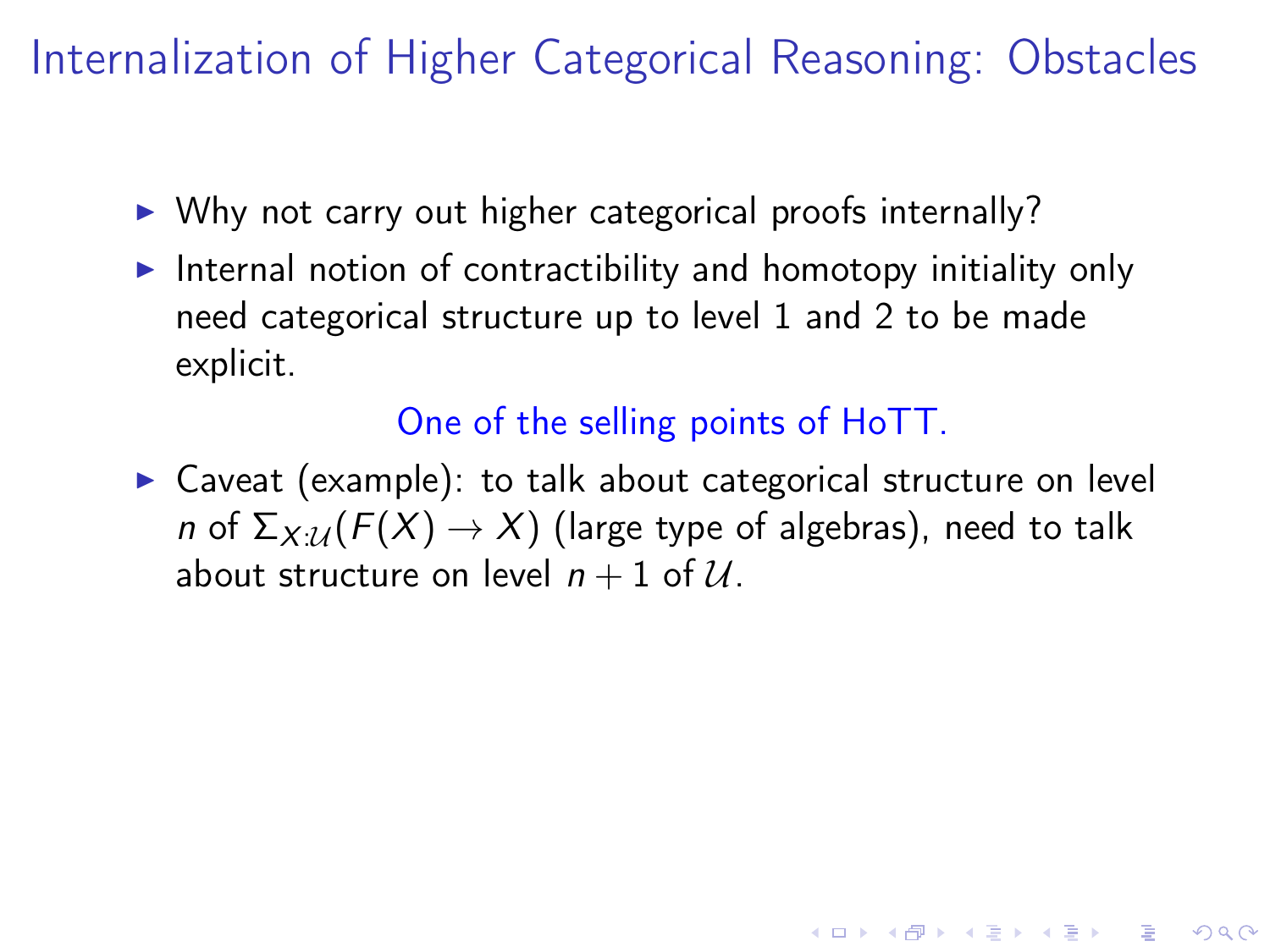- $\triangleright$  Why not carry out higher categorical proofs internally?
- Internal notion of contractibility and homotopy initiality only need categorical structure up to level 1 and 2 to be made explicit.

#### One of the selling points of HoTT.

- $\triangleright$  Caveat (example): to talk about categorical structure on level n of  $\Sigma_{X:\mathcal{U}}(F(X) \to X)$  (large type of algebras), need to talk about structure on level  $n + 1$  of U.
- $\triangleright$  Statements about categorical structure up to level 2 at the end of the proof require explication of categorical structure up to level  $2 + k$  at the beginning.

**A O A Y A P A P A P A SHOP**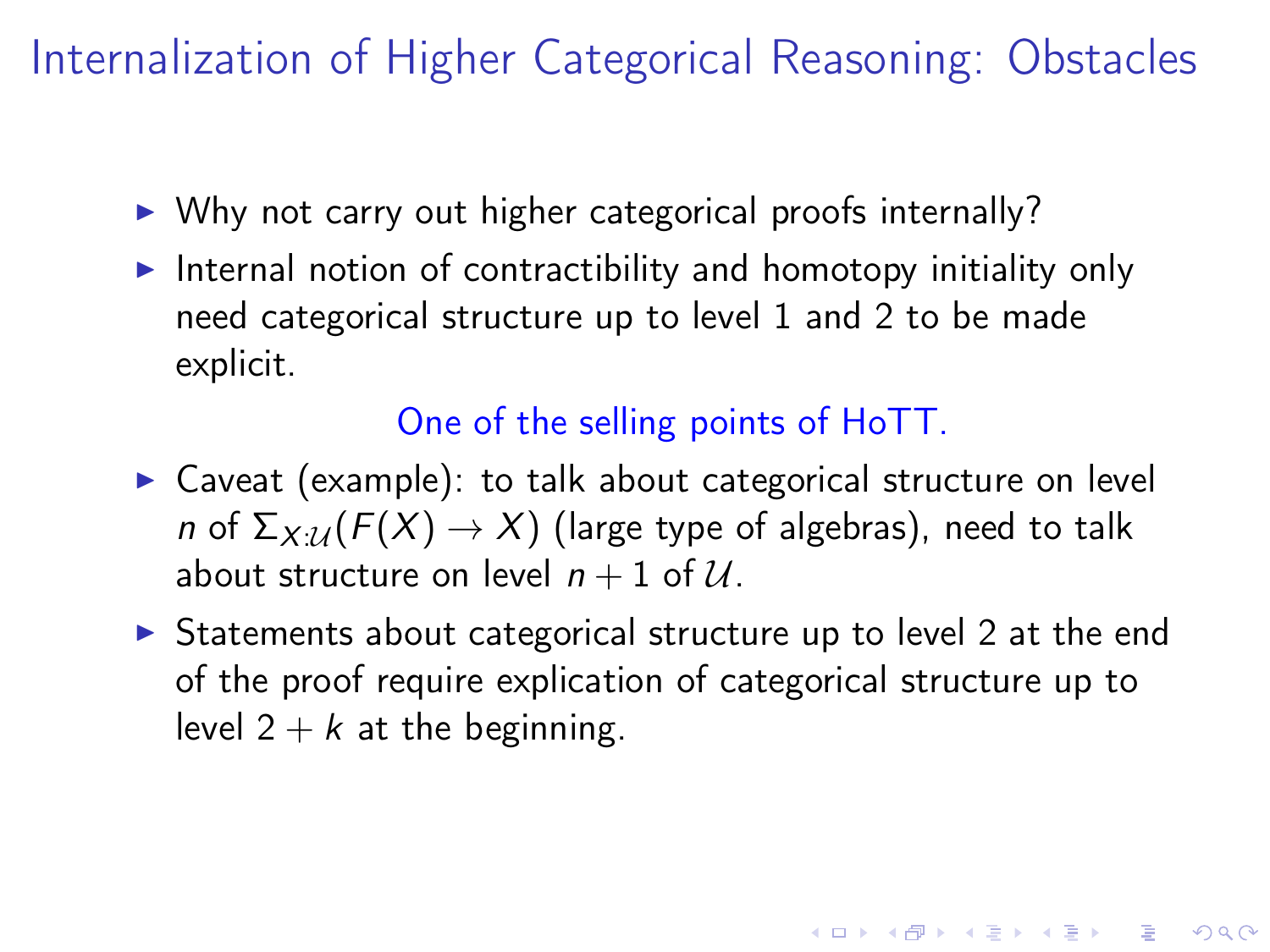- $\triangleright$  Why not carry out higher categorical proofs internally?
- Internal notion of contractibility and homotopy initiality only need categorical structure up to level 1 and 2 to be made explicit.

#### One of the selling points of HoTT.

- $\triangleright$  Caveat (example): to talk about categorical structure on level n of  $\Sigma_{X:\mathcal{U}}(F(X) \to X)$  (large type of algebras), need to talk about structure on level  $n + 1$  of U.
- $\triangleright$  Statements about categorical structure up to level 2 at the end of the proof require explication of categorical structure up to level  $2 + k$  at the beginning.

**KORKAR KERKER EL VOLO** 

► Practically infeasible already for  $k > 2$ .